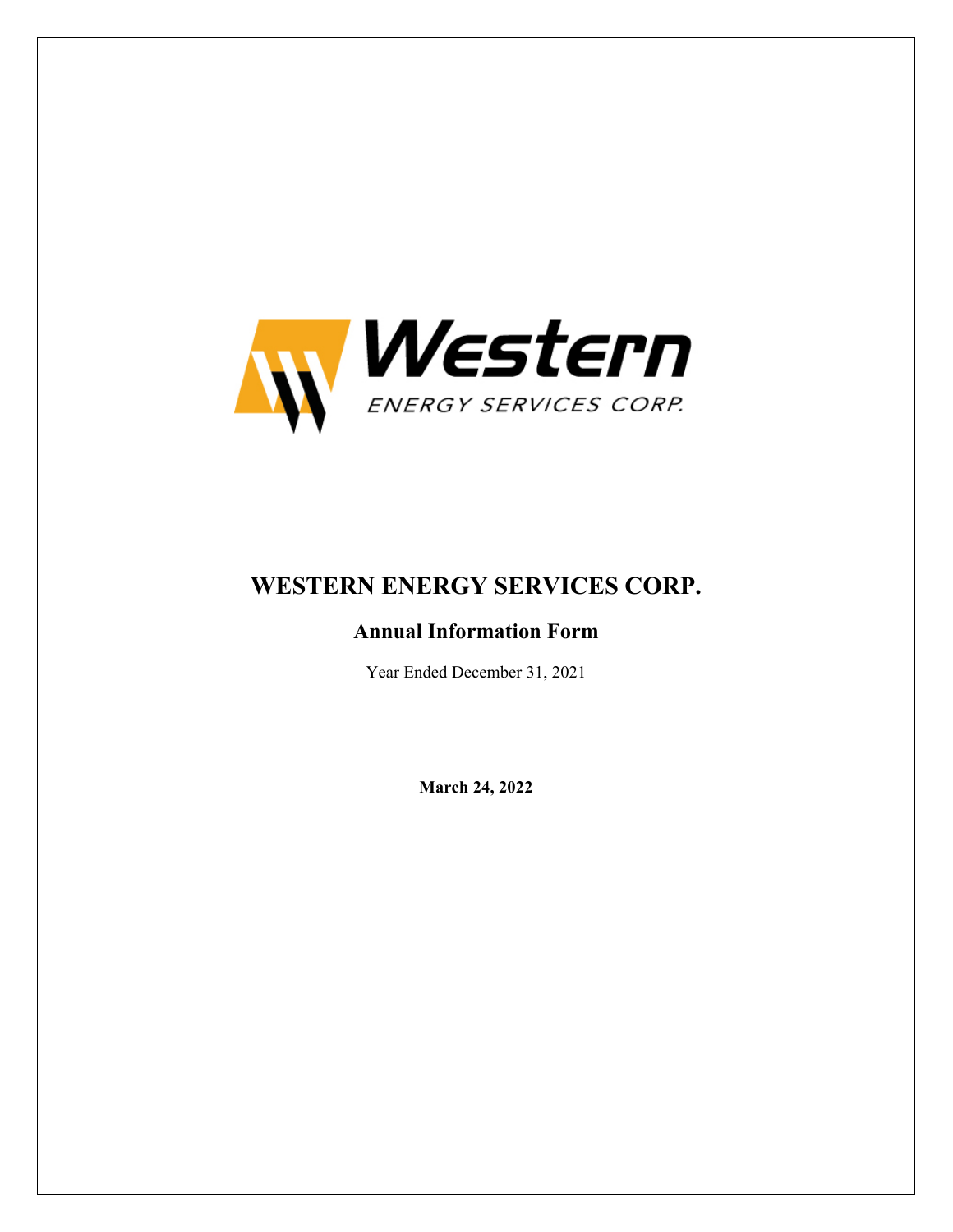| GENERAL DEVELOPMENT OF THE BUSINESS OF THE CORPORATION AND ITS OPERATING |  |
|--------------------------------------------------------------------------|--|
|                                                                          |  |
|                                                                          |  |
|                                                                          |  |
|                                                                          |  |
|                                                                          |  |
|                                                                          |  |
|                                                                          |  |
|                                                                          |  |
|                                                                          |  |
|                                                                          |  |
|                                                                          |  |
|                                                                          |  |
|                                                                          |  |

## **TABLE OF CONTENTS**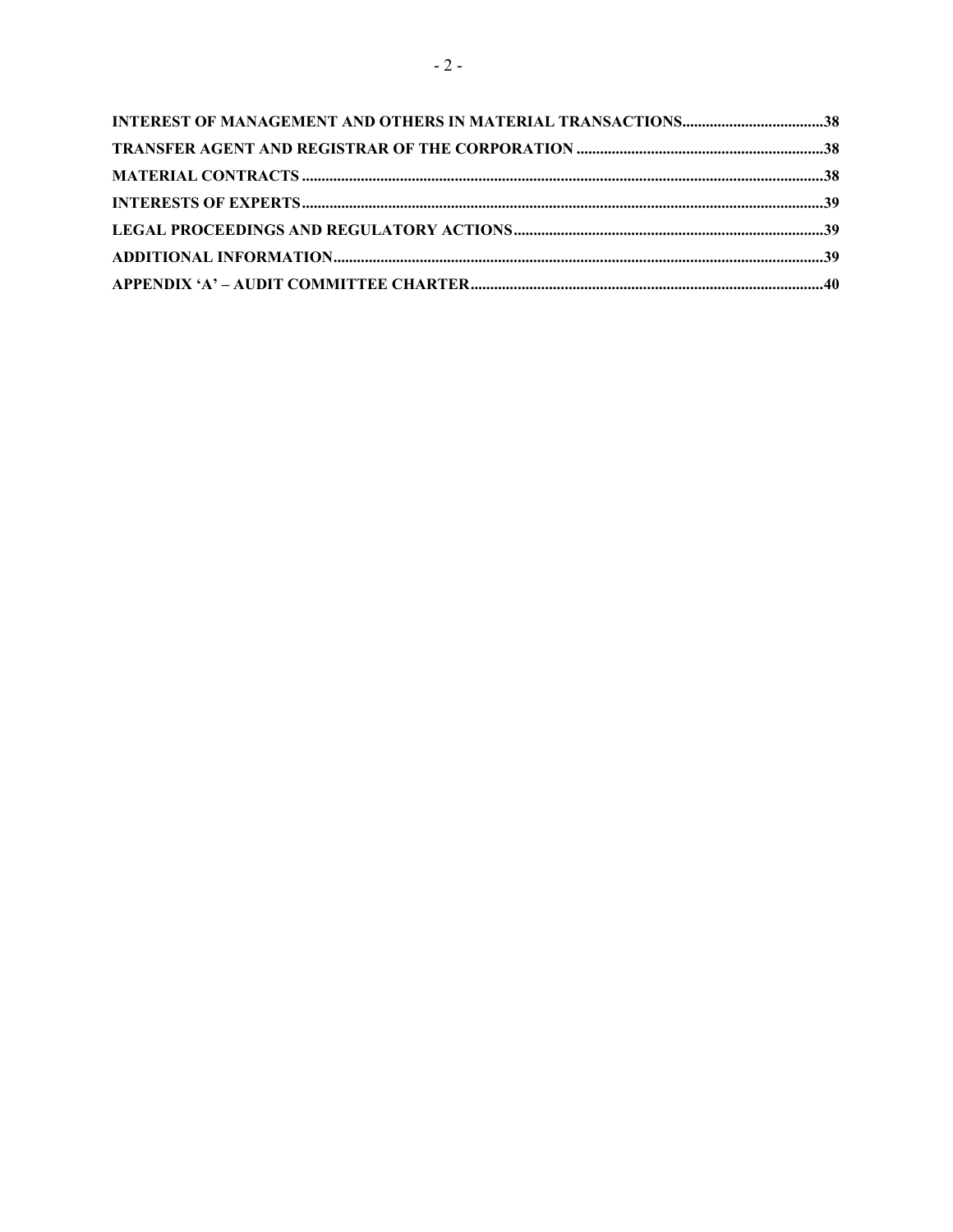### **GLOSSARY OF TERMS**

In this Annual Information Form, unless the context otherwise requires, references to "we", "us", "our" or similar terms, or to the "Corporation" or "Western" refer to Western Energy Services Corp. (either alone or together with its subsidiaries) and the following terms and abbreviations shall have the meanings set forth below, unless otherwise indicated.

Unless otherwise indicated, all dollar amounts set forth in this Annual Information Form are in Canadian dollars.

## **Terms:**

 "**ABCA**" means the *Business Corporations Act* (Alberta), together with any or all regulations promulgated thereunder, as amended from time to time;

"**AECO**" means Alberta Energy Company;

"**AIMCo**" means Alberta Investment Management Corporation;

"**Aero Rental Services**" or "**Aero**" means Aero Rental Services, a division of Western Production Services;

"**Annual Information Form**" means this annual information form;

"**Armco**" means Armco Alberta Inc.;

"**Audit Committee**" means the audit committee of the Board of Directors;

"**BDC**" means Business Development Bank of Canada;

"**Bid**" means the normal course issuer bid of the Corporation which commenced on January 14, 2020 permitting the Corporation to purchase up to 5,200,000 Common Shares subject to the rules of the TSX;

"**Board of Directors**" or "**Board**" means the board of directors of Western;

"**BOP**" means blowout preventer;

"**CAOEC**" means Canadian Association of Energy Contractors;

"**CAPP**" means the Canadian Association of Petroleum Producers;

"**Cardium class rig**" means any contract drilling rig which has a total hookload less than or equal to 399,999 lbs (or 177,999 daN);

"**Common Share(s)**" means a common share(s) in the capital of Western;

"**Credit Facility**" or "**Credit Facilities**" means both the Revolving Facility and the Operating Facility;

"**Debt Conversion**" means the proposed conversion of \$100 million of principal under the Second Lien Facility to Common Shares at a conversion price of \$0.05 per Common Share as partial settlement of the debt owing under the Second Lien Facility pursuant to the Debt Restructuring Transactions;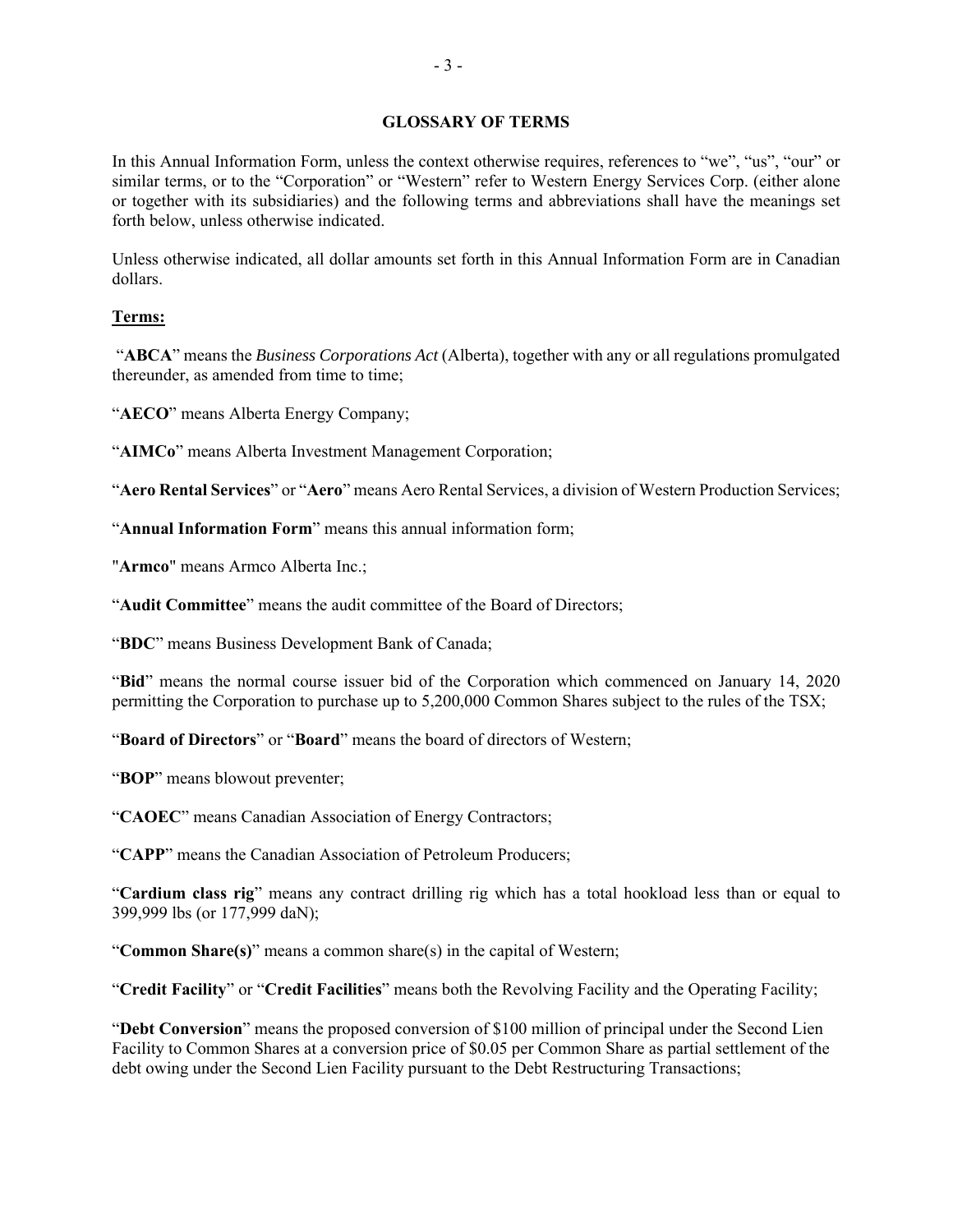**"Debt Restructuring Agreement**" has the meaning set forth under the heading "*2022 Year to Date*";

"**Debt Restructuring Transactions**" has the meaning set forth under the heading "*2022 Year to Date*";

"**Duvernay class rig**" means any contract drilling rig which has a total hookload equal to or greater than 500,000 lbs (or 222,000 daN);

"**Eagle Well Servicing"** or "**Eagle**" means Eagle Well Servicing, a division of Western Production Services;

"**EBITDA**" means earnings before interest, taxes, depreciation and amortization;

"**E&P company**" or "**E&P companies**" means, individually, a crude oil and/or natural gas exploration and production company, or companies if more than one;

"**G2S2**" means G2S2 Capital Inc.;

"**Horizon Drilling**" or "**Horizon**" means Horizon Drilling, a division of Western;

"**HSBC Facility**" means the six-year committed term non-revolving facility in the amount of \$12.5 million;

"**IADC**" means the International Association of Drilling Contractors;

"**Investor Rights Agreement**" has the meaning set forth under the heading "*2022 Year to Date*";

"**LNG**" means liquefied natural gas;

"**Matco**" means Matco Investments Ltd.;

"**Montney class rig**" means any contract drilling rig which has a total hookload between 400,000 lbs (or 178,000 daN) and 499,999 lbs (or 221,999 daN);

"**NI 51-102**" means National Instrument 51-102 - *Continuous Disclosure Obligations;*

"**NI 52-110**" means National Instrument 52-110 - *Audit Committees;* 

"**O'Chiese / Eagle J.V.**" means the well servicing joint venture between Eagle and the O'Chiese First Nation;

"**OPEC**" means the Organization of Petroleum Exporting Countries;

"**Operating Facility**" means the loan facility of Western which consists of a committed operating facility in the amount of \$10 million;

"**Person**" includes an individual, a body corporate, a trust, a union, a pension fund, a government and a governmental agency;

"**Preferred Share(s)**" means a preferred share in the capital of Western, none of which are currently issued and outstanding;

"**Registration Rights Agreement**" has the meaning set forth under the heading "*2022 Year to Date*";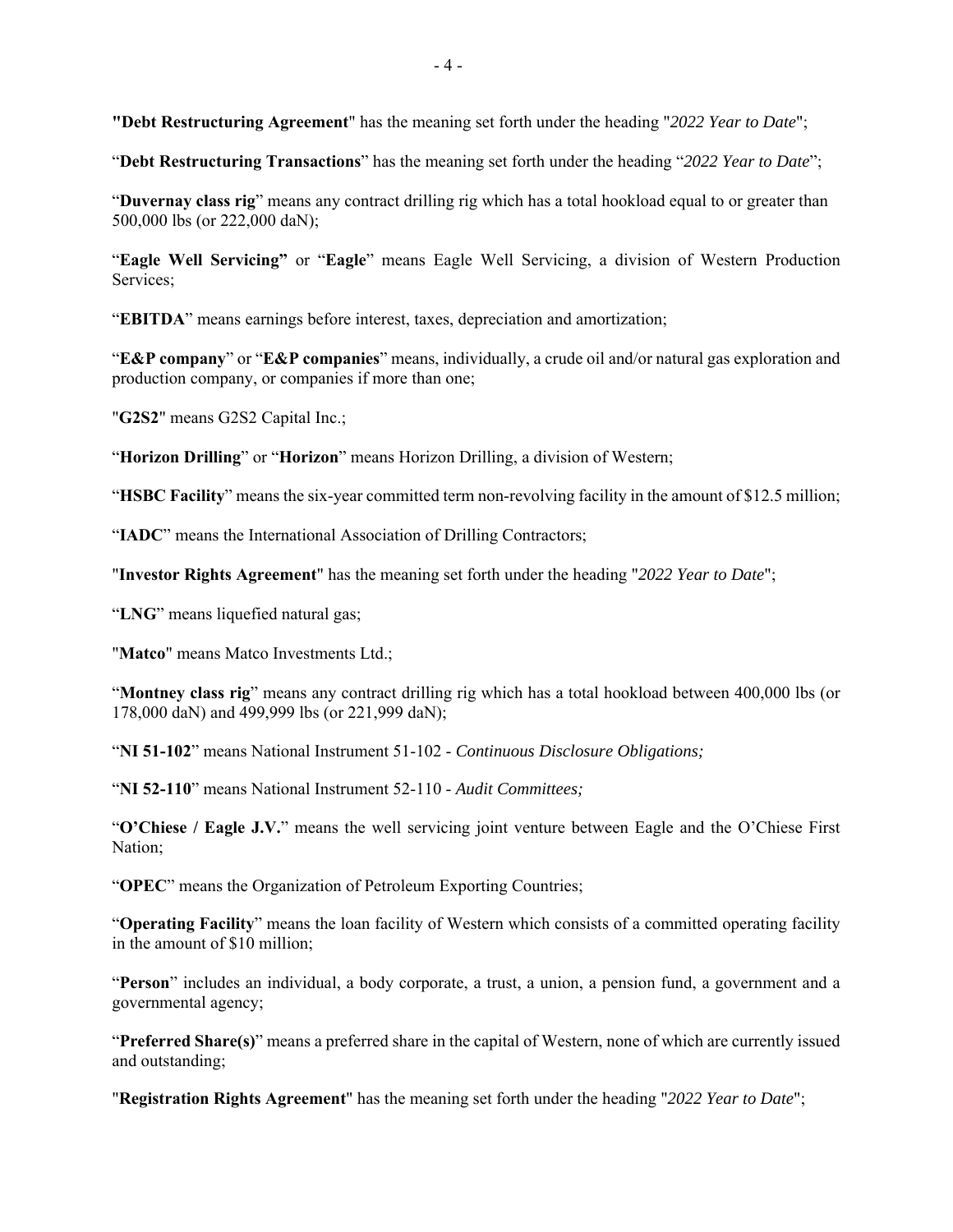"**Revolving Facility**" means the loan facility of Western with a syndicate of lenders which consists of an extendible revolving credit facility in the amount of \$50 million;

"**Rights Offering**" means the proposed rights offering by the Corporation to holders of Common Shares in connection with the Debt Restructuring Transactions;

"**SAGD**" means steam assisted gravity drainage;

"**Second Lien Facility**" means the second lien senior secured five-year 7.25% term loan facility between Western as borrower and AIMCo as lender, with an initial principal amount of \$215 million due January 31, 2023;

"**Stoneham Drilling**" or "**Stoneham**" means Stoneham Drilling Corporation, a wholly owned subsidiary of Western;

"**TSX**" means the Toronto Stock Exchange;

"**WCSB**" means Western Canadian Sedimentary Basin;

"**Warrants**" means the 7,099,546 warrants to purchase Common Shares at an exercise price of \$1.77 per Common Share issued in October 2017 and which expired on October 17, 2020;

**"Western Oilfield Services"** means Stoneham Drilling Corporation doing business as Western Oilfield Services;

"**Western**" or the "**Corporation**" means Western Energy Services Corp., a corporation existing under the laws of the Province of Alberta, and includes all applicable subsidiaries and predecessor entities of the Corporation, as the context requires; and

 "**Western Production Services**" means Western Production Services Corp., a wholly owned subsidiary of Western.

## **Abbreviations:**

"**bbl(s)**" means barrel(s);

"**daN**" means deca Newton;

"**GHG**" means greenhouse gases;

"**lbs**" means imperial pounds; and

**"US"** means the United States of America.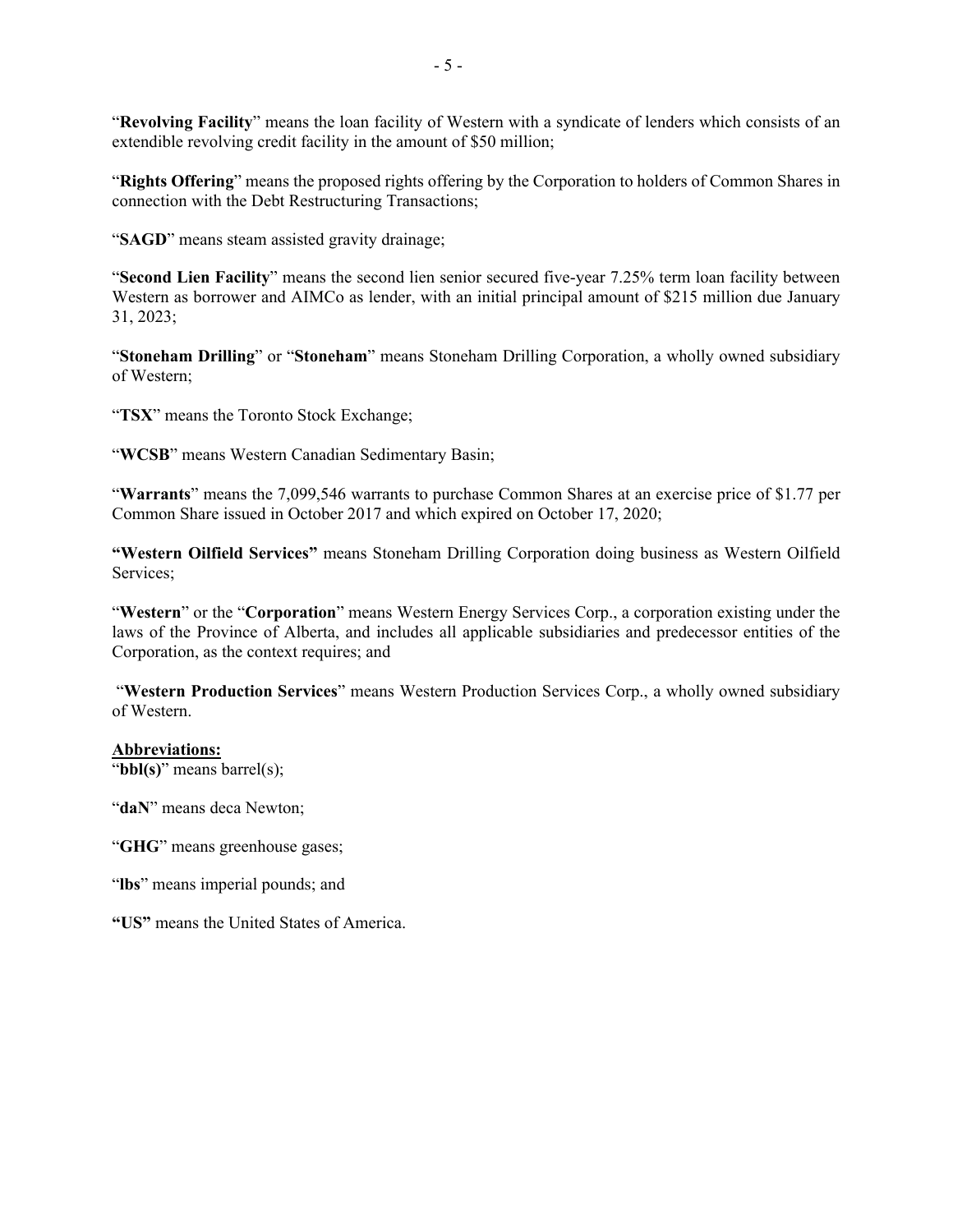#### **GENERAL MATTERS**

The Corporation prepares its financial statements in Canadian dollars and in conformity with International Financial Reporting Standards.

The Corporation's website is located at www.wesc.ca.

#### **SPECIAL NOTE REGARDING FORWARD-LOOKING INFORMATION**

All information and statements contained herein that are not clearly historical in nature constitute forwardlooking information or statements within the meaning of applicable securities laws. The use of words "may", "will", "should", "could", "expect", "intend", "anticipate", "believe", "estimate", "propose", "plan", "potential", "continue", or the negative of these terms or other comparable terminology are generally intended to identify such forward-looking information. Such forward-looking information represents the Corporation's internal projections, estimates or beliefs concerning, among other things, an outlook on the estimated amounts and timing of capital expenditures, anticipated future debt levels and revenues or other expectations, beliefs, plans, objectives, assumptions, intentions or statements about future events or performance. This forward-looking information involves known and unknown risks, uncertainties and other factors that may cause actual results or events to differ materially from those anticipated in such forward-looking information.

Forward-looking information in this Annual Information Form includes, but is not limited to the following: the business of the Corporation; industry, market and economic conditions and any anticipated effects on Western; competition in the oilfield services industry; the implications of the ongoing COVID-19 pandemic on Western and the oilfield service industry; the ability of the Corporation to complete the Rights Offering and the Debt Conversion; the anticipated approval of the Debt Restructuring Transactions by the TSX; the cyclical and seasonal nature of the oilfield services industry; results of operations and performance of the Corporation; expectations about drilling activity levels, demand for and deployment of rigs; capital expenditure plans for 2022; the declaration of dividends by Western; use of the Credit Facilities, the HSBC Facility or the Second Lien Facility and Western's ongoing compliance with the covenants thereunder; opportunities relating to the Debt Restructuring Transactions, including the planned use of proceeds under the Rights Offering; the entrance by the Corporation into the Registration Rights Agreement and the Investor Rights Agreement; the ability of AIMCo to nominate directors to the Corporation's board of directors; demand, utilization and day rates for the Corporation's services; the outlook on commodity prices impacting the Corporation's business; the ability of Western's management to position the Corporation for success; impacts of new laws and regulations on Western and the oilfield services industry; and business strategies, prospects, plans and opportunities. Many factors could cause the performance or achievement of Western to be materially different from any future results, performance or achievements that may be expressed or implied by such forward-looking statements. Because of the risks, uncertainties and assumptions contained herein, readers should not place undue reliance on these forward-looking statements.

The material assumptions used in making the forward-looking statements in this Annual Information Form include, but are not limited to, assumptions relating to: demand levels and pricing for oilfield services; demand for crude oil and natural gas and the price and volatility of crude oil and natural gas; the continued business relationships between the Corporation and its customers; the development of LNG projects, crude oil transport and pipeline approval and development; the Corporation's ability to finance its operations; the effects of seasonal and weather conditions on operations and facilities; the competitive environment to which the various business segments are, or may be, exposed in all aspects of their business; the ability of the Corporation's various business segments to access equipment (including spare parts and new technologies); changes in laws or regulations; currency exchange fluctuations; the ability of the Corporation to attract and retain skilled labour and qualified management; the ability to retain and attract significant customers; and general business, economic and market conditions.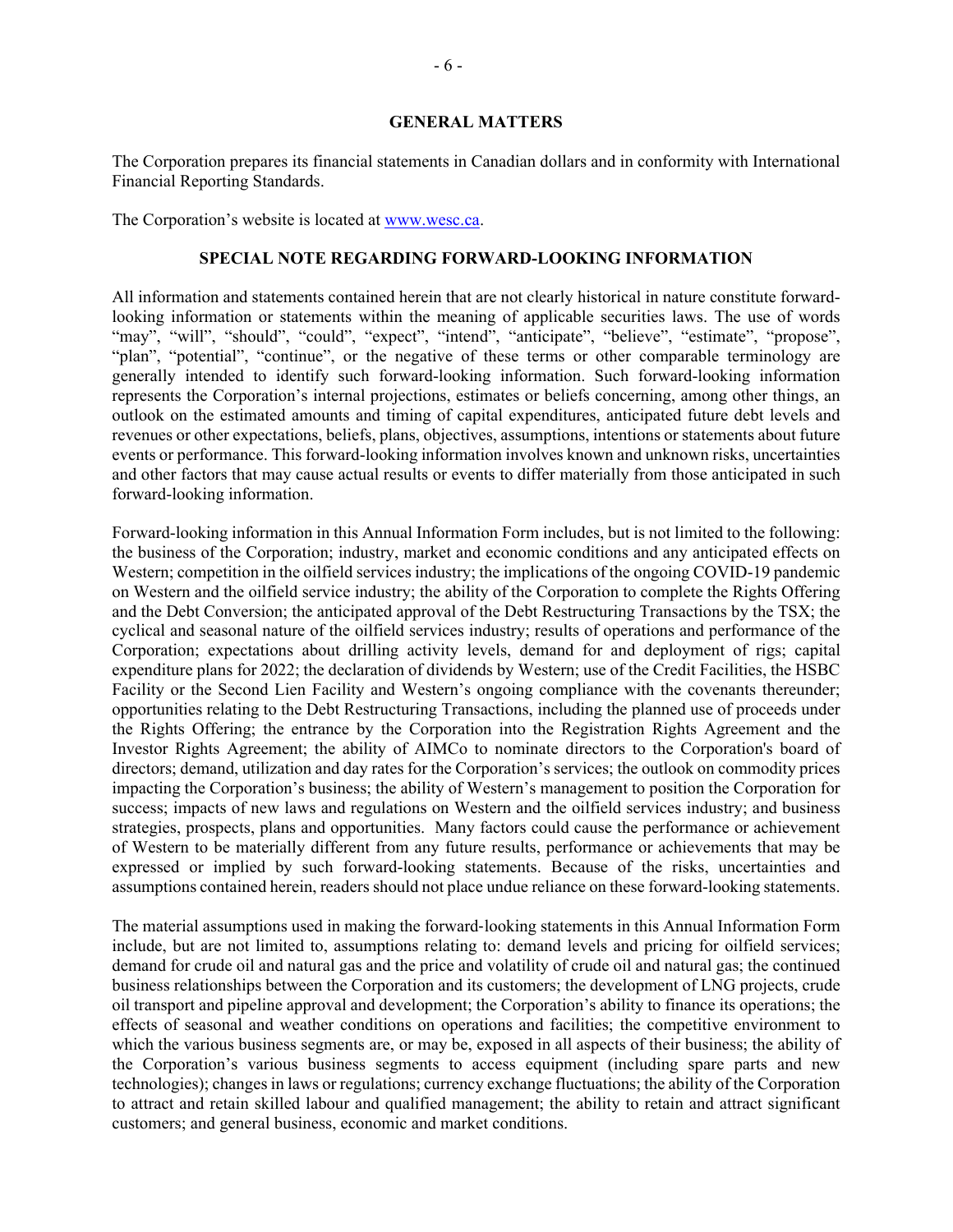Actual results could differ materially from those anticipated in the forward-looking information in this Annual Information Form as a result of the risks set forth below and elsewhere in this document, including:

- the on-going impact of the COVID-19 pandemic on global demand and prices for oil and gas, including the impact on demand for Western's services;
- volatility in market prices for crude oil and natural gas and the effect of this volatility on the demand for oilfield services generally, and, specifically, pressure on, crude oil and natural gas prices;
- reduced exploration and development activities by E&P companies in North America and the effect of such reduced activities on Western's services and products;
- political, economic, and environmental conditions in Canada, the United States and globally;
- supply and demand for oilfield services relating to contract drilling, well servicing and oilfield rental equipment services;
- the proximity, capacity and accessibility of crude oil and natural gas pipelines and processing facilities;
- liabilities and risks inherent in oil and natural gas operations;
- environmental liabilities and risks;
- changes to laws, regulations and policies regarding, among other things, royalties on crude oil and natural gas production, curtailments of crude oil and natural gas production and climate change;
- fluctuations in foreign exchange or interest rates;
- failure of counterparties to perform or comply with their obligations under contracts;
- regional competition and the increase in new or upgraded rigs;
- the Corporation's ability to attract and retain skilled labour;
- the Corporation's ability to attract and retain customers;
- the Corporation's ability to obtain debt or equity financing and to fund capital, operating and other expenditures and obligations;
- stock market volatility and market valuations;
- uncertainties in weather and temperature affecting the duration of the service periods and the activities that can be completed;
- fixed costs in relation to variable revenue streams;
- the presence of heavy competition in the market segments in which the Corporation currently operates;
- failure to realize the anticipated benefits of acquisitions or incorrect assessment of the value of acquisitions;
- failure to complete the Debt Restructuring Transactions;
- the Corporation's ability to comply with the covenants under the Credit Facilities, HSBC Facility and the Second Lien Facility and the restrictions on its operations and activities if it is not compliant with such covenants;
- the Corporation's ability to protect itself from "cyber-attacks" which could compromise its information systems and critical infrastructure; and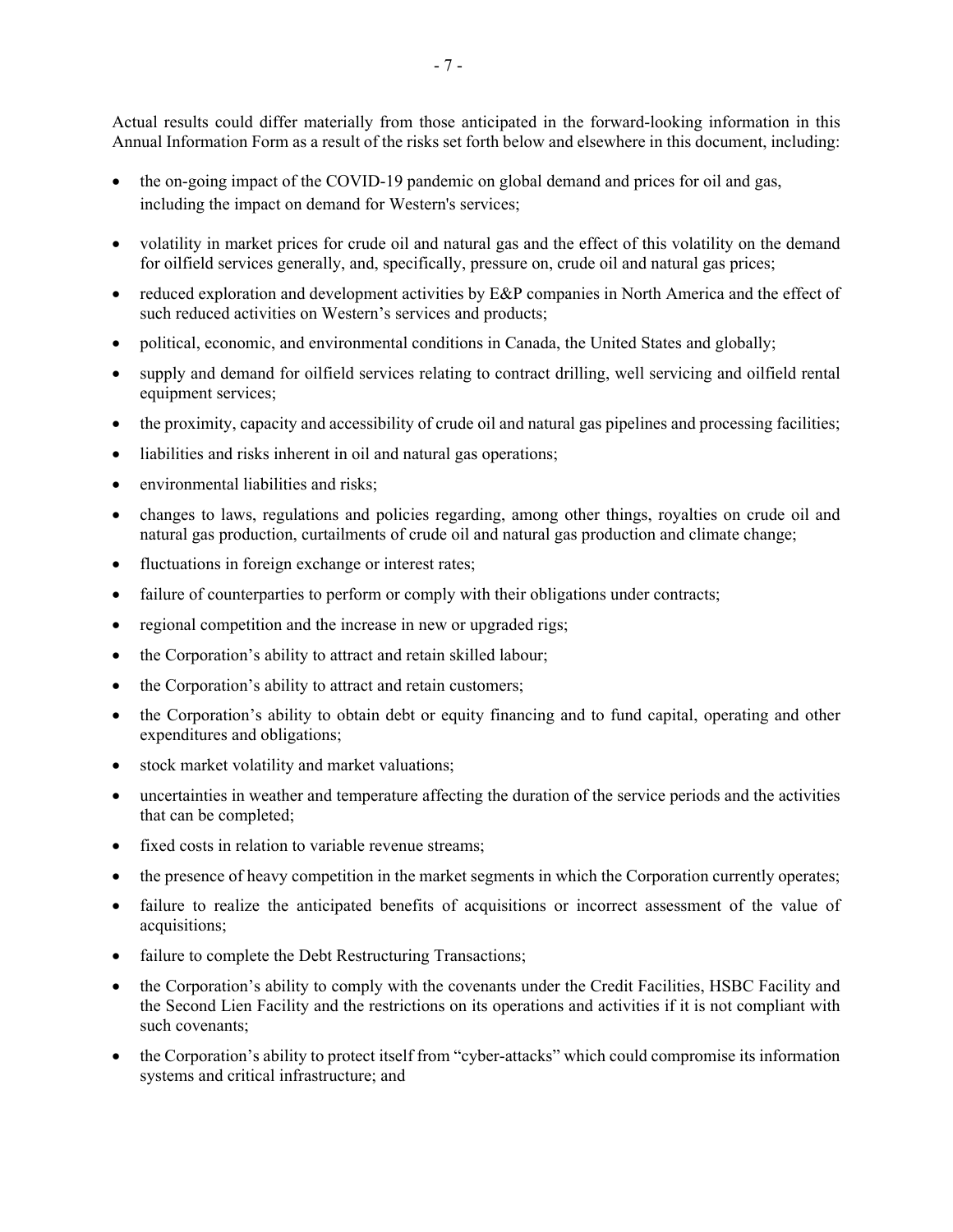other risks, uncertainties and factors, many of which are beyond the control of Western, and some of which are discussed under *"*Risk Factors" in this Annual Information Form.

Management has included the above summary of assumptions and risks related to forward-looking information provided in this Annual Information Form to provide shareholders and other persons with a more complete perspective on Western's future operations and such information may not be appropriate for other purposes. Western's actual results, performance or achievement could differ materially from those expressed in, or implied by, such forward-looking information and, accordingly, no assurance can be given that any of the events anticipated by the forward-looking information will transpire or occur, or if any of them do so, what benefits that the Corporation will derive therefrom. Readers are cautioned that the foregoing lists of factors are not exhaustive.

Readers are cautioned that the forward-looking information contained herein is made as of the date of this Annual Information Form. The Corporation does not intend and does not assume any obligation to update or revise any forward-looking information, except as required pursuant to applicable securities laws. Readers should also carefully consider the matters discussed under the heading "Risk Factors" in this Annual Information Form. The forward-looking information contained in this Annual Information Form is expressly qualified by this cautionary statement.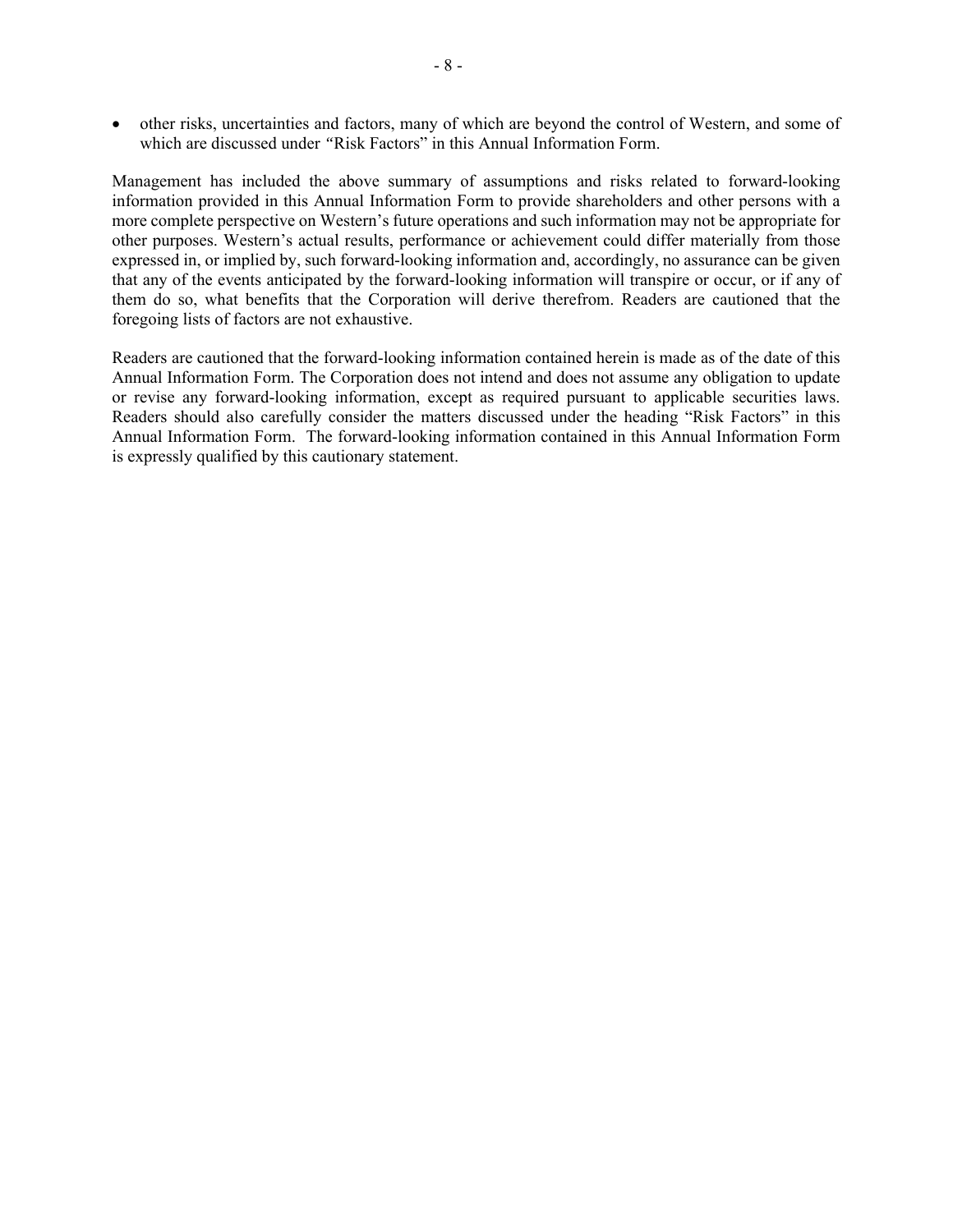#### **WESTERN ENERGY SERVICES CORP.**

### **CORPORATE STRUCTURE**

#### **Name, Address and Incorporation**

The Corporation was incorporated under the ABCA on March 18, 1996 as "Big Blackfoot Resources Ltd." On September 27, 2002, the Corporation filed articles of amendment to change its name to "BBF Resources Inc." and to consolidate its then outstanding Common Shares on the basis of one Common Share for each two Common Shares. On June 23, 2005, the Corporation filed articles of amendment to change its name to "Western Energy Services Corp." On January 1, 2006, the Corporation filed articles of amalgamation and amalgamated with its wholly-owned subsidiary, WESC Ltd. On September 5, 2008, the Corporation filed articles of amendment to consolidate its then outstanding Common Shares on the basis of one Common Share for each twelve Common Shares. On June 20, 2011, the Corporation filed articles of amendment relating to the consolidation of the issued and outstanding Common Shares of the Corporation on the basis of one Common Share for each twenty Common Shares. On July 31, 2011, the Corporation filed articles of amalgamation and amalgamated with its wholly-owned subsidiary Stoneham Drilling Inc. On January 1, 2013, the Corporation filed articles of amalgamation and amalgamated with its wholly-owned subsidiaries, Horizon Drilling Inc. and Matrix Well Servicing Inc. On December 28, 2015, Western's wholly owned entities Western Energy Services Holdings (1) Ltd. and Western Energy Services Partnership were dissolved and the operations were assumed by IROC Drilling and Production Services Corp, which changed its name to Western Production Services Corp.

The head and principal office of Western is located at  $1700$ ,  $215 - 9<sup>th</sup>$  Avenue SW, Calgary, Alberta T2P 1K3. The registered office is  $c/0$  600,  $815 - 8$ <sup>th</sup> Avenue SW, Calgary, Alberta T2P 3P2.

#### **Intercorporate Relationships**

The following diagram sets forth the names of the significant subsidiaries of the Corporation, the percentage of voting securities owned by the Corporation and the jurisdiction of incorporation or continuance of each subsidiary as of the date hereof.



## *Organizational Structure of the Corporation*

## **GENERAL DEVELOPMENT OF THE BUSINESS OF THE CORPORATION AND ITS OPERATING ENTITIES**

#### **General**

The Corporation is an oilfield service company which provides contract drilling services in Canada through Horizon Drilling and in the United States through Stoneham Drilling. In Canada, the Corporation also provides well servicing through Eagle Well Servicing and oilfield rental equipment services through Aero Rental Services.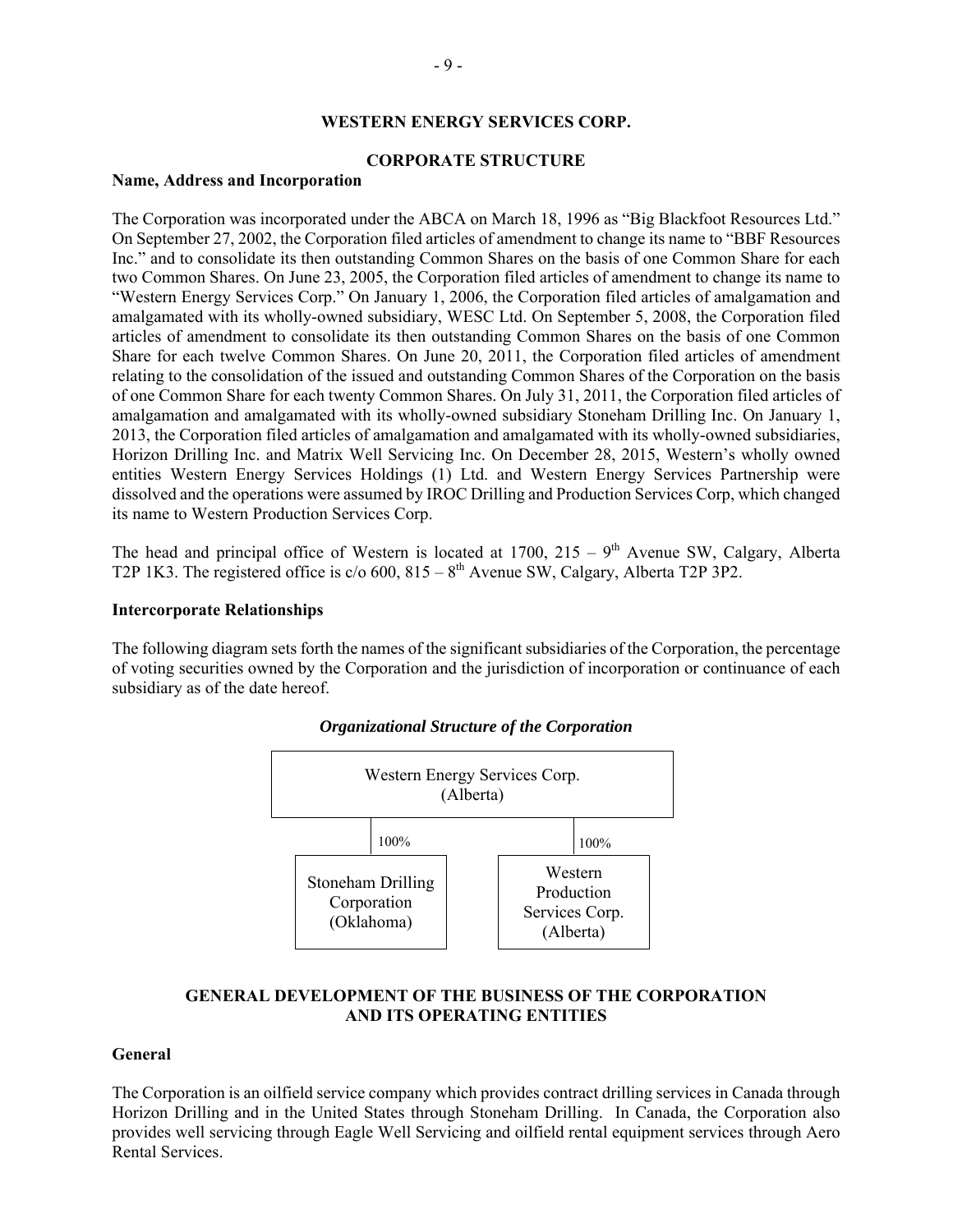#### **Three Year History**

#### *2019*

Continued low commodity prices, lack of pipeline egress and the mandatory production curtailments implemented by the Government of Alberta constrained demand for conventional oil in the WCSB in 2019. This caused many E&P companies to reduce capital spending year-over-year, diverting free cash flow from investment in production growth to paying dividends, buying back shares and reducing debt. As a result, industry demand for drilling rigs, well servicing rigs and oilfield rental equipment decreased from 2018, which negatively impacted Western's financial results in Canada.

Given the industry environment for oilfield services in Canada, Western continued its strategy of deploying underutilized existing assets from Canada into more active resource plays in the United States. In January 2019, Western transferred a Duvernay class drilling rig from Canada to the Permian Basin in the United States, increasing the United States drilling rig fleet to eight including six in the Williston Basin and two in Texas. As a result of a larger and more geographically diversified drilling rig fleet in 2019, Western was able to increase its US operating days over 2018. Additionally, in 2019, Western established well servicing operations in the United States relocating three well servicing rigs from Canada to the Bakersfield area of California. However, as a result of increased focus on investor returns and debt reduction, industry activity slowed in the United States in 2019, particularly in the fourth quarter.

As a result of continued market uncertainty and the related outlook for current and future oilfield services activity and pricing, the Corporation completed an impairment test for each of its cash generating units ("CGUs") as at December 31, 2019. Based on the results of these tests, the Corporation recorded impairments in its contract drilling and oilfield rentals CGUs of \$49.0 million and \$5.0 million respectively.

#### *2020*

Crude oil prices in 2020 for both Canada and the US were impacted by the COVID‐19 pandemic. Crude oil prices reached historical lows during 2020, which significantly impacted the demand for Western's services. However, natural gas prices in Canada strengthened in 2020, as the 30-day spot AECO price improved by 24% for the year ended December 31, 2020 as there was less associated gas produced due to the reduction of drilling activity in the United States. In the United States, industry activity decreased in 2020. As reported by Baker Hughes Company, the number of active drilling rigs in the United States decreased by approximately 56% to 351 rigs at year end 2020, as compared to the prior year. 2020 saw unprecedented low demand resulting from the COVID-19 pandemic that had significant impacts on industry activity in both the US and in Canada. Prior to the COVID‐19 pandemic, there were also continued industry concerns over market access, increased regulation, and the prevailing customer preference to return cash to shareholders, or pay down debt, rather than grow production in both Canada and the US.

In response to the decrease in demand, Western reduced its salaried workforce by fifty percent, lowered cash compensation for its remaining employees and reduced capital expenditures.

On January 6, 2020, the Corporation announced that it was initiating a normal course issuer bid. The Bid was accepted by the TSX. Pursuant to the Bid, Western could purchase for cancellation up to 5,200,000 Common Shares, subject to the rules of the TSX. The Bid commenced on January 14, 2020 and terminated on January 13, 2021. The Corporation purchased for cancellation 1,584,000 Common Shares of the Corporation for a total cost of approximately \$0.5 million during the duration of the Bid.

As a result of continued market uncertainty, low commodity prices, unprecedented demand destruction due to the COVID-19 pandemic and the related outlook for current and future oilfield services activity and pricing, the Corporation recognized impairments of \$9.5 million and \$2.0 million respectively, in the Corporation's contract drilling and oilfield rentals CGUs in the first quarter of 2020.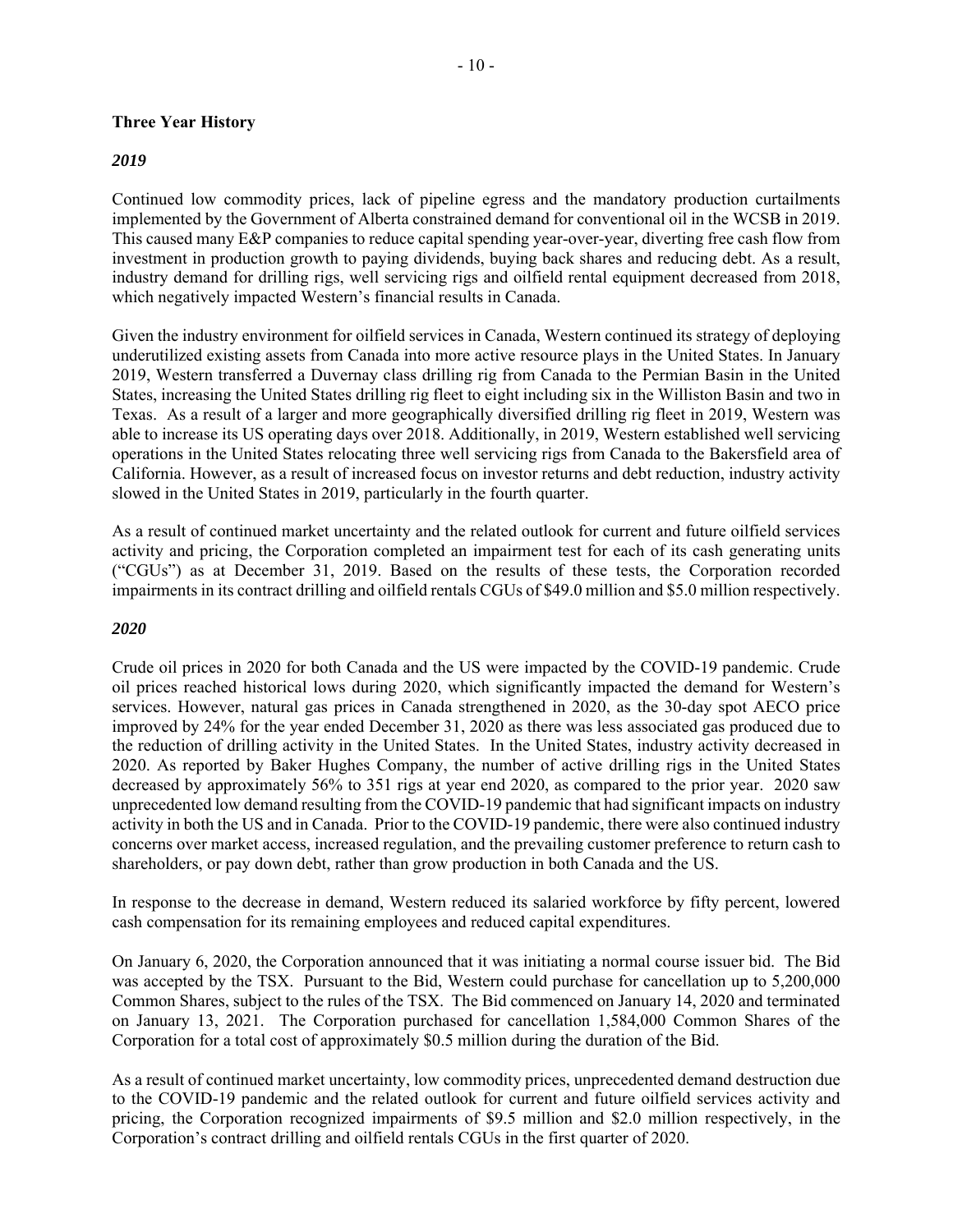On October 17, 2020 the Warrants expired.

On December 31, 2020, Western announced that its senior lenders had approved an extension of the maturity of Western's Credit Facilities from December 17, 2021 to July 1, 2022. The total commitments under the Credit Facilities remained unchanged at \$60 million. Western and its lenders agreed to make additional changes to the Credit Facilities, including covenant relief for the third and fourth quarters of 2021 whereby: (i) the consolidated senior debt to consolidated EBITDA covenant was waived; (ii) a minimum liquidity of \$5 million was required; (iii) the maximum consolidated debt to consolidated capitalization covenant was increased to 0.65x from 0.60x; and (iv) a maximum consolidated senior debt to consolidated capitalization ratio of 0.10x was added. Annual capital expenditures for 2021 could not exceed \$10 million. Western was in compliance with all of its covenants under the Credit Facilities prior to these amendments and was in compliance with all covenants under the Credit Facilities as amended.

Western also announced on December 31, 2020 that, in conjunction with the amended Credit Facilities, it had entered into an agreement with HSBC for a \$12.5 million six-year committed term non-revolving facility with the participation of BDC (the "HSBC Facility") under BDC's Business Credit Availability Program. The HSBC Facility bears interest at a floating rate and matures on December 31, 2026. The HSBC Facility was fully funded on December 31, 2020. Western used the proceeds to fund its January 2021 interest and principal payments under its Second Lien Facility with AIMCo and the remaining funds were used for future interest and principal payments to AIMCo.

#### *2021*

The COVID 19 pandemic persisted throughout 2021 with successive waves resulting in a continued heightened level of uncertainty and varying levels of government mandated restrictions and lockdowns. As government restrictions gradually eased, global demand for petroleum liquids recovered to near prepandemic levels by the fourth quarter of 2021. While demand recovered, production growth was slower, as OPEC+ adopted a measured approach and producers remained cautious. The resulting imbalance drove crude oil prices substantially higher in 2021. Natural gas prices also strengthened due to higher LNG demand, increased natural gas-fired power generation and lower US drilling for oil resulting in less associated gas production. Despite the increase in demand and prices for petroleum products, the recovery in demand for oilfield services has lagged as producers remain cautious in their capital spending, directing higher portions of free cash flow to debt reduction, increased dividends and share buybacks and less to production growth.

In Canada, the CAOEC reported 2021 industry drilling days of 43,842 which is 47% above 2020 and 3% below 2019 which was constrained by government production curtailments and a shortage of pipeline capacity. The pipeline constraints were resolved in the fourth quarter of 2021 as Enbridge's line three pipeline expansion was completed and came online adding 370,000 bbls per day of egress capacity. The Federal Government's funding to help clean up orphaned and abandoned wells and an increase in production work helped to drive an increase in industry well servicing activity to pre-pandemic levels. In Canada, Western's contract drilling division worked 3,051 operating days, a 51% increase over 2020, and the well servicing division worked 67,323 service hours, a 26% increase over 2020.

In the US, 2021 industry drilling activity only partially recovered from historic lows in 2020. As reported by Baker Hughes Company, the US rig count at December 31, 2021 was 586, a 67% increase over 2020. However, the annual average US rig count for 2021 of 478 was only 10% higher than 2020 and 49% below 2019 levels. In the US, Western's contract drilling division worked 387 operating days compared to 201 in 2020. In the fourth quarter of 2021 Western ceased well serving operations in California and sold its three service rigs.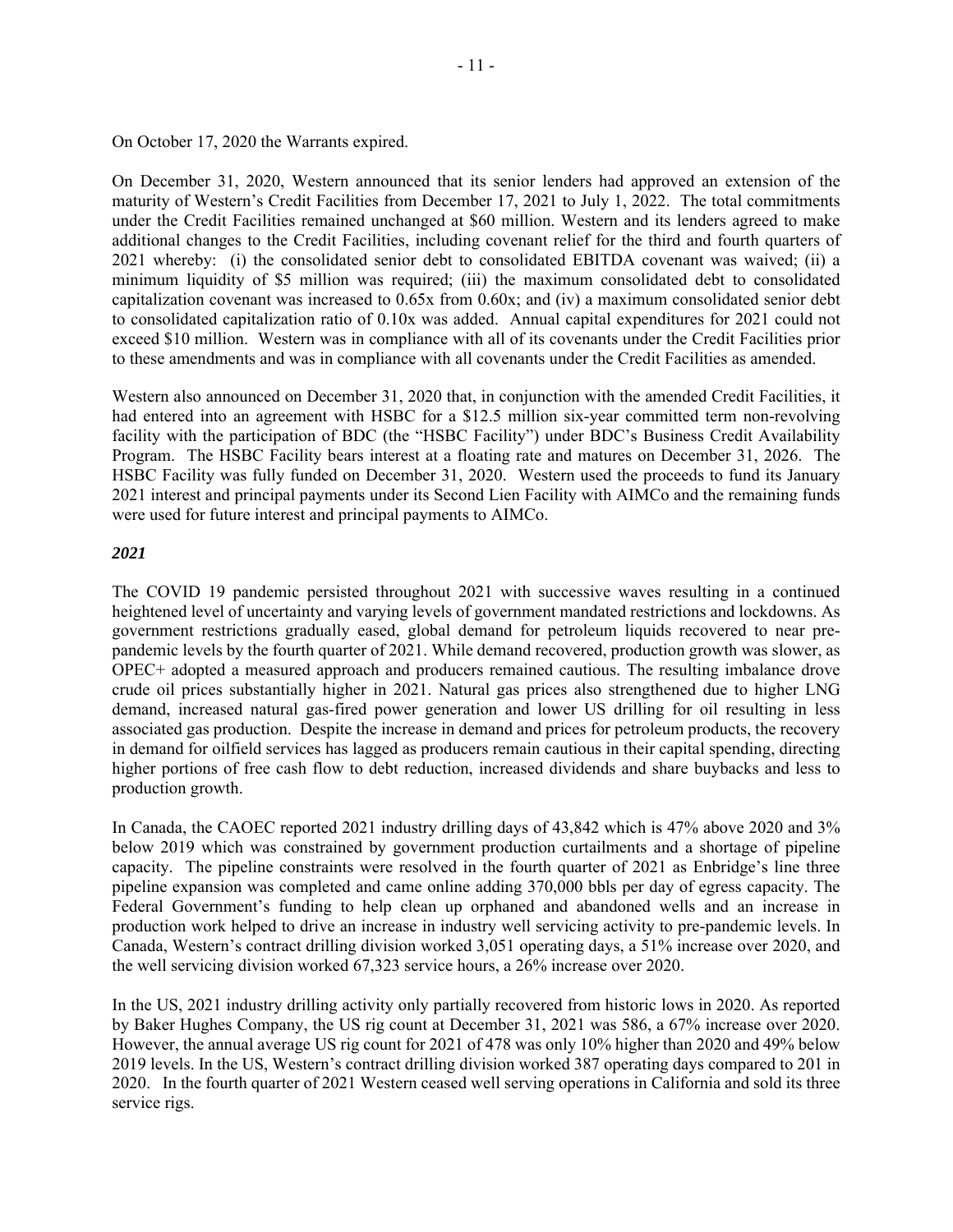Capital expenditure for 2021 was \$6.9 million, comprising expansion capital of \$1.1 million and maintenance capital of \$5.8 million.

On December 30, 2021, Western announced that AIMCo agreed to extend the due date for the payment of interest under the Second Lien Facility from January 4, 2022 to February 28, 2022 and that Western is in discussions with its lenders with respect to potential transactions to provide long term financial stability through the current challenging oilfield services environment. The payment extension provides Western with additional flexibility while it explores these potential opportunities.

#### *2022 Year to Date*

On February 28, 2022, Western announced that AIMCo agreed to provide Western with a further extension of the due date for the payment of interest under the Second lien Facility to March 21, 2022 and that Western is continuing the above noted discussions with its lenders.

On March 22, 2022, Western announced that it had entered into agreements to restructure a portion of its outstanding debt and raise new capital (the "Debt Restructuring Transactions"). Pursuant to the Debt Restructuring Transactions, Western entered into a debt restructuring agreement (the "Debt Restructuring Agreement") with AIMCo, the lender under its Second Lien Facility. Under the Debt Restructuring Agreement, subject to the completion of the other components of the Debt Restructuring Transactions and the satisfaction of certain other conditions, the Corporation will complete the Debt Conversion, subject to reduction in the event the offering price in the Rights Offering is less than \$0.016 per share. On completion of the Debt Conversion, the Second Lien Facility will be amended to, among other things, extend its maturity date from January 31, 2023 to the fourth anniversary of the closing date of the Debt Conversion.

As a condition to the completion of the Debt Conversion, the Corporation will conduct the Rights Offering. The subscription price for each right will be \$0.016 per share or a lower amount determined based on the market price of the Common Shares at the commencement of the Rights Offering. G2S2 Capital Inc. ("G2S2"), G2S2's subsidiary Armco Alberta Inc. ("Armco"), Ronald P. Mathison and Matco Investments Ltd. ("Matco"), currently the Corporation's largest shareholders, have entered into a standby purchase agreement with the Corporation wherein they have agreed to exercise in full their basic subscription privilege in the Rights Offering and, in the case of each of Armco and Matco, subscribe for any shares not subscribed for by other shareholders under the Rights Offering. The proceeds of the Rights Offering will be applied to reduce the principal amount outstanding under the Second Lien Facility by \$10 million, with the remaining \$21.5 million being applied to pay the current draw on the Corporation's senior secured credit facilities, fund maintenance and growth capital for the Corporation and for general corporate purposes.

It is also a condition to completion of the Debt Conversion that the Corporation and AIMCo will enter into a registration rights agreement (the "Registration Rights Agreement") pursuant to which AIMCo will be granted the right to cause the Corporation to file a prospectus to facilitate the sale of its Common Shares in a public offering, or to allow it to participate in a public offering of Common Shares by the Corporation, in each case subject to certain customary restrictions and limitations. The Registration Rights Agreement will terminate when AIMCo and its permitted transferees beneficially own, in the aggregate, less than 10% of the then outstanding Common Shares and further that the Corporation, G2S2, Armco, Ronald P. Mathison, Matco and AIMCo will enter into an investor rights agreement (the "Investor Rights Agreement") pursuant to which AIMCo will be granted the right to appoint two nominees for election as directors of the Corporation for so long as AIMCo's shareholding percentage of the Corporation's Common Shares is 30% or greater. In connection with the Debt Restructuring Transactions, Western has entered into a commitment letter with two of the lenders under its senior secured credit agreement to make certain amendments to its senior credit facilities. Upon completion of the Debt Restructuring Transactions, the principal amount of the Second Lien Facility is expected to be approximately \$108.5 million and AIMCo is expected to hold approximately 49.7% of the outstanding Common Shares.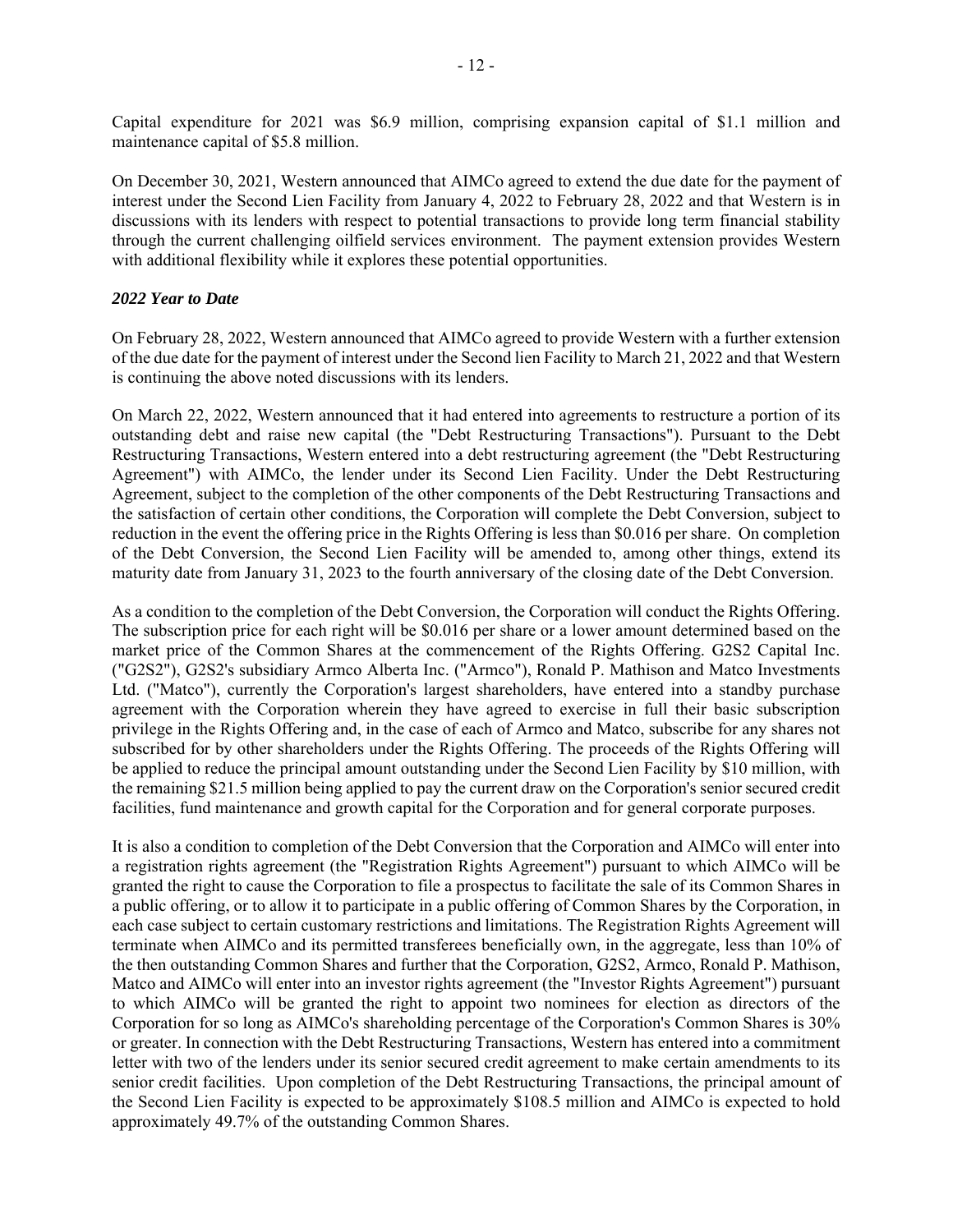Completion of the Debt Restructuring Transactions is subject to various conditions, including completion of definitive amendments to the Second Lien Facility agreement and the senior secured credit facility substantially on the terms specified in the Debt Restructuring Agreement, approval of the Debt Restructuring Transactions by the Toronto Stock Exchange and completion of the Rights Offering. Details of the Debt Restructuring Transactions and proposed amendments to Western's senior credit facilities are contained in the press release issued on March 22, 2022 and filed under Western's SEDAR profile on www.sedar.com.

#### **DESCRIPTION OF THE CORPORATION'S BUSINESS AND OPERATIONS**

#### **General**

Western is an oilfield service company, with its corporate head office located in Calgary, Alberta. Western's contract drilling segment provides contract drilling services in Canada through Horizon Drilling from operations bases in Leduc, Alberta and Estevan, Saskatchewan, and in the United States through Stoneham Drilling, from operations bases in Williston, North Dakota and Midland, Texas. The Corporation's production services segment provides well servicing in Canada through Eagle Well Servicing with operating bases in Blackfalds, Grande Prairie and Slave Lake, Alberta, Lloydminster and Estevan, Saskatchewan, and Virden, Manitoba, and oilfield rental equipment services through Aero Rental Services which operates out of facilities in Blackfalds and Grande Prairie, Alberta.

The market demand for oilfield services is subject to the capital expenditure budgets of E&P companies. Such capital expenditures are influenced by the ability of E&P companies to fund their capital expenditures with cash flow and their access to debt or equity financing for such expenditures. Market fluctuations, commodity prices, the supply of and demand for crude oil and natural gas, the proximity and capacity of crude oil and natural gas pipelines and processing equipment and government regulations (including regulations relating to prices, taxes, foreign exchange, royalties, land tenure, allowable production, the import and export of crude oil and natural gas, and environmental protection) also factor into the number of crude oil and natural gas wells drilled and other services required by E&P companies and, consequently, the demand for Western's oilfield services. Western's management has significant experience in the oilfield service industry, enabling senior leadership to provide the direction necessary to position the Corporation for success.

Western owns 57 drilling rigs (49 in Canada and eight in the United States). Western is currently the fourth largest drilling contractor in Canada based on the number of rigs registered with the CAOEC. Subsequent to December 31, 2021, the Corporation deregistered 12 drilling rigs with the CAOEC, all of which can be reactivated at any time. The Corporation's drilling rig fleet is specifically suited for the current market which has moved towards drilling wells of increased complexity and all of Western's rigs are capable of drilling horizontal wells. In total, 56% of Western's owned drilling rig fleet are Montney and Duvernay class rigs and the remaining 44% are Cardium class rigs. Western's fleet of drilling rigs is one of the newest in Canada, and Western's commitment to training employees and developing technology has resulted in Western establishing a strong foothold within Canada.

Western owns and operates 63 service rigs in Canada, including 30 singles, 25 doubles and 8 slant service rigs. The three service rigs that previously operated in the United States under Western Oilfield Services were sold in the fourth quarter of 2021. Western is the third largest well servicing contractor in Canada, based on the number of rigs registered with the CAOEC.

Aero Rental Services, Western's oilfield equipment rental division, supplies E&P companies, as well as other oilfield service companies, with oilfield rental equipment for pressure control, hydraulic fracturing services, well completions and production work, coil tubing, and drilling services.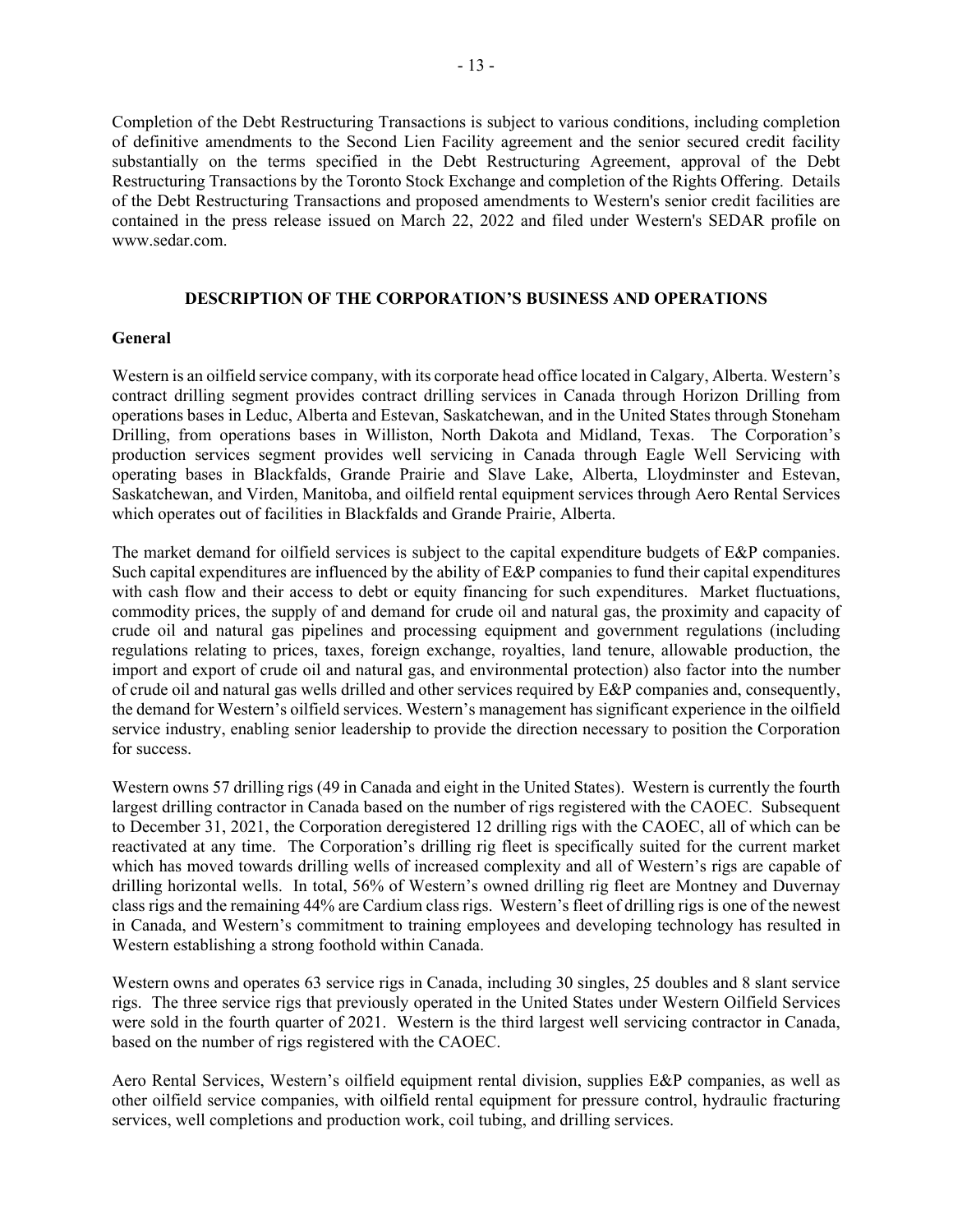Western's revenue by segment for 2021 and 2020 is outlined below:

| (Stated in Thousands)      | <b>Year Ended December 31, 2021</b> | Year Ended December 31, 2020 |
|----------------------------|-------------------------------------|------------------------------|
| <b>Contract Drilling</b>   | \$76,778                            | \$61.992                     |
| <b>Production Services</b> | \$55,522                            | \$42,066                     |

#### **Contract Drilling Services**

Horizon Drilling provides contract drilling services in the WCSB, while Stoneham Drilling provides contract drilling services in the Williston, Permian and Powder River Basins in the United States.

#### *Services and Contracts*

Contract drilling services are performed using drilling rigs and auxiliary equipment pursuant to contracts with E&P companies. Other applications for contract drilling services outside of conventional oil and natural gas include geothermal and helium wells as well as potash and uranium mining. Customers provide instructions to Western regarding drilling locations and the desired depth of the well to be drilled. If the well is productive and can be economically produced, the drilling rig will set the production casing or liner to complete the well. The drilling rig may also complete the well or install a wellhead for completion at a later date.

Drilling contracts are awarded through competitive bidding or on a negotiated basis. In periods of low activity, more contracts are offered on a competitive bid basis. During periods of high activity, contracts are often awarded on a negotiated basis. Terms and rates will vary depending on competitive conditions, equipment and services to be supplied, the geographical area, the geological formation to be drilled, the onsite drilling conditions and the anticipated duration of the work. The drilling rig contractor provides the drilling rig and crew and is also responsible for the payment of rig operating and maintenance expenses. Surface lease construction, negotiating access with landowners, rig mobilization expenses as well as third party fuel and rentals are generally arranged and paid for by the E&P company.

Contract drilling services are performed primarily pursuant to industry standard drilling contracts endorsed by both the CAOEC and CAPP in Canada and the IADC in the United States. The contract can be for a specific well or number of wells or for a specific time period. Generally, contracts are carried out on a daywork basis. Pursuant to daywork contracts, the customer pays a fixed charge per day for the number of days needed to drill a well. Daywork contracts also provide for an hourly rate, day rate, or a lump sum amount, for mobilization of the rig to the well location and for rig-up and rig-down. Daywork contracts typically provide that the drilling company bears very limited downhole risks such as time delays for various reasons, a well control situation or a stuck or damaged drill string.

#### *Equipment*

Western owns and operates 57 drilling rigs. Forty-nine of these are in Canada, of which 37 are registered with the CAOEC, making Western the fourth largest drilling contractor in Canada based on the number of registered drilling rigs. Eight drilling rigs are in the United States. Western's rigs are classified into categories as follows:

| <b>Rig Class</b> | <b>Marketed</b> | Owned |
|------------------|-----------------|-------|
| Cardium          | 13              | 25    |
| Montney          | 19              | 19    |
| Duvernay         | 13              | 13    |
|                  | 45              | 57    |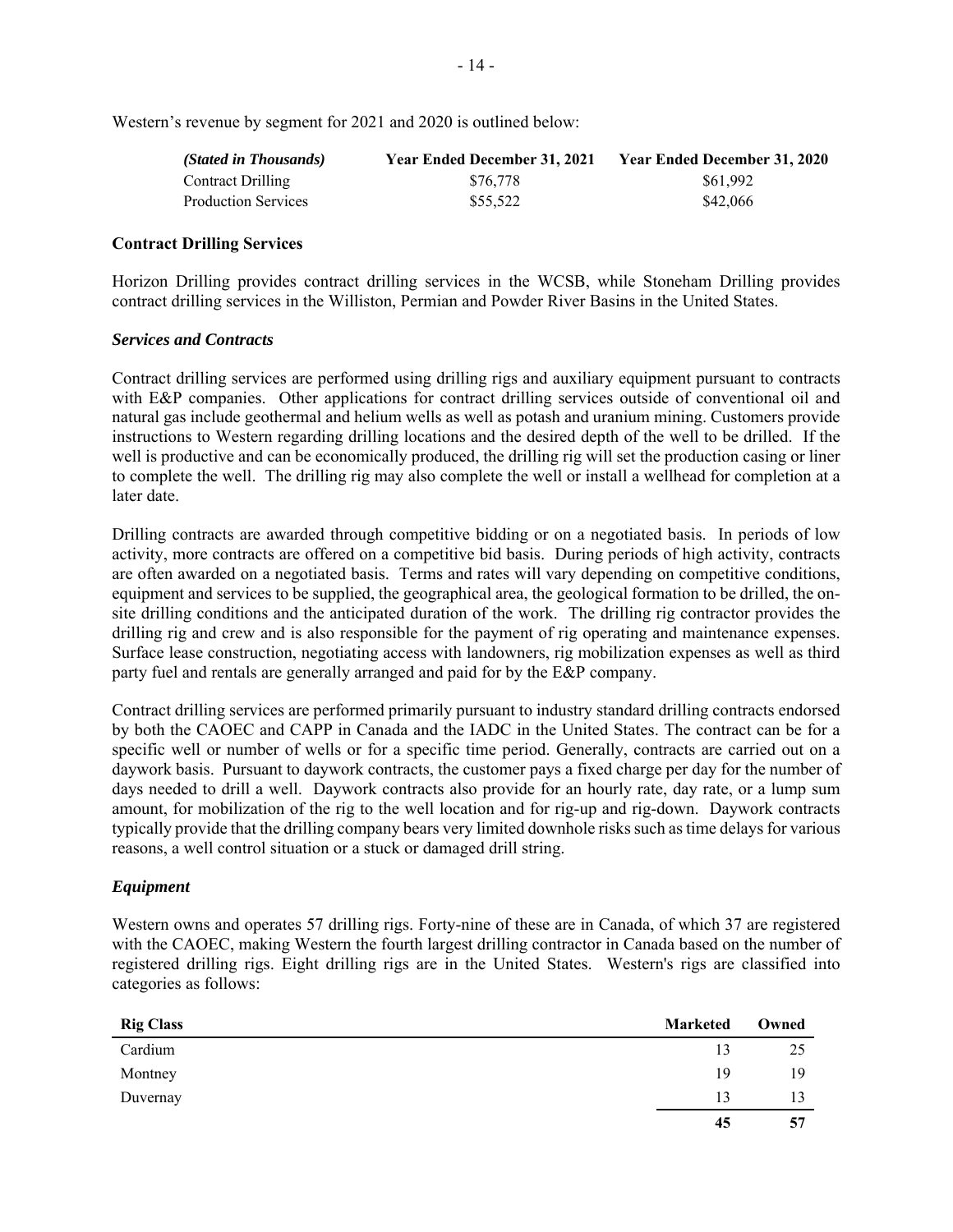Drilling in North America has become longer and more technically challenging as E&P companies "unlock" existing reserves in basins that were historically prohibitively expensive to develop. Management believes Western's Canadian rig fleet is, on average, one of the most capable drilling rig fleets operating in the WCSB, based on the length of wells drilled.

Horizon Drilling operates one of the newest drilling fleets in the WCSB, thus enabling the Corporation to provide customers with reliability, mobility and technical capacity. All of these qualities and characteristics are increasingly important to E&P companies seeking to optimize returns in more technically complex reservoirs.

In addition, Western maintains a complete inventory of rotational equipment in Canada and the United States which is designed to ensure continuous operational efficiencies.

#### **Production Services**

#### **Well Servicing**

Eagle Well Servicing provides well servicing in the WCSB.

#### *Services and Contracts*

Service rigs are used for completion services, production work-overs and abandonment services as well as various maintenance activities on producing shallow to deep crude oil and natural gas wells. Completion services prepare a newly drilled well for production and may include well clean-out, or the installation of production tubing or downhole well equipment. The length of the completion process varies depending on the requirements of the well. Production workover services include major repairs or modifications to existing wells. Workovers are performed to restore and enhance production of an existing producing well or plugging or abandoning a well. Well maintenance services are also required to ensure continuous and efficient production of a producing well. These services include routine mechanical repairs or replacing damaged production tubing, downhole pumps and rods (continuous or jointed) and typically are shorter jobs, sometimes taking less than two days to complete.

In addition to the benefits received from Western's modern rig fleet, the industry trend towards crude oil related exploration and development activity continues to provide benefit as service rigs are typically utilized more for crude oil wells than natural gas wells.

Service rigs are generally charged to customers on an hourly rate basis that fluctuates depending upon the geographic area, the time of year and level of industry activity, and are subject to pronounced seasonal and cyclical variances. In Canada, the highest rate of activity in the industry is typically during the winter season, from November through mid-March.

#### *Equipment and Operating Bases*

Western's service rig fleet consists of a total of 63 service rigs in Canada. Eagle is the third largest well servicing contractor in Canada, based on the number of rigs registered with the CAOEC.

Service rigs typically operate within a fairly close proximity to their home base, and therefore the competition is localized in nature and effectively limited to other service rigs based nearby.

Eagle provides services across the WCSB from Alberta bases in Blackfalds, Grande Prairie and Slave Lake and Saskatchewan bases in Lloydminster and Estevan. Eagle also is a joint venture partner with the O'Chiese First Nation. The O'Chiese / Eagle J.V. owns and operates two well servicing rigs in Central Alberta. Eagle and the O'Chiese First Nation jointly market the rigs, and the rigs are operated and managed by Eagle personnel and O'Chiese First Nation members.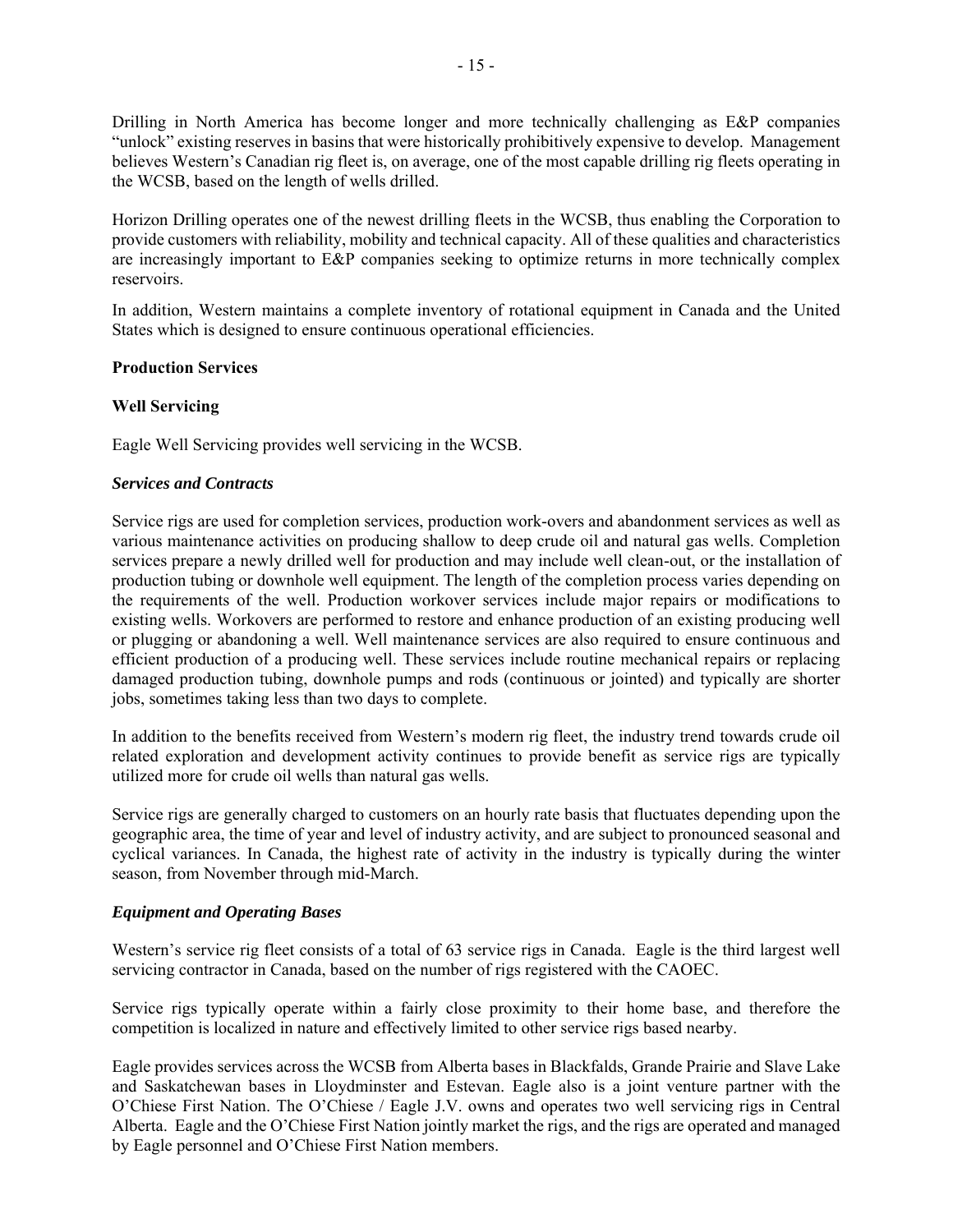## **Oilfield Rental Equipment Services**

Aero Rental Services operates from equipment rental facilities in Blackfalds and Grande Prairie, Alberta. Aero's rental equipment consists of surface pressure control rental assets, including conventional and coil tubing BOPs, accumulators, drilling and production manifolds, debris catchers, frac heads, spooling equipment, valves and various other pressure control and handling equipment used at well sites. Aero also offers conventional rental equipment including power swivels, catwalks, drill collars, pipe racks, tubulars and matting.

Oilfield rental equipment is generally provided to customers on a daily fee basis or under term contracts, depending upon the time of year and level of industry activity. The oilfield rental business is subject to the same pronounced seasonal and cyclical variances as the rest of the crude oil and natural gas industry.

Aero has followed a controlled organic growth model, allowing it to evolve and adapt its rental equipment mix to the changing needs of its customers. The current mix of Aero's rental assets is ideally suited for well completions in shale and tight natural gas resource plays of the WCSB. Development of these resource plays requires intensive well fracturing services at high pressure which require the various types of equipment provided by Aero. The capital cost of rental equipment can vary greatly depending on the types of assets being purchased. In addition, lead times for procuring rental equipment can be significant, potentially creating difficulty for new entrants into this market.

In recent years, Aero has seen an increased demand for equipment packages for SAGD-related work. These SAGD operations require larger and lower pressure BOPs and larger accumulators to manage the increased volumes generated by these BOPs. Well servicing rig companies that are contracted to perform production and completion services on SAGD wells are often required to rent the larger BOPs that are not part of the typical well servicing rig package. In addition, as public awareness of heavy oil and SAGD operations increases, operators are under greater scrutiny to ensure their operations are performing at the highest possible level of safety and environmental standards. Aero is therefore seeing increased demand for equipment which provides safer working conditions.

Aero competes against large multi-national rental companies and a number of smaller companies operating in various regions of the WCSB, each of which offers a different range of rental equipment.

## **Competitive Conditions**

The Corporation, through its operating divisions and subsidiaries, provides oilfield services primarily to the field operation locations of E&P companies located in the WCSB, and in the Williston, Permian, and Powder River Basins in the United States. The oilfield services business is highly competitive and in order to be successful, the Corporation and its subsidiaries must provide services that meet the specific needs of its customers at competitive prices. The principal competitive factors in the markets in which the Corporation operates are: (i) service quality and availability; (ii) reliability and performance of equipment used to perform its services; (iii) technical knowledge and experience; (iv) a reputation for safety performance; and (v) price. The Corporation competes with several smaller and larger regional competitors. Competitors offer similar services in all geographic regions in which the Corporation operates.

Reduced levels of activity in the crude oil and natural gas industry can intensify competition and result in lower revenue to Western. Variations in the exploration and development budgets of E&P companies which are directly affected by, among other things, fluctuations in commodity prices, the cyclical nature and competitiveness of the crude oil and natural gas industry, governmental regulation and foreign exchange rates will have an effect upon Western's ability to generate revenue and earnings. See "*Risk Factors – Cyclical Nature of the Oilfield Services Industry*" and "*Risk Factors – Competition*".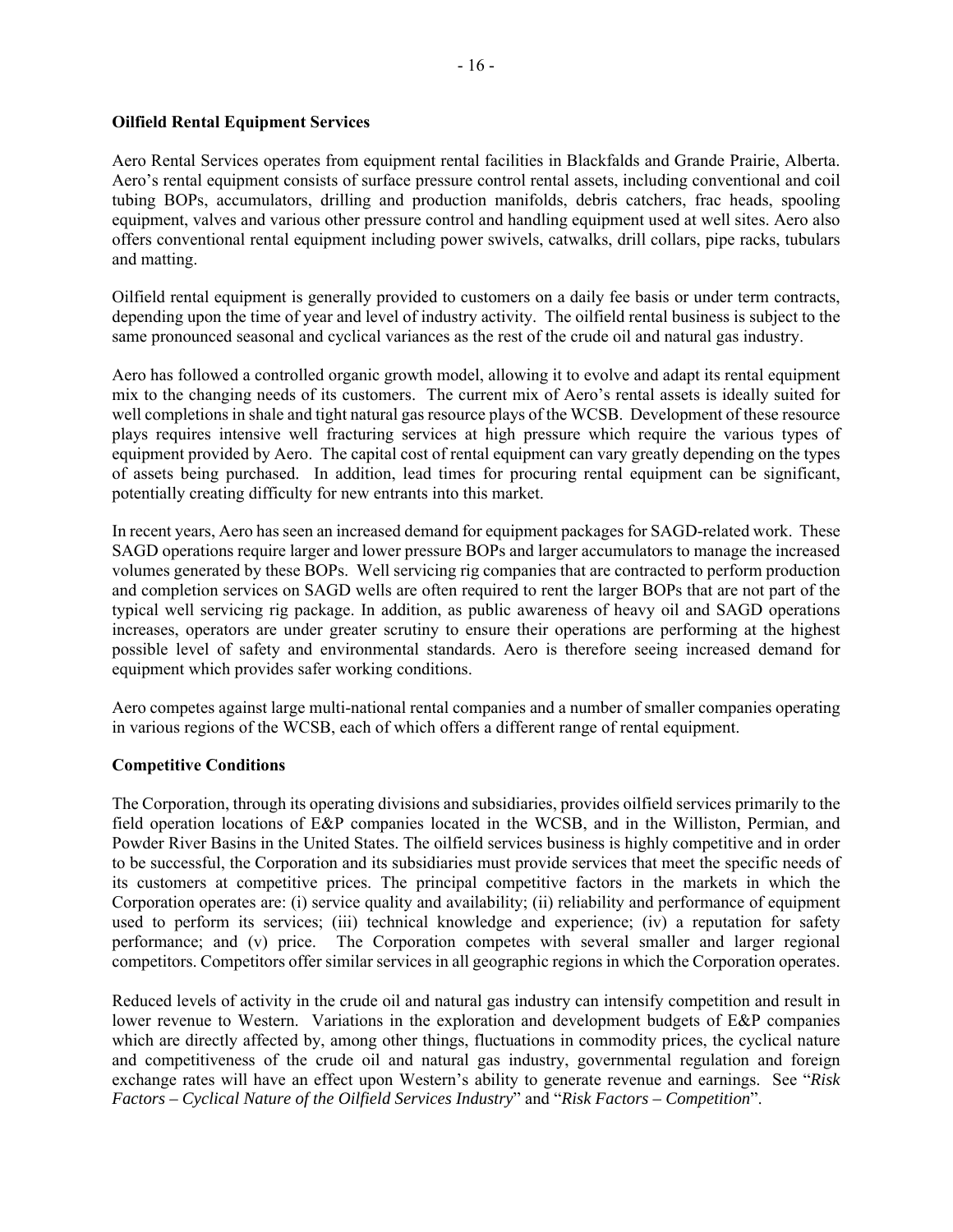Drilling and completion activity levels in the WCSB have declined since late 2014 as a result of reduced commodity prices, the COVID-19 pandemic and pipeline capacity issues. Such reduced activity levels by E&P companies have directly resulted in the demand for the Corporation's services (and those of its competitors) decreasing which, in turn, has increased the competition among the Corporation and its competitors. The decrease in demand and increase in competition have resulted in reduced utilization and pricing for the Corporation's services. The reduced demand, utilization and day rates have all contributed to the Corporation's revenues decreasing significantly since the peak of 2014. While demand and utilization began to recover in 2017 and 2018, continued low commodity prices, lack of pipeline egress and mandatory production curtailments implemented by the Government of Alberta further suppressed demand, utilization and pricing in 2019. As a result of the COVID-19 pandemic activity levels were driven to historic lows in 2020. In 2021 demand increased following higher commodity prices, vaccine rollouts and the intermittent lifting of government restrictions, however remained constrained as E&P companies directed more cash flow to reducing debt, paying dividends and share buybacks. While activity is expected to continue to recover in 2022, it is not expected to return to 2014 levels for the foreseeable future.

#### **Cyclical and Seasonal Nature of the Industry**

The level of activity in the crude oil and natural gas industry in Canada is influenced by seasonal weather patterns, which are more pronounced in northern drilling locations. However, the annual drilling cycle affects the entire energy industry in Canada and can generally be viewed in four components:

- Spring break-up typically occurs between mid-March and mid-June. The northern drilling locations thaw and southern lands become impractical for travel due to wet road and surface conditions resulting in road bans. Drilling and other oilfield activity is generally low during these periods with E&P companies planning for the summer drilling season.
- Summer and fall drilling season typically occurs between mid-June and mid-October, generally focused on areas that are accessible in the summer (i.e. not situated in areas covered with muskeg); summer drilling activity is generally not as strong as in the winter drilling season.
- Switch-over to winter drilling season typically occurs between mid-October and mid-November and is characterized by lighter drilling activity when many E&P companies are moving off summer drilling locations and preparing winter drilling leases for delivery of equipment.
- Winter drilling season typically occurs between mid-November through mid-March and is the period when a large part of rig activity takes place and E&P companies take advantage of the frozen landscape to access northern drilling locations.

The volatility in the weather and temperature can create unpredictable activity and utilization rates, which can have a material adverse effect on the Corporation's business, financial condition, results of operations and cash flows. Seasonal factors and unexpected weather patterns may lead to declines in the activity levels of E&P companies and corresponding declines in the demand for the goods and services of the Corporation. See "*Risk Factors – Seasonality*". However, in the contract drilling industry, more and more customers are utilizing pad drilling techniques and programs to allow for longer or even year-round drilling. The Corporation currently has four pad rigs in Canada and three pad rigs in the United States.

#### **Environmental Considerations**

The crude oil and natural gas industry is regulated by a number of federal, state, provincial and municipal governmental bodies and agencies under a variety of complex federal, state, provincial and municipal legislation that sets forth numerous prohibitions and requirements, with respect to planning and approval processes related to land use, sustainable resource management, waste management, responsibility for the release of hazardous materials, protection of wildlife and the environment and the health and safety of workers. Legislation provides for restrictions and prohibitions on the transport of dangerous goods and the release or emission of various substances, including substances used and produced in association with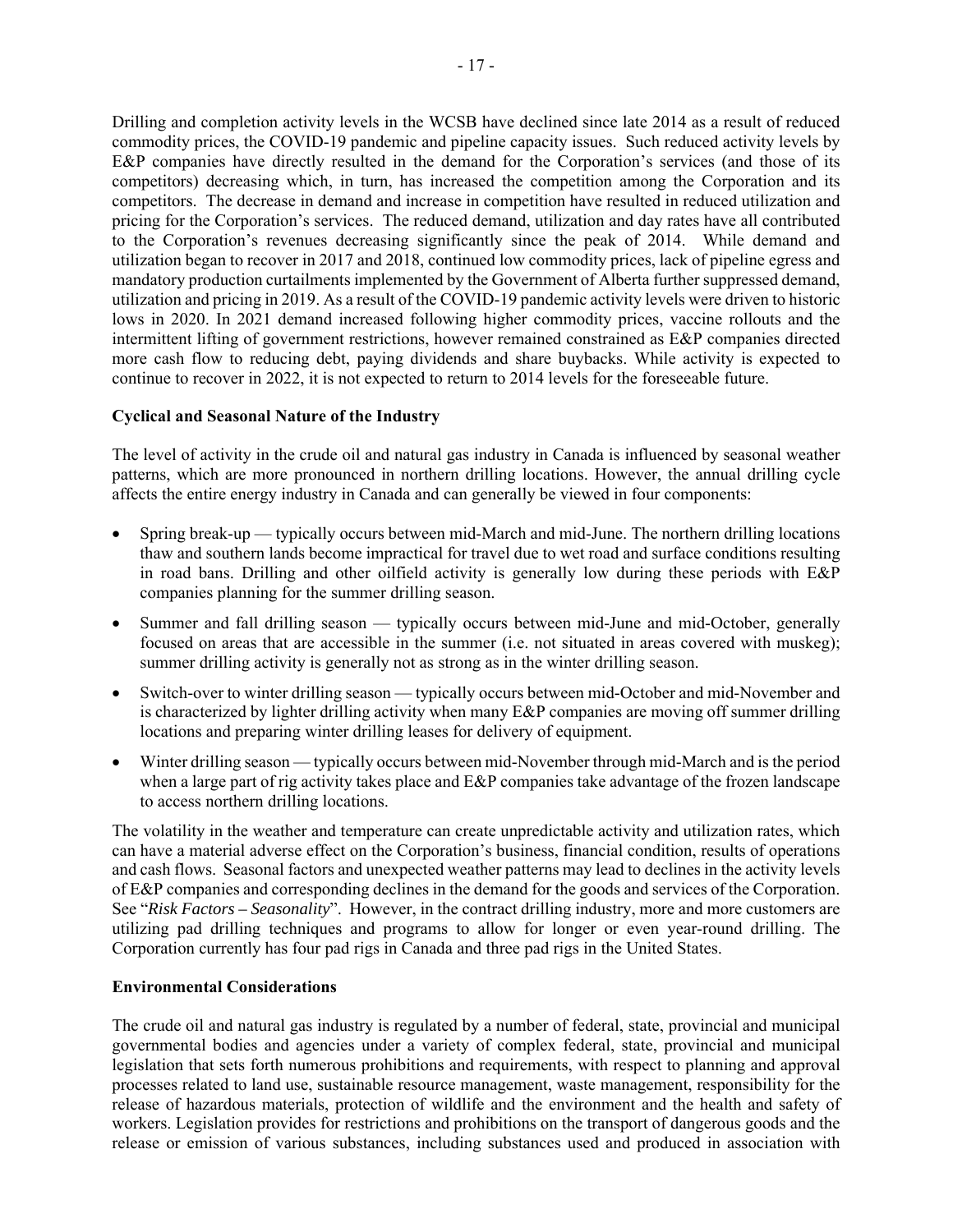certain crude oil and natural gas industry operations. Legislation addresses drilling, well completion, installation of surface equipment, air monitoring, surface and ground water monitoring in connection with these activities, waste management and access to remote or environmentally sensitive areas.

Western and its customers are subject to the above-noted regulatory regime, and as a consequence, are subject to various environmental and health and safety statutes and regulations governing the manufacturing, processing, importation, transportation, handling and disposal of substances used in its operations. Government authorities have the power to enact legislation, adopt regulations, make orders and take other actions (including enforcement action) to protect the environment and ensure safety. Such actions could include licensing, equipment and personnel certification, environmental assessments and monitoring, remediation and reclamation orders and environmental and worker safety inspections, investigations and orders.

The Corporation is proactive in its approach to environmental concerns. Generally, industry acceptable contracts in Canada and the United States for both drilling and well servicing provide a clear division of responsibilities relating to the foregoing between oilfield service companies and the customer. Procedures, which are overseen by the CEO and the Vice President, Health, Safety and Environment are in place to ensure that care is taken in the day-to-day management of the Corporation's oilfield services operations. These procedures include third party environmental assessments and continual training, as well as communication with all field leaders regarding spills and chemical handlings.

In May 2021 the Corporation adopted its Environmental, Social and Governance Standard policy which is published on the Corporation's website.

#### **Employees**

As at December 31, 2021, the Corporation had, together with its subsidiaries, 566 employees.

### **RISK FACTORS**

The following is a summary of certain risk factors relating to the business of the Corporation. The following information is a summary only of certain risk factors and is qualified in its entirety by reference to, and must be read in conjunction with, the detailed information appearing elsewhere in this document, along with Western's other continuous disclosure documents filed in accordance with NI 51-102 with the Canadian securities regulatory authorities. Shareholders and potential shareholders should consider carefully the information contained herein and, in particular, the following risk factors.

## *Continued Impact of COVID-19*

Western's business, financial condition and results of operations have been and may continue to be materially and adversely affected by the outbreak of epidemics, pandemics and other public health crises in geographic areas in which the Corporation has operations, customers or employees, including the ongoing COVID-19 pandemic and continued uncertainty with respect to the extent and duration of the pandemic. The ongoing pandemic may continue to impact the Corporation's operations and the full extent of the impact is currently unknown, as it will depend on future developments which are highly uncertain and cannot be predicted with any degree of certainty, including: the duration, severity and geographic spread of the COVID-19 virus and global variants and mutations thereof, including in respect of any resurgence of the virus and the spread of any new variant thereof in certain geographic areas, including certain areas in which the Corporation operates; further actions that may be taken by governmental authorities, including in respect of travel restrictions and business disruptions; the effectiveness and timing of actions taken to contain and treat the COVID-19 virus and variants and mutations thereof, including the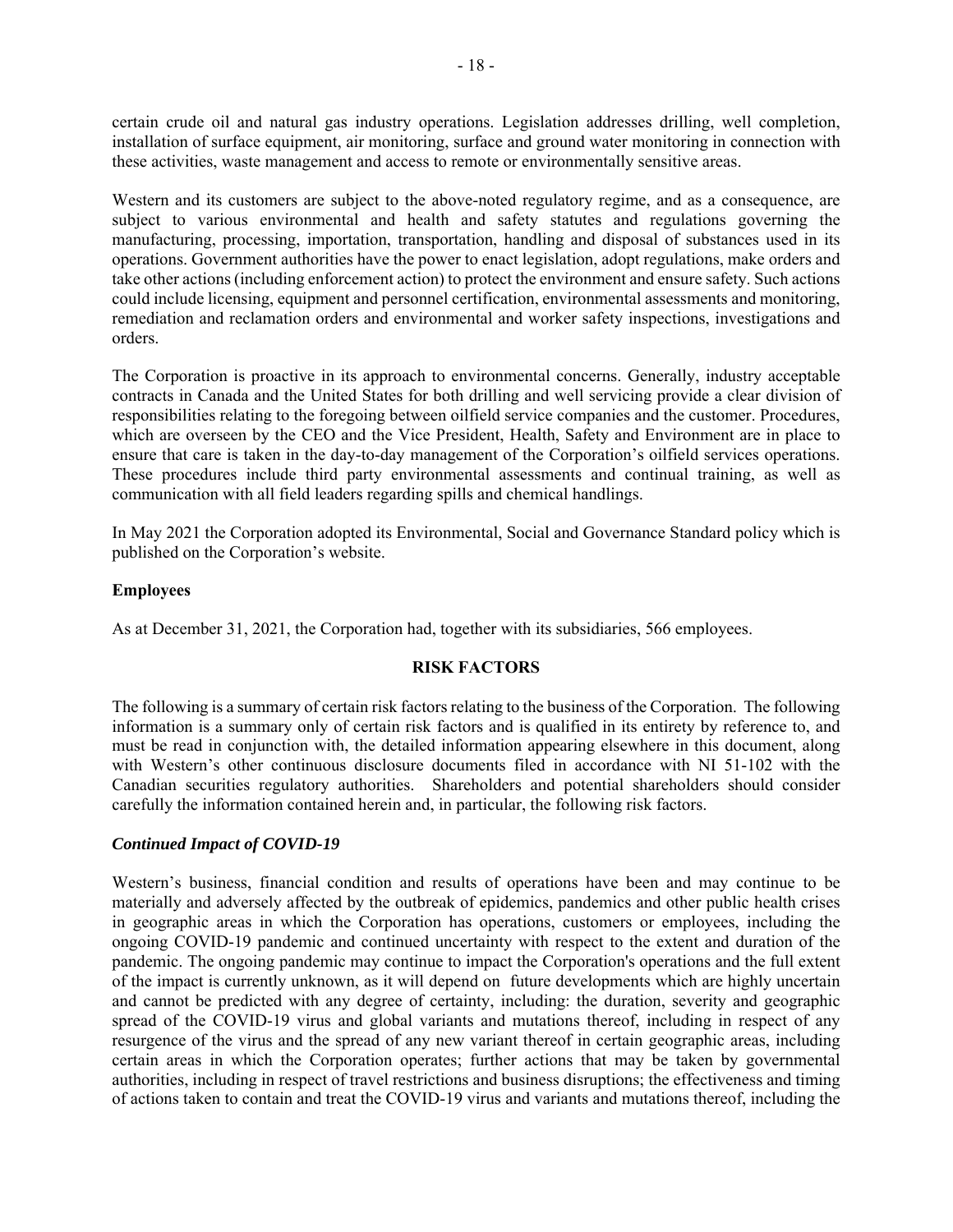vaccines developed in response thereto; and how quickly and to what extent normal economic and operating conditions can resume as such restrictions are removed.

#### *Dependence on the Price of Crude Oil and Natural Gas and Oilfield Services Industry Conditions*

Western sells its services to E&P companies. Macroeconomic and geopolitical factors associated with crude oil and natural gas supply and demand are primary drivers for pricing and profitability within the oilfield services industry. Generally, when commodity prices are relatively high, demand for Western's services are high, while the opposite is true when commodity prices are low. The markets for crude oil and natural gas are separate and distinct. Crude oil is a global commodity with a vast distribution network, although transportation constraints can cause pricing differentials at certain locations, including in western Canada, to contract or widen compared to industry benchmarks. As natural gas is most economically transported in its gaseous state via pipeline, currently its North American market is dependent on pipeline infrastructure and is subject to regional supply and demand factors. However, recent developments in the transportation of liquefied natural gas in ocean going tanker ships have introduced an element of globalization to the natural gas market. Crude oil and natural gas prices can be very volatile, which accounts for much of the cyclical nature of the oilfield services business. Commodity prices at any given time may not be supportive of crude oil and natural gas development and exploration spending. Further price movements may impact E&P companies' willingness to commit to capital spending, which in turn may have a significant adverse effect on the Corporation's business and financial results.

Worldwide military, political and economic events, including initiatives by OPEC and other major petroleum producing and/or exporting countries, for instance, affect both the demand for, and the supply of, crude oil and natural gas and its pricing. Weather conditions, governmental regulation (in Canada, the United States and elsewhere), royalty regimes, levels of consumer demand, the availability of pipeline capacity, United States and Canadian crude oil and natural gas storage levels, crude oil and gas environmental laws, policies and activism and other factors beyond Western's control also affect the supply of and demand for crude oil and natural gas and thus lead to price volatility.

Prolonged low crude oil and natural gas prices (as was the case from late 2014 to early 2021) will generally depress the level of exploration and production activity by E&P companies, which causes a corresponding decline in the demand for drilling and completion services. These factors could have an adverse effect (which could be material) on the Corporation's business and financial results. Sustained lower crude oil and natural gas prices could also cause Western's customers to seek to terminate, renegotiate or fail to honour its drilling contracts which could also have a material adverse effect on the Corporation's business and financial results. All of these factors could affect Western's ability to retain skilled field personnel and its ability to obtain access to capital to finance and grow its businesses. Any adverse changes to government incentives with regards to royalties could also have a significant impact on the oilfield services industry in Canada or the United States and, as a result, Western's business and financial results. The level of activity in the Canadian and United States crude oil and natural gas exploration and production industry is volatile. The level of demand for Canadian crude oil and natural gas from the United States, Canada's largest crude oil and gas customer, is also volatile due to increases in domestic United States production and the uncertainty of the United States government's approval of Canadian pipeline projects. There can be no assurance that the future level of demand for Western's services or future conditions in the crude oil and natural gas and oilfield services industries will not decline.

Western's accounts receivable are with customers involved in the crude oil and natural gas industry, whose revenues are impacted by fluctuations in commodity prices. The collection of receivables may be adversely affected by any prolonged weakness in crude oil and natural gas prices.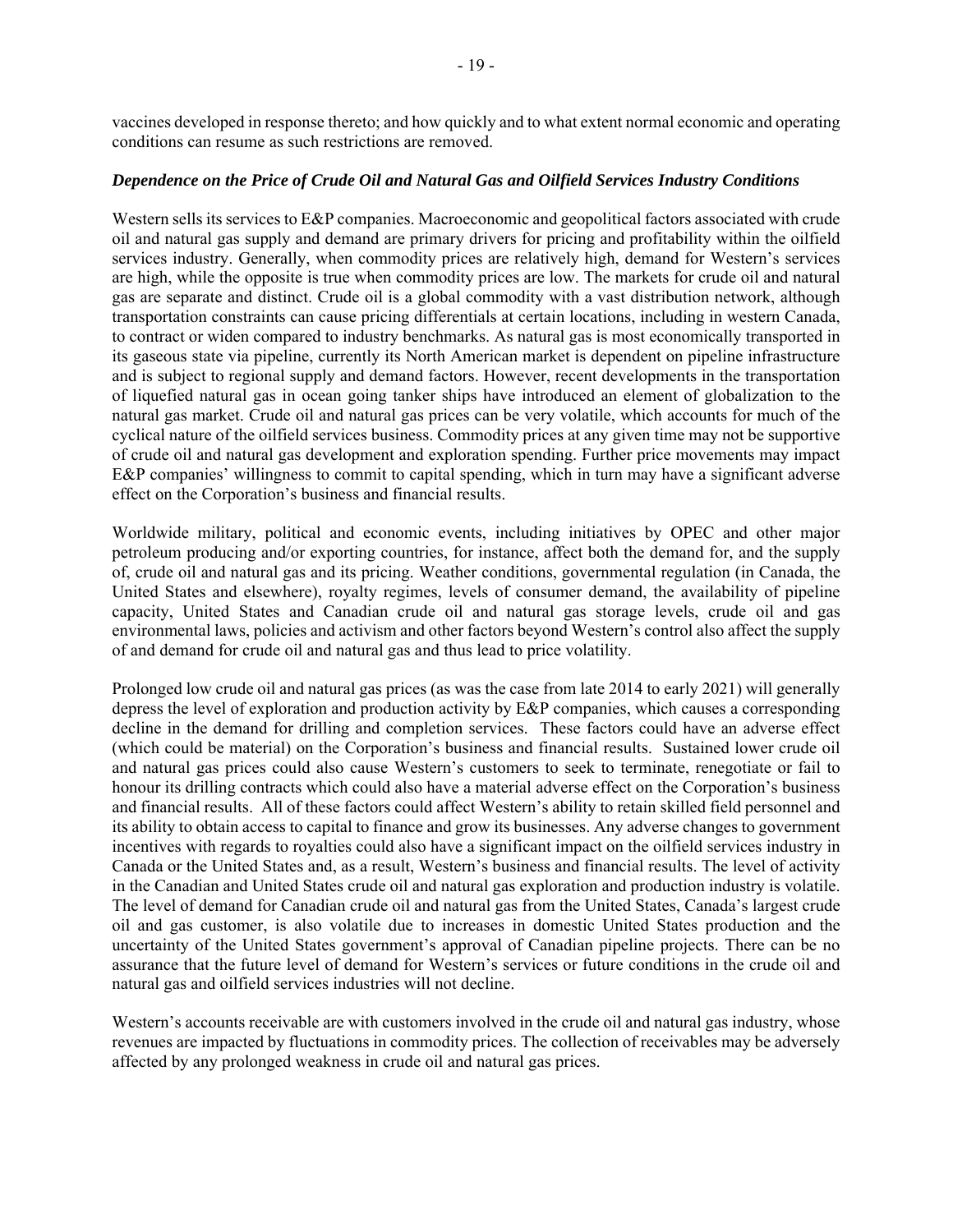#### *Competition*

The contract drilling, well servicing and oilfield rental equipment business is highly competitive and the Corporation competes with a substantial number of companies in each of its business lines. The Corporation's ability to generate revenue and earnings depends primarily upon its ability to win bids in competitive bidding processes and to perform awarded projects within estimated times and costs. There can be no assurance that such competitors will not substantially increase the resources devoted to the development and marketing of products and services that compete with those of the Corporation or that new competitors will not enter the various markets in which the Corporation is active. Reduced levels of activity in the crude oil and natural gas industry can intensify competition and result in lower revenue to the Corporation.

The proportion of newly built or upgraded high specification drilling rigs and new well servicing rigs competing for work in the market areas Western serves has increased. Such increases in the availability of these rigs could have a material adverse effect on Western's market share.

Drilling and completion activity in the WCSB has declined from 2014 levels as a result of the reduction in commodity prices due to industry factors as well as the ongoing COVID-19 pandemic. Such reduced activity levels by E&P companies have directly resulted in the demand for the Corporation's services (and those of its competitors) decreasing which, in turn, has increased competition among the Corporation and its competitors. The decrease in demand and increase in competition have resulted in reduced utilization and day rates for the Corporation's services.

## *Reliance on Key Personnel and Experienced Crews*

The success of the Corporation is dependent upon its key personnel. The Corporation may, at times, not be able to find enough skilled labour to meet its needs, which could limit its growth. The Corporation may also have difficulty finding enough skilled and unskilled labourers in the future if demand for its services increases. Shortages of qualified personnel have occurred in the past during periods of high, or increasing, demand and there is no guarantee that such shortages will not occur in the future. In addition, periods of increased demand have typically led to wage rate increases which may or may not be reflected by service rate increases, while in periods of decreased demand, wages may or may not be reduced to offset a potential reduction in service rates.

Other factors may also inhibit the Corporation's ability to find enough workers to meet its employment needs. The work currently performed by the Corporation's field employees requires skilled workers who can perform physically demanding work. As a result of volatility in oilfield services activity and the demanding nature of the work, workers may choose to pursue employment in fields that offer a more desirable work environment at wage rates that are competitive with the Corporation's. The Corporation believes that its success is dependent upon its ability to continue to employ and retain skilled technical personnel and qualified rig personnel. The Corporation's inability to employ or retain skilled technical personnel and qualified rig personnel generally could have a material adverse effect on its operations.

The Corporation's ability to provide reliable services is dependent upon the availability of well-trained, experienced crews to operate its field equipment. The Corporation must also balance the requirement to maintain a skilled workforce with the need to establish cost structures that fluctuate with activity levels. Within the Corporation the most experienced employees are retained during periods of low utilization by having them fill lower-level positions on field crews. It is not uncommon for the Corporation's businesses to experience manpower shortages in peak operating periods.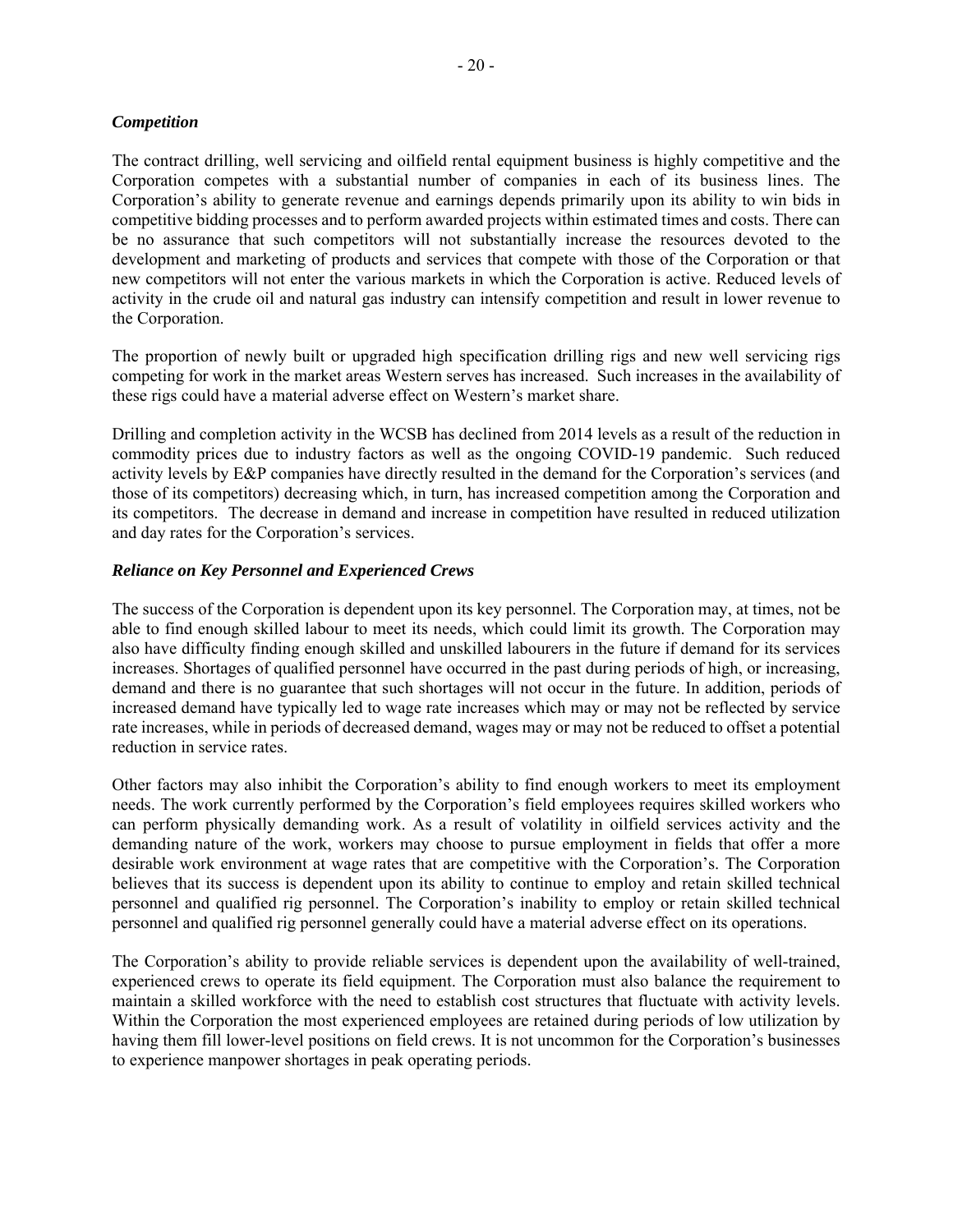#### *Leverage and Restrictive Covenants*

The ability of Western to make payments, dividends, or enter into certain transactions will be subject to applicable laws and contractual restrictions in the instruments governing its indebtedness, including the Credit Facilities, the HSBC Facility and the Second Lien Facility.

The degree to which Western is leveraged could have important consequences for investors including: (i) Western's ability to obtain additional financing for working capital, capital expenditures or future acquisitions; (ii) all or part of Western's cash flow from operations may be dedicated to the payment of the principal of and interest on Western's indebtedness, thereby reducing or eliminating funds available for future operations and dividends; (iii) certain of Western's borrowings may be at variable rates of interest, which exposes Western to the risk of increased interest rates; and (iv) Western may be more vulnerable to economic downturns and be limited in its ability to withstand competitive pressures. These factors could have a material adverse effect on Western's business and financial results.

The Credit Facilities, the HSBC Facility and the Second Lien Facility contain numerous covenants that limit the discretion of management with respect to certain business matters. These covenants will place restrictions on, among other things, the ability of Western to create liens or other encumbrances; to pay dividends or make other distributions, or make certain other investments, loans and guarantees; to sell or otherwise dispose of assets or repurchase stock, merge, amalgamate or consolidate with another entity. In addition, the Credit Facilities contain a number of financial covenants that require Western to meet certain financial ratios and financial condition tests. Western's ability to meet such tests could be affected by events beyond its control, and it may not be able to meet such financial ratios and/or tests.

A failure to comply with the obligations in the Credit Facilities, including financial ratios and financial condition tests, could result in a default which, if not cured or waived, would permit acceleration of the repayment of the relevant indebtedness as the lenders could elect to declare all amounts outstanding under the Credit Facilities to be immediately due and payable and terminate all commitments to extend further credit. If the lenders were to accelerate the repayment of borrowings, Western may not have sufficient assets to repay balances owing on the Credit Facilities, the HSBC Facility and the Second Lien Facility, as the acceleration of Western's indebtedness under one agreement may permit acceleration of indebtedness under other agreements that contain cross-default or cross-acceleration provisions. If Western's indebtedness is accelerated and the Corporation was not able to repay its indebtedness or borrow sufficient funds to refinance it, the lenders under the Credit Facilities could proceed to realize upon the collateral granted to them to secure that indebtedness which could have a material adverse effect on Western's business and financial results. Even if Western is able to obtain new financing, it may not be on commercially reasonable terms or on terms that are acceptable to Western and/or may impose financial restrictions and other covenants on it that may be more restrictive than the Credit Facilities, the HSBC Facility or Second Lien Facility.

Notwithstanding an event of default, there is also no assurance that Western will be able to refinance any or all of the Credit Facilities, the HSBC Facility and Second Lien Facility at their maturity dates on acceptable terms, or on any basis.

## *Liquidity Risk*

Liquidity risk is the risk that the Corporation will not be able to meet its financial and other obligations as they become due or can do so only at excessive cost. The Corporation believes it can finance any future operations through one of or a combination of internally generated cash flows, borrowing under existing credit facilities, the issuance of debt or the issuance of equity, according to its capital management objectives and can manage its debt obligations under the proposed Debt Restructuring Transactions. However, there is no guarantee that the Corporation will be able to achieve any of the foregoing if depressed industry market or economic conditions continue or worsen. To the extent external sources of capital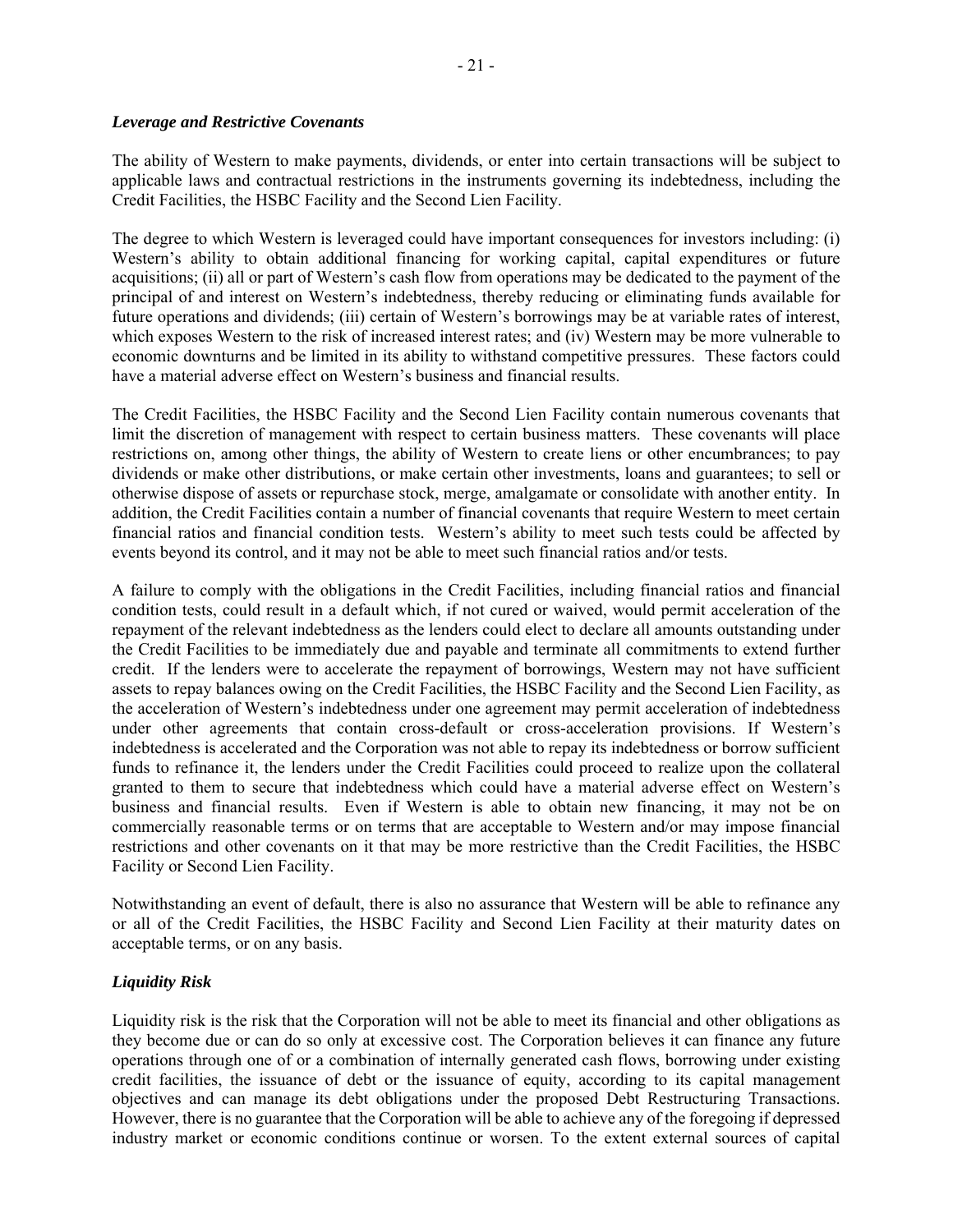become unavailable or available on onerous terms or otherwise limited, Western's assets, liabilities, business, financial condition, and results of operations may be materially and adversely affected as a result.

## *Cyclical Nature of the Oilfield Services Industry*

The contract drilling, well servicing and oilfield rental equipment industries have historically been cyclical and each have experienced periods of low demand, excess supply, and lowering rates, followed by periods of high demand, short supply and increasing rates. Periods of excess supply of drilling rigs, well servicing rigs or oilfield rental equipment intensify the competition in the industry and often result in drilling rigs or oilfield equipment being idle. There are numerous contract drilling, well servicing and oilfield rental equipment competitors in each of the markets in which Western competes. In all of those markets, an oversupply of drilling rigs, well servicing rigs or oilfield rental equipment can cause greater price competition. Contract drilling, well servicing and oilfield rental equipment companies compete primarily on a regional basis, and the intensity of competition may vary significantly from region to region at any particular time. If demand for drilling, well servicing or oilfield rental equipment services is better in a region where Western operates, its competitors may respond by moving in suitable drilling rigs, well servicing rigs or oilfield rental equipment from other regions, by reactivating previously inactive rigs or purchasing new drilling rigs, well servicing rigs or oilfield rental equipment. An influx of drilling rigs, well servicing rigs or oilfield rental equipment into a market area from any source could intensify competition and make any improvement in demand for drilling rigs, well servicing rigs or oilfield rental equipment short-lived.

#### *Capital Overbuild in the Contract Drilling and Well Servicing Industry*

As a result of the long-life nature of contract drilling and well servicing equipment and the lag between when the decision to build a rig is made and when that rig is placed into service, the number of rigs in the industry does not always correlate to the level of demand for those rigs. Periods of high demand often spur increased capital expenditures on rigs, and those capital expenditures may result in equipment supply exceeding actual demand. The potential of a capital overbuild in the industry could cause Western's competitors to lower their rates and could lead to a decrease in rates in the oilfield services industry generally, which could have a material adverse effect on Western's business and financial results.

#### *Fluctuations in the Price of Common Shares*

Many factors including, but not limited to, our financial and operating results, can affect the volatility and price of the Common Shares. Some of these factors include the current local and global economic condition, governmental/regulatory actions or inactions, speculation made by media or the investment community, industry conditions, commodity prices, foreign exchange rates and political or other events unrelated to our operating performance may impact the price of the Common Shares. Investors should not place undue reliance on historical share price as an indicator of future share price or Western's financial results, and should seek advice from a financial expert prior to investing.

#### *Future Sales of Common Shares by the Corporation*

The Corporation may issue additional Common Shares in the future, including in respect of the Rights Offering and pursuant to the Debt Restructuring Transactions, which may dilute a shareholder's holdings in the Corporation or negatively affect the market price of the Common Shares. The Corporation's articles permit the issuance of an unlimited number of Common Shares and an unlimited number of Preferred Shares, issuable in series. Such additional Common Shares and Preferred Shares may, in certain cases, be issued without the approval of shareholders and shareholders will have no pre-emptive rights in connection with such further issuances. The Board has the discretion to determine the provisions attached to any series of Preferred Shares and the price and the terms of issue of further issuances of Common Shares. Issuances of a substantial number of Common Shares or Preferred Shares, including under the Debt Restructuring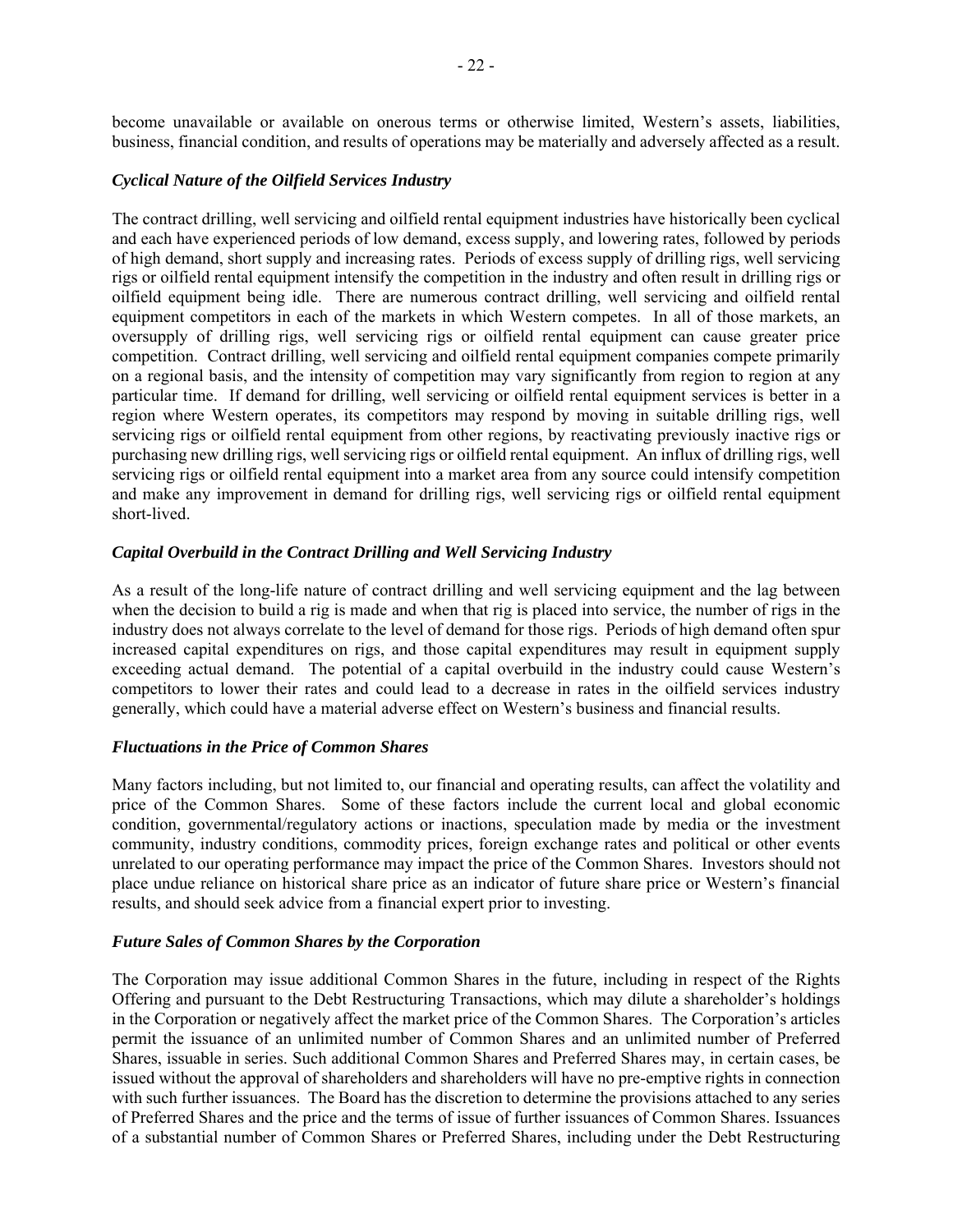Transactions, may adversely affect prevailing market prices for the Common Shares or Preferred Shares. As well, with any additional issuance of Common Shares or Preferred Shares, shareholders will experience dilution, compared to funding via debt. Also, additional Common Shares will be issued by the Corporation on the exercise of stock options under the Corporation's stock option plan, vesting under the Corporation's restricted share unit plan, or pursuant to other share compensation arrangements.

## *Global Economic Uncertainty*

The overall uncertainty surrounding global economic conditions, including the COVID-19 pandemic has contributed significant volatility to commodity prices in North America which has adversely affected the crude oil and natural gas industry in North America. Global economic conditions that may affect the North American crude oil and natural gas industry include, among other things, demand for commodities, sovereign debt levels and political unrest. Such factors continue to impact commodity prices in North America and contribute to higher volatility in North American stock markets. Negative volatility of global economic conditions could have a material adverse effect on Western, its customers and its suppliers.

#### *Seasonality*

In Canada the level of activity in the oilfield services industry is influenced by seasonal weather patterns. The spring thaw makes the ground unstable and less capable of supporting heavy loads. Consequently, municipalities and transportation departments enforce road bans that restrict the movement of heavy equipment, thereby reducing drilling and well servicing activity levels. In addition, during excessively rainy periods, equipment moves may be delayed, thereby adversely affecting Western's business and financial results.

There is greater demand for oilfield services provided by the Corporation in the winter season when freezing conditions permit the movement and operation of heavy equipment. Activities tend to increase in the fall and peak in the winter months of November through March. However, if an unseasonably warm winter prevents sufficient freezing, the Corporation may not be able to access well sites and its operating results and financial condition may therefore be adversely affected. Volatility in the weather and temperature, including as a result of climate change, can therefore create unpredictability in activity and utilization rates, which could have a material adverse effect on the Corporation's business and financial results.

## *Credit Risk*

Credit risk in Western's business arises primarily from credit exposure to customers and partners in the form of outstanding trade receivables. The maximum exposure to credit risk is equal to the carrying amount of the financial assets. In particular, Western may be exposed to credit-related losses in the event counterparties to contracts become insolvent, are subject to creditor protection laws, or otherwise fail to fulfill their present or future financial obligations to Western. While Western takes active steps to monitor and manage its credit risk, it is possible that credit exposure to counterparties (or any one of them), may result in Western suffering losses, in which case its operations and financial results may be adversely affected.

Based on the nature of its operations, the Corporation will always have a concentration of credit risk as nearly all of the Corporation's trade receivables are with customers in the crude oil and natural gas industry and are subject to normal industry credit risks.

## *Risks of Interruption and Casualty Losses*

Western's operations are, or will be, subject to many hazards inherent in the oilfield service industry, including unusual or unexpected geological formations, pressures, blowouts, cratering, explosions, fires, loss of well control, damaged or lost drilling, well servicing and oilfield rental equipment, and damage or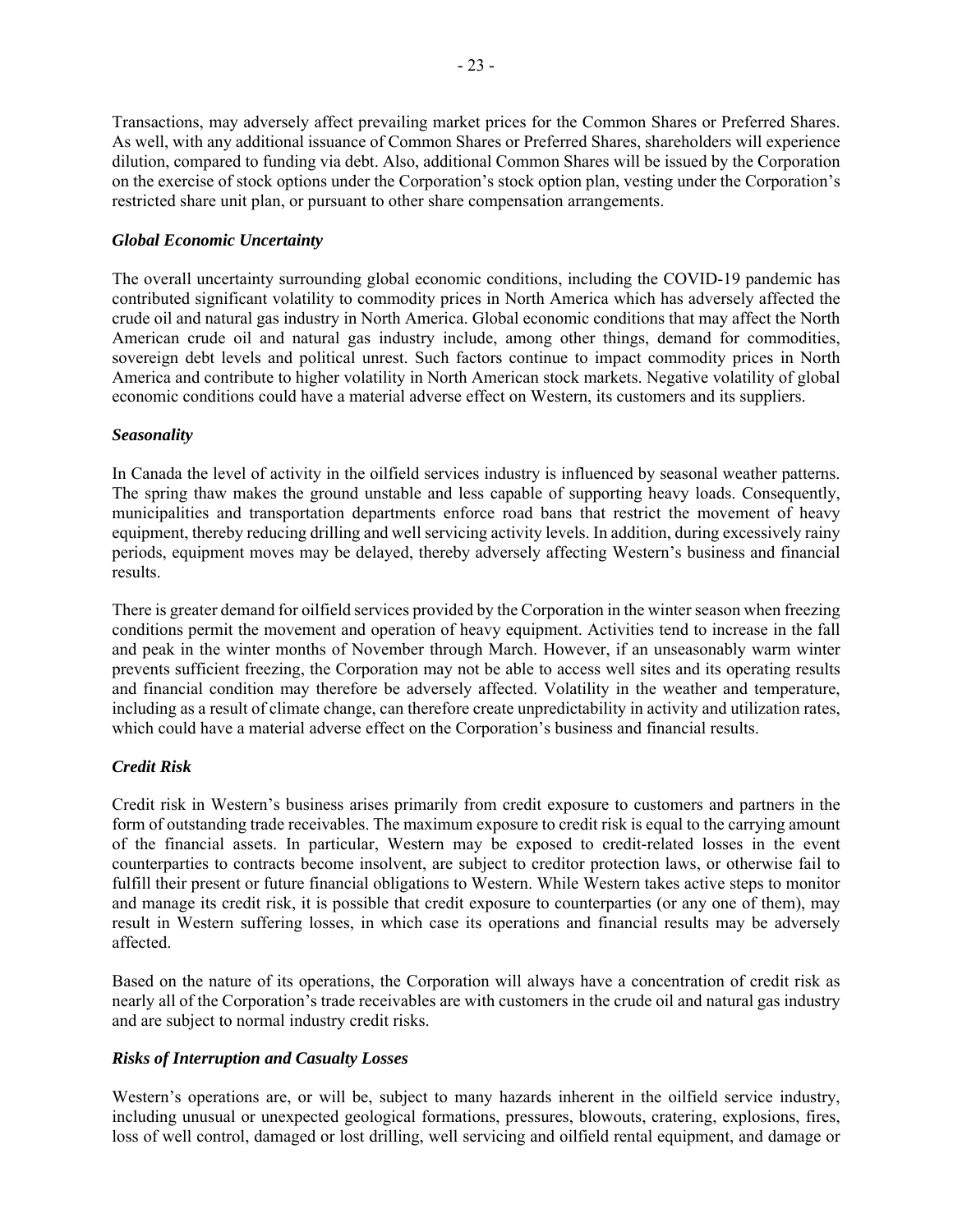loss from inclement weather or natural disasters. Any of these hazards could result in personal injury or death, damage to or destruction of equipment and facilities, suspension of operations, environmental damage, pollution, damage to the property of others and damage to producing or potentially productive crude oil and natural gas formations through which Western drills or in which its well servicing rigs and oilfield rental equipment operate.

Generally, both drilling and well servicing contracts provide a clear division of the responsibilities between an oilfield services company and its customer, and Western seeks to obtain indemnification from its customers by contract for certain of these risks. Western also seeks protection through insurance. However, Western cannot guarantee that such insurance or indemnification agreements will adequately protect it against liability from all of the consequences of the hazards described above. The occurrence of an event not fully insured or indemnified against, or the failure of a customer or insurer to meet its indemnification or insurance obligations, could result in substantial losses. In addition, insurance may not be available to cover any or all of these risks, or, even if available, may not be adequate or the Corporation may elect not to insure because of high premium costs or other reasons. Insurance premiums or other costs may rise significantly in the future, so as to make such insurance prohibitively expensive or uneconomic.

#### *Agreements and Customers*

The business operations of Western will depend, to a certain extent, on industry standard agreements, and in some cases, verbal agreements with its customer base, some of which are cancellable at any time by Western, or its customers, upon certain conditions being met. The key factors which will determine whether a client continues to use Western are (i) service quality and availability, (ii) reliability and performance of personnel and equipment used to perform its services, (iii) technical knowledge and experience, (iv) safety performance and (v) competitive pricing. There can be no assurance that Western's relationship with its customers will continue, and a significant reduction or total loss of the business from a customer, if not offset by sales to new or existing customers, could have a material adverse effect on Western's business, financial condition, results of operations and cash flows.

At times, a number of Western's drilling rigs may be under long-term take-or-pay contracts which provide a base level of future revenue over the term of the contract. Western is subject to the risk that customers may not honour these types of agreements or any other agreements with or commitments to Western. In addition, Western is subject to counter-party credit risk which increases materially in a low commodity price environment. Breaches of agreements or commitments by Western's customers, or failure or inability to pay by Western's customers, could materially reduce the Corporation's revenue and profitability and could have a material adverse effect on the results of its operations.

In addition, Western's success depends on the ability of its customers to select and acquire suitable producing properties or undeveloped exploration prospects. The marketability of any crude oil and natural gas assets acquired or discovered by Western's customers is affected by numerous factors beyond the control of such customers. These factors include market fluctuations, the price of crude oil and natural gas, the supply and demand for crude oil and natural gas, the proximity and capacity of crude oil and natural gas pipelines and processing equipment, crude oil and natural gas environment activism and government regulations, including regulations relating to prices, taxes, royalties, land tenure, allowable production, the import and export of crude oil and natural gas, and environmental protection. All of these factors which could affect the Corporation's customers therefore could also negatively affect Western's business and financial results.

The loss of one or more significant customers, or any significant decrease in services provided to such customers, prices paid or any other changes to the terms of services with customers, could have a material adverse effect on Western's business and financial results.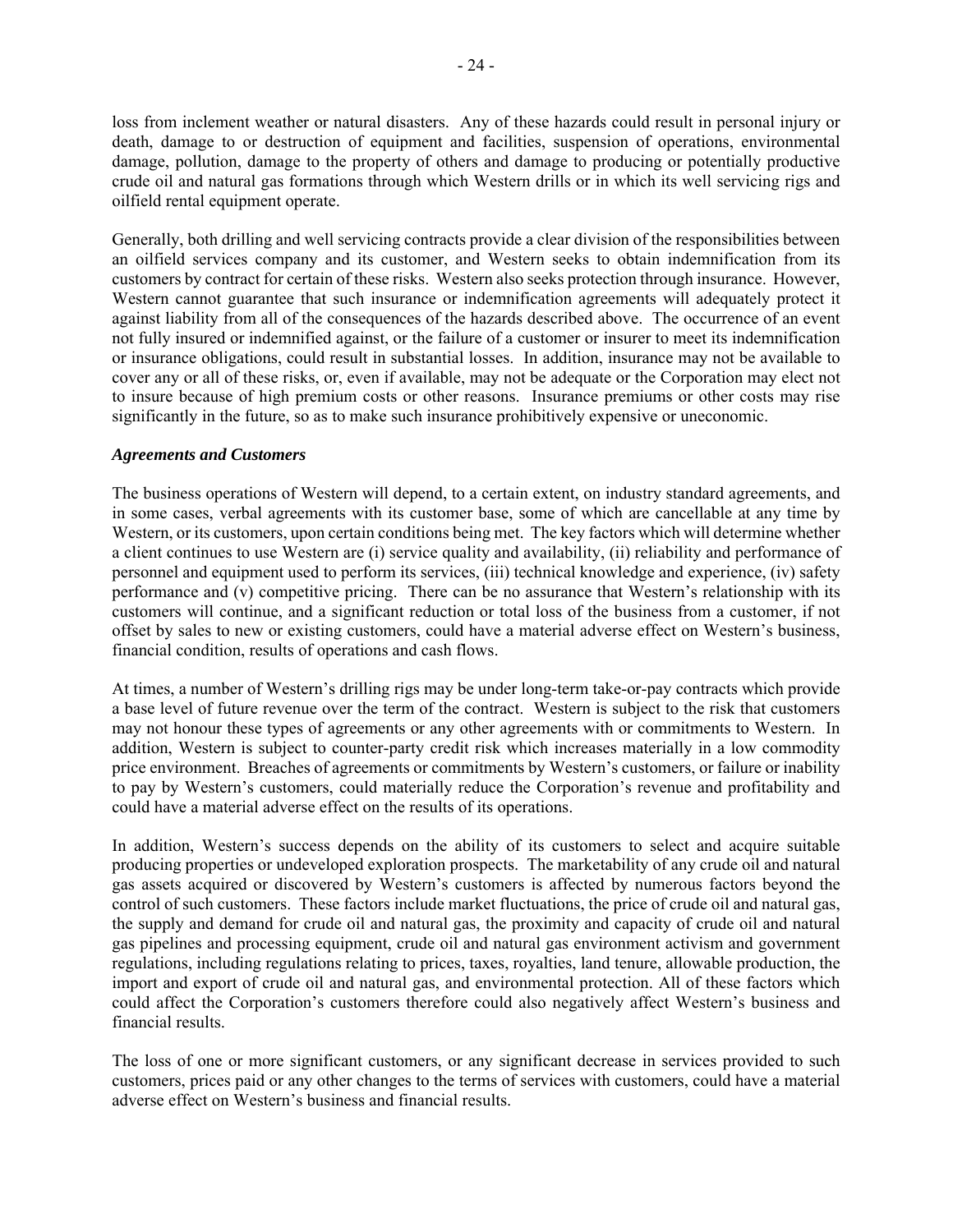## *Western's Business is affected by Governmental Regulations and Policies*

Certain activities conducted by Western are affected by factors that are beyond its control or influence. Western's businesses and activities in Canada and its operations in the United States are directly affected by fluctuations in exploration, development and production activity carried on by its customers which, in turn, is dictated by numerous factors including global energy prices and government policies. The addition, elimination or curtailment of government regulations and incentives could have a significant impact on the crude oil and natural gas business in Canada and abroad. These factors could lead to a decline in the demand for the Corporation's services, resulting in a material adverse effect on the Corporation's business and financial results.

Further, the operations of Western are subject to a variety of federal, state, provincial and local laws, regulations, and guidelines, including laws and regulations relating to health and safety, the conduct of operations, the protection of the environment, the operation of equipment used in its operations and the transportation of materials and equipment it provides for its customers. Western believes that each of its subsidiaries and operating entities are currently in compliance with such laws and regulations. Western currently invests financial and managerial resources to ensure such compliance and will continue to do so in the future. However, such laws or regulations are subject to change and accordingly, Western cannot accurately predict the cost or impact of any change to such laws and regulations on Western's business and financial results.

A number of changes to industry regulation and market access may be forthcoming from policies adopted by the United States government. The U.S. administration may have very different priorities, and measures adopted by state and local governments may offset supportive federal priorities. In addition, uncertainty regarding the implementation of specific policies, the potential for changes to the outlook for natural gas demand based on a muted pace of coal power generation retirements, the impact of trade disputes between the United States and other countries, including China, and the eventual impact of the new United States-Mexico-Canada Agreement create further uncertainty. New policies to be adopted by the government or changes to regulations and agreements currently in place may have a material adverse effect on the Corporation's business and financial results.

#### *Greenhouse Gas Emissions*

The Corporation's customers' facilities and other operations and activities emit greenhouse gases ("GHGs") and require them to comply with GHG emissions legislation in force in those provinces and states in which it operates or that may be enacted in provinces and states in which it operates. Any regulatory changes that impose additional environmental restrictions or requirements on Western or its customers, could increase the Corporation's operating costs and potentially lead to lower demand for services and have an adverse effect on the Corporation's business operations and financial condition. Laws, regulations or treaties concerning climate change or GHGs, including incentives to conserve energy or use alternate sources of energy, can have an adverse impact on the demand for oil and natural gas, which could have a material adverse effect on the Corporation's business operations and financial condition. Such laws, regulations or treaties are evolving and it is difficult to estimate with certainty the impact they will have on Western's business. There is a growing public perception that burning fossil fuels and other production of GHGs contributes to climate change and other environmental effects.

In addition to actions taken by governments with respect to GHG emissions, some investors, including some large institutional investors, have adopted policies or otherwise made investment decisions that limit their exposure to fossil fuel-related industries or other industries that are perceived as being GHG-intensive. Continuing focus on climate change-related issues by investors could reduce the investment capital available to E&P companies, which could negatively affect the capital programs of these companies and, by extension, the funds available to pay energy service companies like Western. In addition, reduced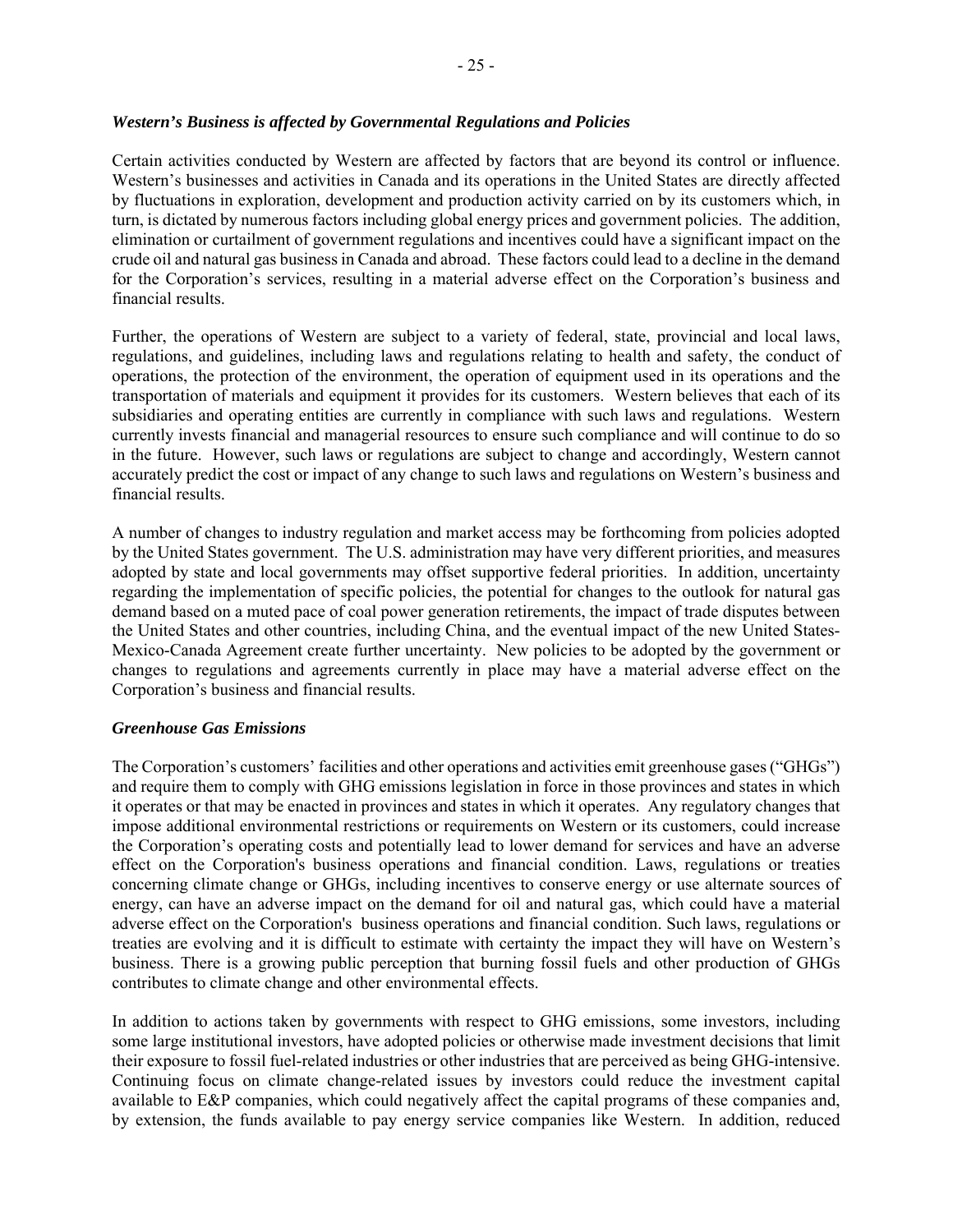investment in the energy industry generally could have a negative impact on demand for securities of energy services companies, including Western's Common Shares.

#### *Safety Performance*

The safety performance of the Corporation and each of its operating divisions and subsidiaries is an important part of the Corporation's business and the Corporation's customer's business. Western's Health, Safety and Environment department develops, implements and monitors strategies to ensure all of the Corporation's operations are meeting regulatory and internal safety policies and procedures. The Corporation's safety performance is continuously monitored at all levels of the Corporation, starting with the Board of Directors.

A decline in the Corporation's safety performance could negatively impact the Corporation's ability to perform work for certain customers or potential customers, and therefore could have a material adverse effect on the Corporation's business and financial results.

## *Foreign Operations*

Some of the Corporation's current operations and related assets are located in the United States. In addition, the Corporation's growth plans may contemplate establishing operations in other foreign countries, including countries where the political and economic systems may be less stable than those in North America. Risks of foreign operations include, but are not limited to, changes of laws affecting foreign ownership, government participation, taxation, royalties, duties, rates of exchange, inflation, repatriation of earnings, social unrest or civil war, acts of terrorism, extortion or armed conflict and uncertain political and economic conditions resulting in unfavourable government actions such as unfavourable legislation or regulation. While the impact of these factors cannot be accurately predicted, if any of the risks materialize, it could have a material adverse effect on the Corporation's business and financial results.

## *Dividends*

On February 25, 2016, the Board suspended the declaration of dividends until further notice. The declaration and payment by the Corporation of dividends on Common Shares in the future, if any, will be subject to the discretion of the Board and may vary depending on a variety of factors and conditions. Future dividend payments by Western are not guaranteed as the funds available for the payment of dividends from time to time will be dependent upon, among other things, cash flow from operations generated by Western and its subsidiaries, financial requirements for Western's operations and the execution of its growth strategy, fluctuations in working capital, the timing and amount of capital expenditures, debt service requirements and covenants, statutory liquidity requirements under the ABCA and other factors beyond the control of Western. Even if dividends are declared in the future, such dividends may subsequently be reduced, suspended or eliminated entirely depending on Western's operations and the performance of Western's assets and such other factors as the Board considers appropriate.

#### *Tax Matters*

In the ordinary course of business, Western may be subject to ongoing audits by tax authorities. While Western believes that its tax filing positions are appropriate and supportable, it is possible that tax matters, including the calculation and determination of revenue, expenditures, deductions, credits and other tax attributes, taxable income and taxes payable, may be reviewed and challenged by the tax authorities. In addition, the previous tax filing positions of businesses acquired by Western may be reviewed and challenged by tax authorities. If such challenge were to succeed, it could have a material adverse effect on Western's tax position. Further, the interpretation of and changes in tax laws, whether by legislative or judicial action or decision, and the administrative policies and assessing practices of taxation authorities,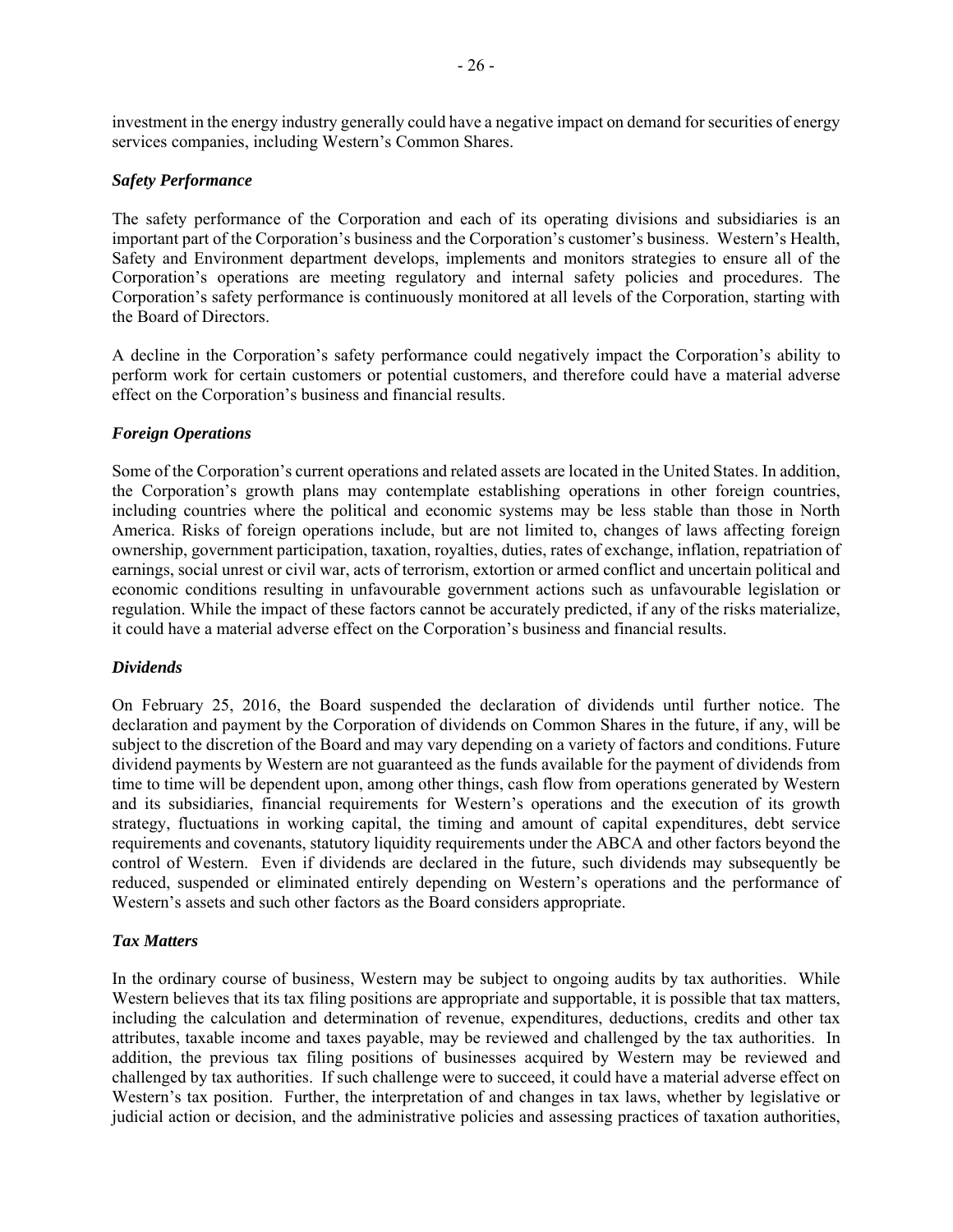could have a material adverse effect on Western's tax position. As a consequence, Western is unable to predict with certainty the effect of the foregoing on Western's taxes payable, effective tax rate and earnings.

Western regularly reviews the adequacy of its tax provisions and believes that it has adequately provided for those matters. Should the ultimate outcomes materially differ from these provisions, Western's taxes payable, effective tax rate and earnings may be affected positively or negatively in the period in which the matters are resolved. Western intends to mitigate this risk through ensuring the staff performing the tax calculations are well trained and supervised and that tax filing positions are carefully scrutinized by management and external consultants, as appropriate.

There can be no assurance that income tax laws or the interpretation thereof in any of the jurisdictions in which Western operates will not be changed or interpreted or administered in a manner which adversely affects Western, its subsidiaries, and its shareholders. In addition, there is no assurance that the Canada Revenue Agency, the Internal Revenue Service or a provincial or foreign tax agency (collectively, the "Tax Agencies") will agree with the manner in which Western or its subsidiaries calculate their income or taxable income for tax purposes or that any of the Tax Agencies will not change their administrative practices to the detriment of Western, its shareholders or both.

#### *Vulnerability to Market Changes*

Fixed costs, including costs associated with operations, leases, labour costs and depreciation will account for a significant portion of the Corporation's costs and expenses. As a result, reduced productivity resulting from reduced demand, equipment failure, weather or other factors could have a material adverse effect on the Corporation's business and financial results.

#### *Potential Replacement or Reduced Use of Products and Services*

Certain of the Corporation's equipment may become obsolete or experience a decrease in demand through the introduction of competing products that are lower in cost, exhibit enhanced performance characteristics or are determined by the market to be preferable for environmental or other reasons. Regulatory changes or customer preferences which favor lower-emissions technology could make the Corporation's existing equipment less attractive or effective or require the Corporation to invest significant capital to upgrade its technology. The Corporation will need to keep current with the changing market for oilfield services and technological and regulatory changes. If it fails to do so, it could have a material adverse effect on the Corporation's business and financial results.

#### *New Technology Could Place Western at a Disadvantage versus Competitors*

Complex drilling and completions programs for the exploration, development and production of conventional and unconventional crude oil and natural gas reserves in North America demand high performance equipment. The abilities of oilfield service providers to meet these demands will depend on continuous improvement of existing rig technology such as drive systems, control systems, automation, mud systems and top drives to improve drilling efficiency. Western's ability to deliver equipment and services that are more efficient is critical to continued success. There is no assurance that competitors will not achieve technological improvements that are more advantageous, timely or cost effective than improvements developed by Western.

The ability of Western to meet customer demands in respect of performance and cost will depend upon continuous improvements in operating equipment and there can be no assurance that Western will be successful in its efforts in this regard or that it will have the resources available to meet this continuing demand. Failure by Western to do so could have a material adverse effect on Western's business, financial condition, results of operations and cash flows. No assurances can be given that competitors will not achieve technological advantages over Western.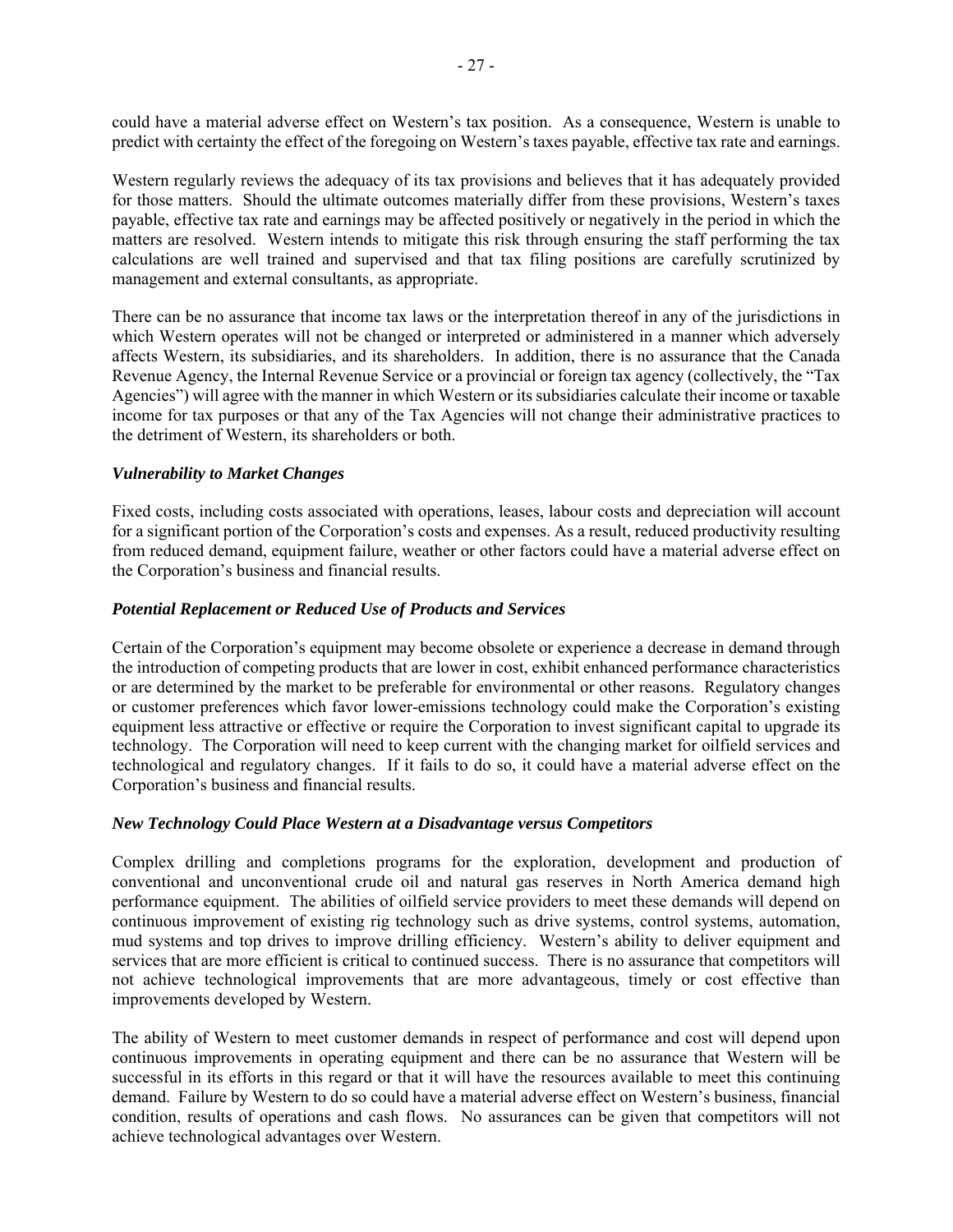In the future Western may seek patents or other similar protections in respect of particular tools, equipment and technology, however, Western may not be successful in such efforts. Competitors may also develop similar tools, equipment and technology to those of Western thereby adversely affecting Western's competitive advantage in one or more of its businesses. Additionally, there can be no assurance that certain tools, equipment or technology which may be developed by Western, may not be the subject of future patent infringement claims or other similar matters which could result in litigation, the requirement to pay licensing fees or other results that could have a material adverse effect on Western's business and financial results.

#### *Dependence on Suppliers*

Failure of suppliers to deliver equipment in a timely and efficient manner could be detrimental to the Corporation's ability to keep customers and to grow. In addition, certain equipment is manufactured specifically for the Corporation and the Corporation is dependent upon the continued availability of the manufacturer and the maintenance of the quality of manufacturing. No assurances can be given that the Corporation will be successful in maintaining its required supply of equipment.

#### *Alternatives to and Changing Demand for Petroleum Products*

Fuel conservation measures, alternative fuel requirements, environmental protection regulation, increasing consumer demand for alternatives to crude oil and natural gas, and technological advances in fuel economy and energy generation devices could reduce the demand for crude oil and natural gas hydrocarbons. The Corporation cannot predict the impact of changing demand for crude oil and natural gas products, and any major changes could have a material adverse effect on the Corporation's business and financial results.

#### *Failure to Realize Anticipated Benefits of Acquisitions and Dispositions*

The Corporation makes acquisitions and dispositions of businesses and assets in the ordinary course of business. Achieving the benefits of acquisitions depends in part on successfully consolidating functions and integrating operations and procedures in a timely and efficient manner as well as the Corporation's ability to realize the anticipated growth opportunities and synergies from combining the acquired businesses and operations with those of the Corporation. The integration of an acquired business may require substantial management effort, time and resources and may divert management's focus from other strategic opportunities and operational matters. Management continually assesses the value and contribution of services provided and assets required to provide such services. Western expects to continue to selectively seek strategic acquisitions. Western's ability to consummate and to integrate effectively any future acquisitions on terms that are favourable to it may be limited by the number of attractive acquisition targets, internal demands on Western's resources and, to the extent necessary, Western's ability to obtain financing on satisfactory terms, if at all. Acquisitions may expose Western to additional risks, including: difficulties in integrating administrative, financial reporting, operational and information systems; managing newlyacquired operations and improving their operating efficiency; difficulties in maintaining uniform standards, controls, procedures and policies through all of Western's operations; entry into markets in which Western has little or no direct experience; difficulties in retaining key employees of the acquired operations; and disruptions to Western's ongoing business.

In addition, future acquisitions could result in the incurrence of additional debt, costs, and contingent liabilities. Western may also incur costs for and divert management attention to potential acquisitions that are never consummated. For acquisitions that are consummated, expected synergies may not materialize. Western's failure to effectively address any of these issues could have a material adverse effect on Western's business and financial results.

While Western's acquisition process typically includes due diligence on the business or assets to be acquired, and the acquisition agreements typically include detailed representations and warranties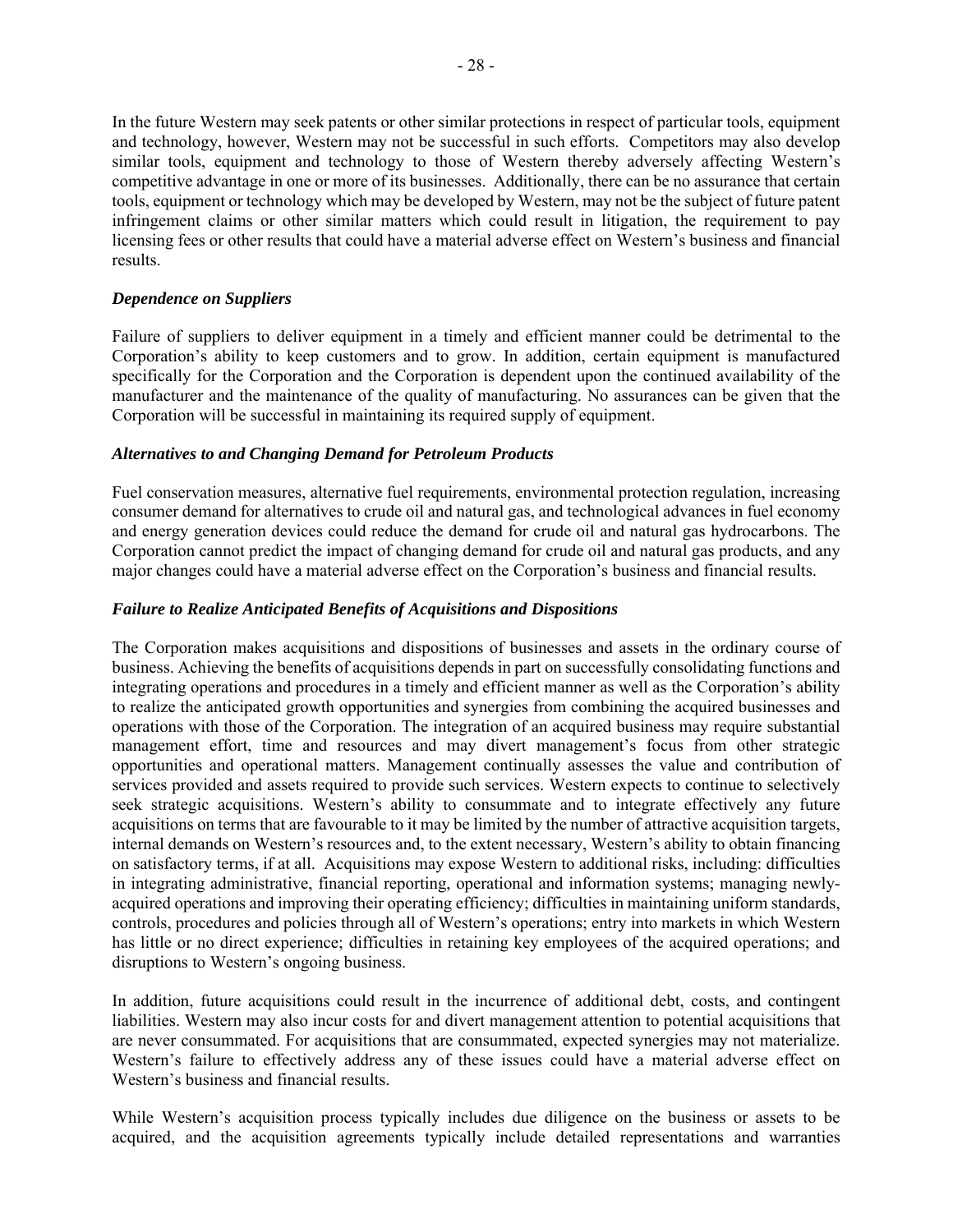respecting the business or assets being acquired, there can be no assurance that Western would not become subject to certain undisclosed liabilities in proceeding with such transactions. In addition, any representations and warranties, if obtained, may not fully cover the liabilities because of their limited scope, amount or duration, the financial resources of the indemnitor or warrantor or for other reasons. Western has completed a number of acquisitions and there may exist liabilities that Western's due diligence failed or was unable to discover prior to the consummation of these acquisitions. To the extent that prior owners of businesses failed to comply with or otherwise violated applicable laws, Western, as a successor-owner, may be financially responsible for these violations. The discovery of any material liabilities could have a material adverse effect on Western's business and financial results.

The Corporation may make dispositions of businesses and assets in the ordinary course of business. Management continually assesses the value and contribution of services provided and assets required to provide such services. In this regard, non-core assets are periodically disposed of, so that the Corporation can focus its efforts and resources more efficiently. Depending on the state of the market, certain non-core assets of the Corporation, if disposed of, could result in the Corporation receiving less than their carrying amount.

## *Environmental Liability*

The Corporation is subject to the operating risks inherent in the industry, including environmental damage. The Corporation has established programs to address compliance with current environmental standards and monitors its practices concerning the handling of environmentally hazardous materials. However, there can be no assurance that the Corporation's procedures will prevent environmental damage occurring from spills of materials handled by the Corporation or that such damage has not already occurred. On occasion, substantial fines or liabilities to third parties may be incurred. The Corporation may have the benefit of insurance maintained by it or the E&P company operating the well, however, the Corporation may become liable for damages against which it cannot adequately insure or against which it may elect not to insure because of high costs or other reasons.

## *Variations in Foreign Exchange Rates and Interest Rates*

World crude oil and natural gas prices are quoted in United States dollars and the price received by Canadian producers is therefore affected by the Canadian/U.S. dollar exchange rate, which will fluctuate over time.

In recent years, the Canadian dollar has experienced levels which were below par to the United States dollar although the Canadian dollar may experience fluctuations from such levels. To the extent that Western engages in risk management activities related to foreign exchange rates, there is a credit risk associated with counterparties with which Western may contract.

The Corporation is exposed to interest rate risk on its Credit Facilities and the HSBC Facility. Floating-rate debt is subject to interest rate cash flow risk, as the required cash flows to service the debt will fluctuate with changes in market interest rates.

The Second Lien Facility has a fixed interest rate which will not decrease even if interest rates generally decrease. There is no guarantee that the Corporation will be able to refinance the Second Lien Facility upon maturity at acceptable interest rates or at all.

## *Asset Impairment*

The Corporation is required to periodically review asset balances including capital assets for impairment when certain factors indicate the need for analysis. These calculations are based on management's estimates and assumptions at the time the analysis is made. Several factors are included in this analysis and may include changes in share price, cash flow and earnings estimates, changes in market conditions, and general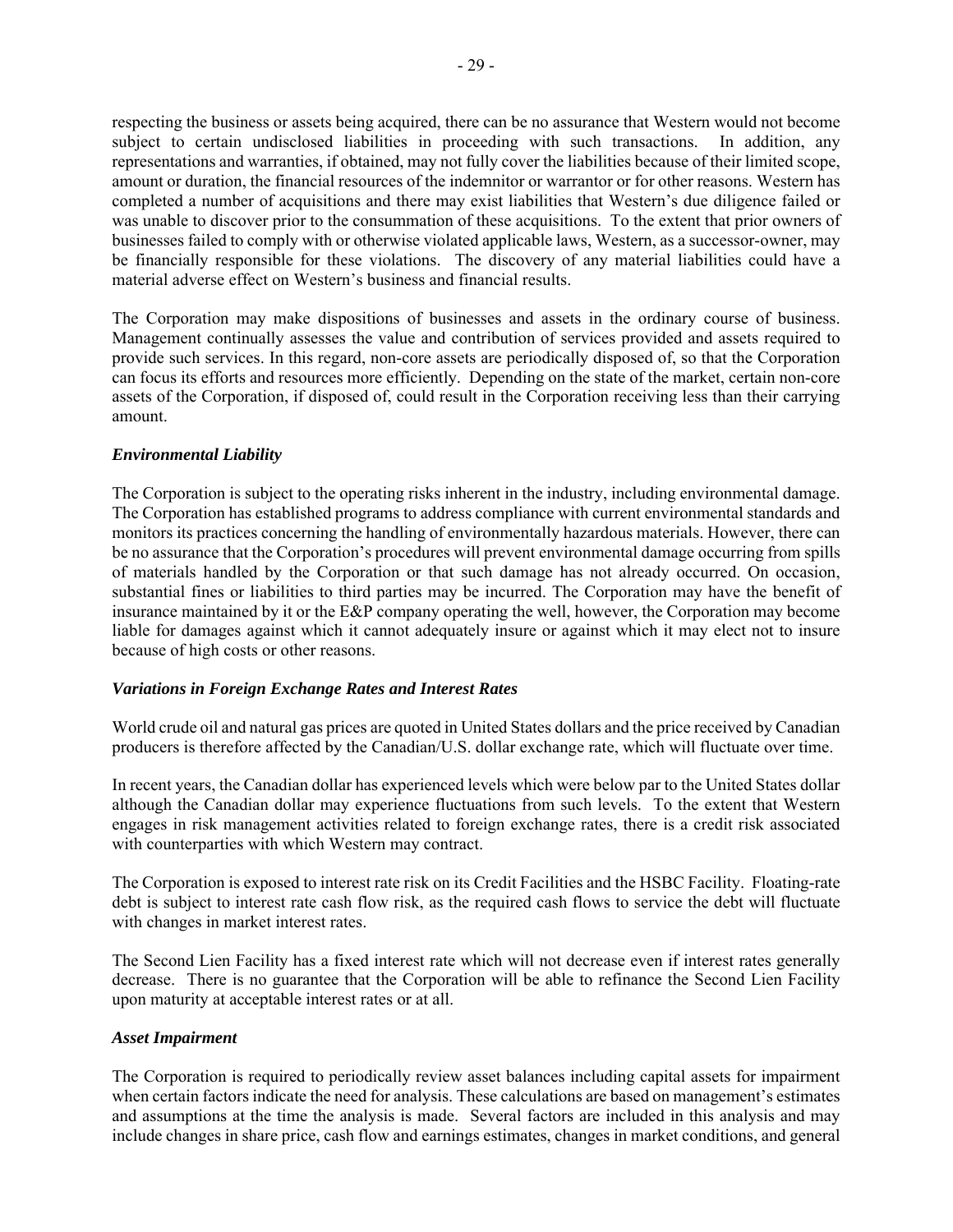local and global economic conditions. Any resulting future impairment write down to capital assets could result in a non-cash charge against net earnings and could be material in nature.

#### *Access to Additional Financing*

The Corporation may find it necessary in the future to obtain additional debt or equity to support ongoing operations, to re-finance debt, to undertake capital expenditures or to undertake acquisitions or other business combination transactions (including joint venture transactions). There can be no assurance that additional financing will be available to the Corporation when needed or on terms acceptable to the Corporation. The Corporation's inability to raise financing to support ongoing operations, to re-finance debt, including the Second Lien Facility, or to fund capital expenditures or acquisitions or other business combination transactions could have a material adverse effect on the Corporation's business, financial condition, results of operations and cash flows.

Where additional financing is raised by the issuance of Common Shares or securities convertible into Common Shares, shareholders may suffer dilution to their investment. The Corporation's activities may also be financed partially or wholly with debt, which may increase the Corporation's debt levels above industry standards. The level of the Corporation's indebtedness from time to time could impair the Corporation's ability to obtain additional financing in the future.

#### *Conflicts of Interest*

There are potential conflicts of interest which may arise as a result of the members of Western's Board being engaged in certain businesses on their own behalf or on behalf of other companies. Conflicts, if any, will be subject to the procedures and remedies available under the ABCA and Western's internal code of business conduct and ethics.

#### *Information Technology Security*

The risk of cyber-attacks targeting our industry is increasing. Western relies on various information systems to manage its business. The Corporation has employed security measures and procedures to mitigate the risk of cyber-attacks, and has taken precautions to protect critical infrastructure from failure. Despite reasonable efforts, the business is still exposed to cyber-attacks with increasing sophistication and frequency. Critical systems are built with redundancies in mind, but catastrophic failures can still occur through natural or malicious causes. In the event of a security or infrastructure failure the business could be adversely affected in ways such as, but not limited to, outages, data corruption or loss, unauthorized disclosure, reputational harm, delays, lost profits, damage to assets, and inability to fulfill critical business functions. We have not experienced any material impact from cyber-attacks or infrastructure failures to date, however, there is no guaranteed protection from these threats.

#### *Rig Construction Risks*

When Western contracts for the construction of a contract drilling or well servicing rig, the cost of construction of the rig and the timeline for completing the construction are estimated at that time. Actual costs of construction may, however, vary significantly from those estimated as a result of numerous factors, including, without limitation, changes in input costs such as the price of steel, variations in labour rates, and, to the extent that component parts must be sourced from other countries, fluctuations in exchange rates and tariffs. In addition, several factors could cause delays in the construction of a rig, including shortages in skilled labour and delays or shortages in the supply of component parts. While Western has not experienced any material delays to date, construction delays in the future could lead to postponements of the anticipated date for deployment of a newly constructed rig into operation and any such postponement could have a negative effect on cash flows generated from operations, of which the effect may be material.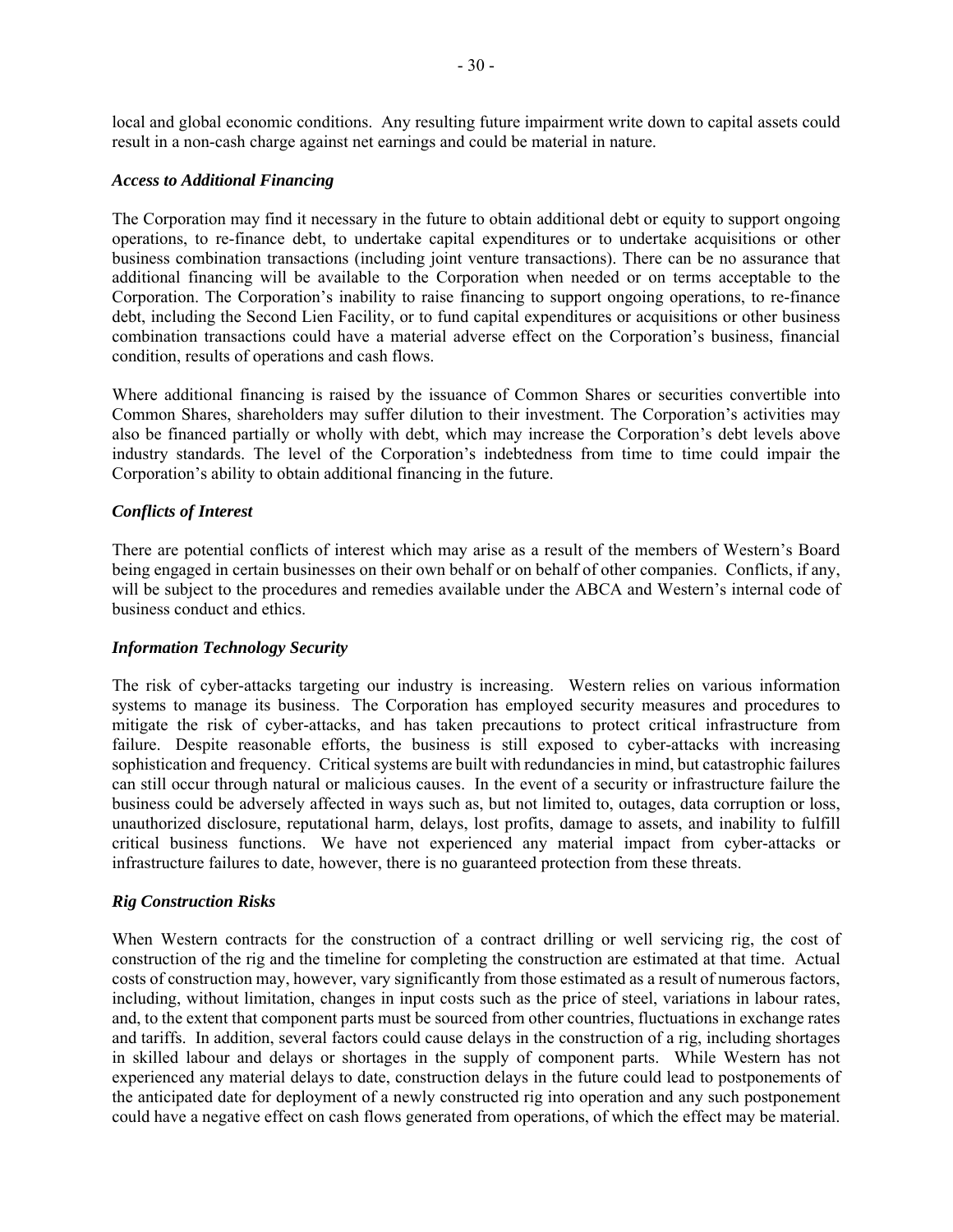#### **DIVIDENDS**

On February 25, 2016, the Board suspended the declaration of dividends until further notice. There is no guarantee the Board will declare dividends in the future.

The Corporation does not have a dividend policy. The amount and timing of future cash dividends, if any, will be subject to the discretion of the Board and may vary depending on a variety of factors and conditions, including, among other things, cash flow from operations generated by Western and its subsidiaries, financial requirements for Western's operations and the execution of its growth strategy, fluctuations in working capital, the timing and amount of capital expenditures, debt service requirements and covenants, statutory liquidity requirements under the ABCA and other factors beyond the control of Western.

#### **DESCRIPTION OF THE CORPORATION'S SECURITIES**

The authorized capital of the Corporation consists of an unlimited number of Common Shares and an unlimited number of Preferred Shares. As at March 24, 2022, the Corporation had 91,788,008 Common Shares and no Preferred Shares issued and outstanding. The following is a summary of the rights, privileges, restrictions and conditions of the securities of the Corporation.

## **Common Shares**

Holders of Common Shares are entitled to dividends as and when declared by the Board of Directors, to one vote per share at meetings of Shareholders and, upon liquidation, to receive such assets of the Corporation as are distributable to the shareholders of the Corporation, subject to the rights of holders of Preferred Shares having priority over the Common Shares. All of the Common Shares issued and outstanding have been issued as fully paid and non-assessable.

## **Preferred Shares**

Preferred Shares may be issued from time to time in one or more series, each series consisting of the number of shares and having the designation, rights, privileges, restrictions and conditions which the Board of Directors determines prior to the issue thereof. Preferred Shares rank prior to the Common Shares with respect to the payment of dividends and distribution in the event of liquidation, dissolution or winding up of the Corporation. The Corporation has no Preferred Shares issued and outstanding.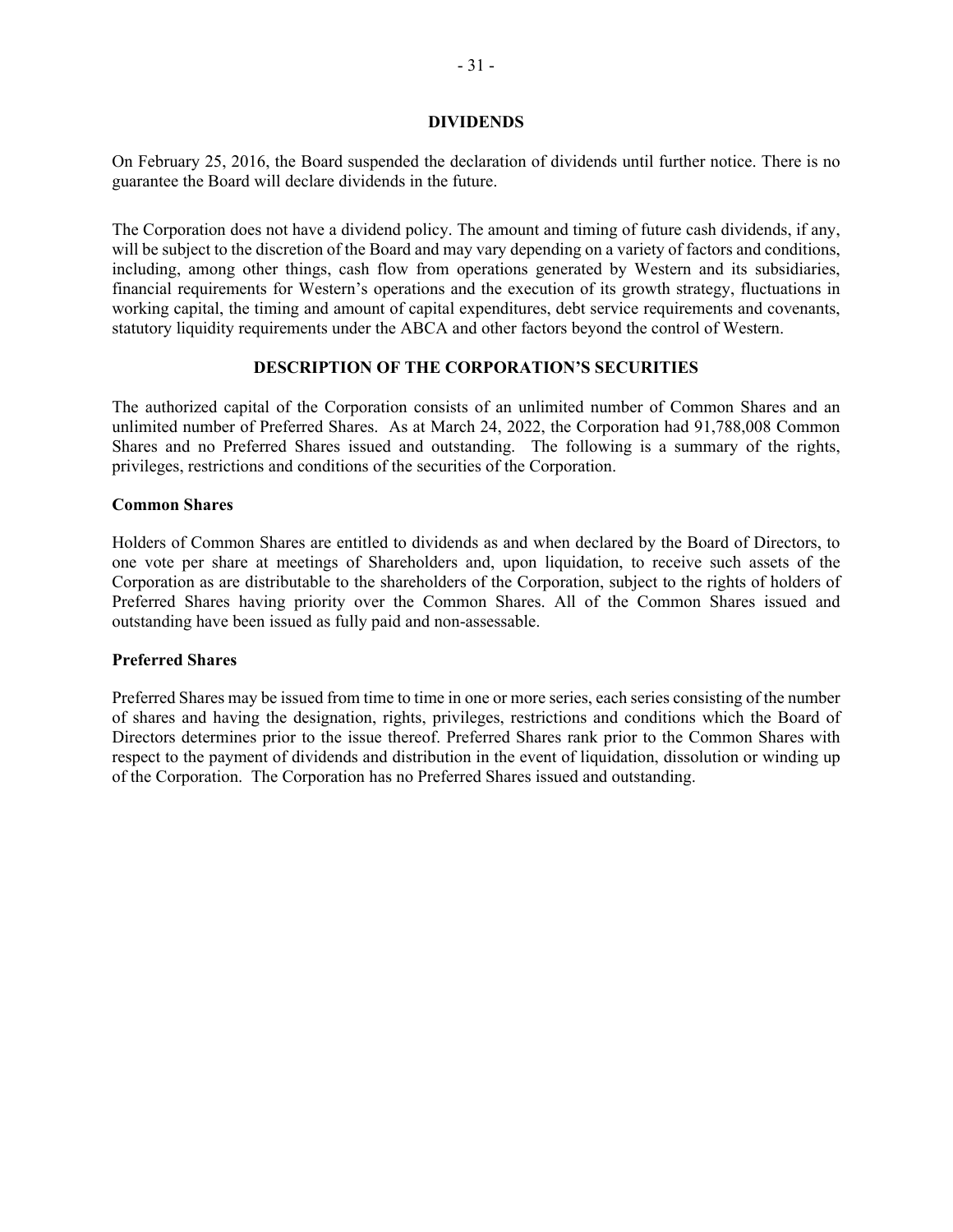#### **MARKET FOR SECURITIES**

#### **Trading Price and Volume of Western's Common Shares**

The following table sets forth the price range and trading volume of the Common Shares on the TSX for the periods indicated below.

|           |             | <b>Price Range</b> |         |
|-----------|-------------|--------------------|---------|
|           | <b>High</b> | Low                |         |
| 2021      | <b>(\$)</b> | $(\$)$             | Volume  |
| January   | 0.495       | 0.33               | 313,459 |
| February  | 0.44        | 0.365              | 323,582 |
| March     | 0.44        | 0.35               | 197,736 |
| April     | 0.53        | 0.40               | 610,797 |
| May       | 0.50        | 0.39               | 147,190 |
| June      | 0.51        | 0.41               | 244,990 |
| July      | 0.475       | 0.27               | 383,176 |
| August    | 0.34        | 0.26               | 414.950 |
| September | 0.35        | 0.28               | 316,074 |
| October   | 0.45        | 0.28               | 483,224 |
| November  | 0.43        | 0.30               | 403,300 |
| December  | 0.385       | 0.26               | 664,143 |

#### **Prior Sales**

The following tables set forth, for each class of securities of the Corporation that is outstanding but not listed or quoted on a marketplace, the price at which securities of the class have been issued during the financial year ended December 31, 2021 and the number of securities of the class issued at that price and the date on which the securities were issued.

#### *Stock Options*

| Description $(1)$                          | <b>Number of Securities</b> | Price per Security <sup>(2)</sup><br>(S) | Date of Issuance |
|--------------------------------------------|-----------------------------|------------------------------------------|------------------|
| <b>Stock Options</b>                       | 39,720                      | 0.48                                     | January 4, 2021  |
| <b>Stock Options</b>                       | 2,870                       | 0.36                                     | April 1, 2021    |
| <b>Stock Options</b><br>Notes <sup>+</sup> | 1,030                       | 0.44                                     | July 2, 2021     |

(1) "Stock Options" means options to purchase Common Shares granted pursuant to Western's Stock Option Plan.<br>(2) Represents the exercise price per Stock Option.

Represents the exercise price per Stock Option.

#### *Restricted Share Units*

*Cash Settled* 

| Description <sup>(1)</sup> | <b>Number of Securities</b> | Date of Issuance |
|----------------------------|-----------------------------|------------------|
| <b>RSU</b>                 | NIL                         | N/A              |
| <b>Treasury Settled</b>    |                             |                  |
| Description $(1)$          | <b>Number of Securities</b> | Date of Issuance |
| <b>RSU</b>                 | 7,320                       | January 4, 2021  |
| <b>RSU</b>                 | 500                         | April 1, 2021    |
| <b>RSU</b><br>Note:        | 3,320                       | July 2, 2021     |

(1) "RSU" means Restricted Share Units issued pursuant to Western's Restricted Share Unit Plan.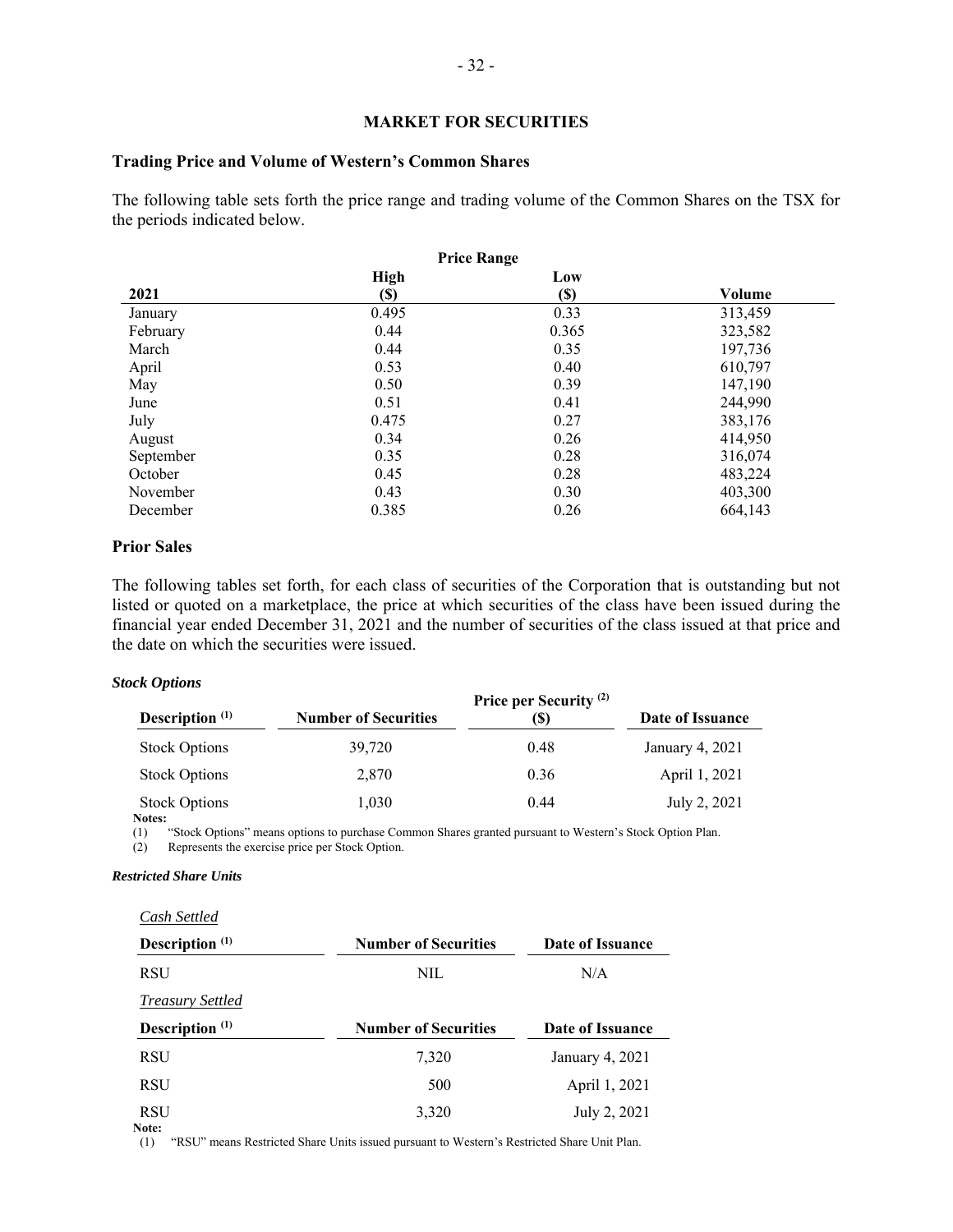## **DIRECTORS AND OFFICERS**

The following table sets forth the name, place of residence, date of appointment and position for each director and executive officer of Western, together with their principal occupation during the last five years. The directors of Western shall hold office until the next annual meeting of shareholders or until their respective successors have been duly elected or appointed**.** 

| <b>Name and Place of</b><br>Residence                   | <b>Position with</b><br>Western          | <b>Director or Officer</b><br>of Western Since | <b>Principal Occupation and</b><br><b>Positions for the Past Five Years</b>                                                                                                                                                                                                                                                                                                                                                                                                                                                                                                  |
|---------------------------------------------------------|------------------------------------------|------------------------------------------------|------------------------------------------------------------------------------------------------------------------------------------------------------------------------------------------------------------------------------------------------------------------------------------------------------------------------------------------------------------------------------------------------------------------------------------------------------------------------------------------------------------------------------------------------------------------------------|
| George S. Armoyan <sup>(2)</sup><br>Nova Scotia, Canada | Director                                 | April 27, 2021                                 | Interim Chief Executive Officer of Calfrac Well<br>Services Ltd., an oilfield services company, since<br>December 2021.<br>Executive Chairman and<br>Secretary of G2S2 Capital Inc. (a private<br>investment company). Also, President of Armco<br>Capital Inc., and Chairman, President & CEO of<br>Clarke Inc.                                                                                                                                                                                                                                                             |
| Donald D. Copeland (1)(3)<br>British Columbia, Canada   | Director                                 | June 17, 2011                                  | Mr. Copeland is a graduate engineer and an<br>independent businessman. Mr. Copeland was a<br>director of Stoneham Drilling Trust from June<br>2008 to June 2011. Prior thereto Mr. Copeland was<br>the Executive Chairman of Upper Lake Oil and Gas<br>Ltd. from October 2007 to August 2008. Prior<br>thereto, Mr. Copeland was Chairman and Chief<br>Executive Officer of Diamond Tree Energy Ltd.<br>and its predecessor from May 2001 to October<br>2007.                                                                                                                |
| Lorne A. Gartner $(1)(2)(3)$<br>Alberta, Canada         | Director                                 | June 16, 2011                                  | Mr. Gartner is an independent businessman.<br>Formerly, Mr. Gartner was a Managing Director of<br>Royal Bank of Canada Capital Markets, a position<br>he held from 2000 to 2006. Prior to that time, Mr.<br>Gartner was a Vice President of Royal Bank of<br>Canada, Calgary Energy Group.                                                                                                                                                                                                                                                                                   |
| <b>Ronald P. Mathison</b><br>Alberta, Canada            | Director and<br>Chairman of the<br>Board | December 17, 2010                              | Mr. Mathison is the President and Chief Executive<br>Officer of Matco Investments Ltd. and Matco<br>Capital Ltd., private investment firms which<br>specialize in providing capital and management<br>expertise to companies in which they have an<br>interest.                                                                                                                                                                                                                                                                                                              |
| John R. Rooney $(1)(2)(3)$<br>Alberta, Canada           | Director                                 | December 22, 2009                              | Mr. Rooney is an independent businessman. Mr.<br>Rooney is the chairman of Tamarack Valley<br>Energy Ltd, a public oil company since March 2021<br>and Chairman of Kara Technologies Inc, a private<br>energy technology company, since September<br>2017. Mr. Rooney was the Chairman and Chief<br>Executive Officer of Northern Blizzard Resources<br>Inc., a public oil and gas company, from November<br>2009 to November 2017. From December 2007 to<br>April 2009, Mr. Rooney was the Chief Executive<br>Officer of Tusk Energy Inc., a public oil and gas<br>company. |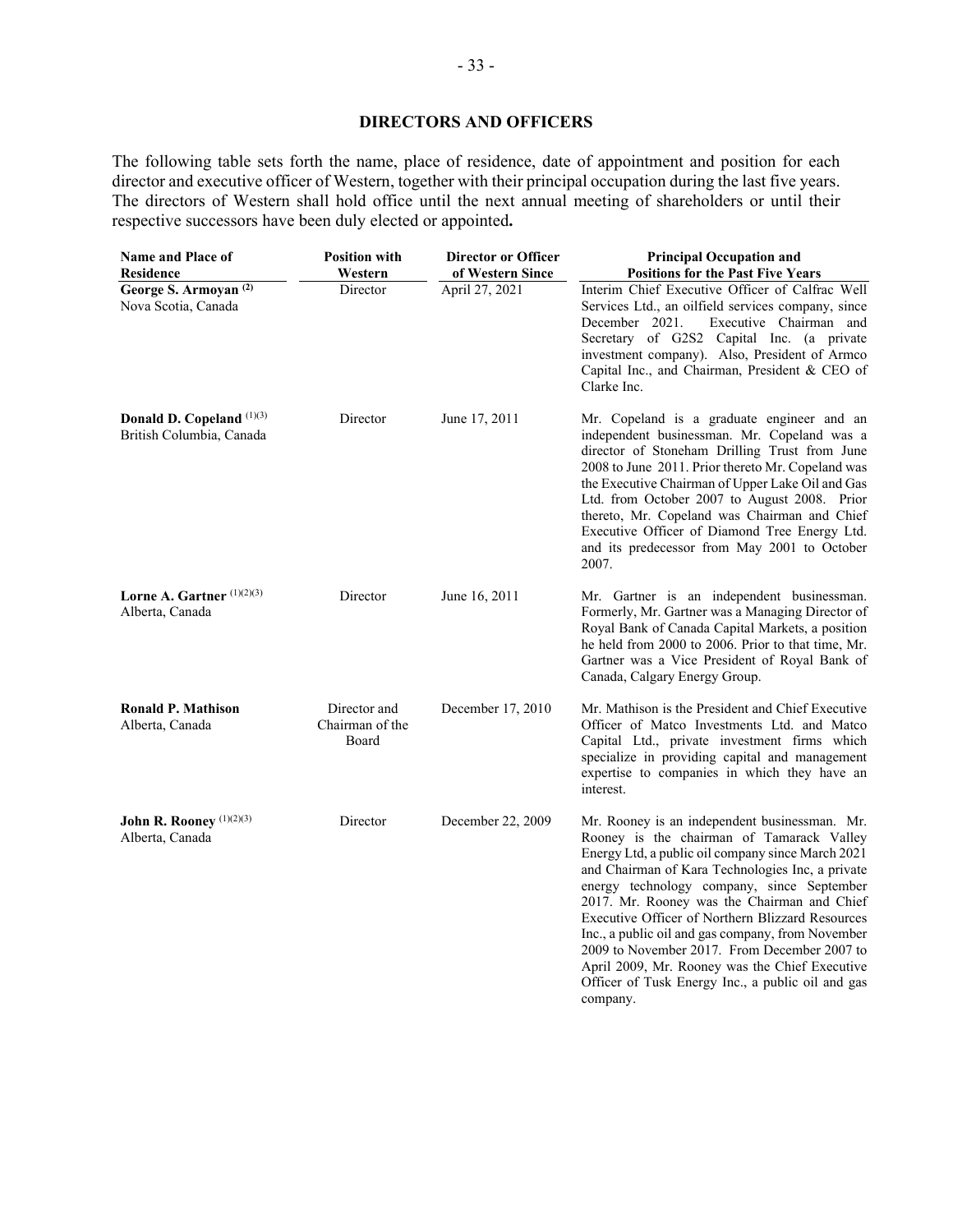| <b>Name and Place of</b><br><b>Residence</b>            | <b>Position with</b><br>Western                                                                    | <b>Director or Officer</b><br>of Western Since | <b>Principal Occupation and</b><br><b>Positions for the Past Five Years</b>                                                                                                                                                                                                                                                                                                                                                                                                                                                                                                              |
|---------------------------------------------------------|----------------------------------------------------------------------------------------------------|------------------------------------------------|------------------------------------------------------------------------------------------------------------------------------------------------------------------------------------------------------------------------------------------------------------------------------------------------------------------------------------------------------------------------------------------------------------------------------------------------------------------------------------------------------------------------------------------------------------------------------------------|
| Alex R. N. MacAusland <sup>(3)</sup><br>Alberta, Canada | President, Chief<br><b>Executive Officer</b><br>and Director                                       | December 8, 2009                               | Mr. MacAusland, a founder of Western, is the<br>President and CEO of Western. From December<br>2009 to December 2013, Mr. MacAusland was the<br>President and COO of Western. From February<br>2008 to December 2009, Mr. MacAusland was the<br>President and CEO of Horizon Drilling Inc. From<br>2006 to 2008, Mr. MacAusland was the Senior Vice<br>President of IROC Energy Services Corp. Prior to<br>that he was at Precision Drilling Corporation for 15<br>years in various capacities.                                                                                          |
| <b>Jeffrey K. Bowers</b><br>Alberta, Canada             | Senior Vice<br>President, Finance,<br><b>Chief Financial</b><br>Officer and<br>Corporate Secretary | December 8, 2009                               | Mr. Bowers, a founder of Western, is the Senior<br>Vice President Finance, Chief Financial Officer<br>and Corporate Secretary of Western. From April<br>2008 to December 2009, Mr. Bowers was the Vice<br>President Finance and CFO with Horizon Drilling<br>Inc. Previously, Mr. Bowers was the Chief<br>Financial Officer at FracSource Inc. from 2005 to<br>2008 prior to its divestiture, and was employed by<br>Precision Drilling Corporation, initially as<br>Corporate Controller with Computalog Ltd.<br>followed by Group Controller, Canada for<br>Precision Energy Services. |
| Peter J. Balkwill<br>Alberta, Canada                    | Vice President,<br>Finance                                                                         | April 6, 2015                                  | Mr. Balkwill is the Vice President, Finance. Prior<br>to joining Western, Mr. Balkwill was the Vice<br>President, Finance and Chief Financial Officer of<br>Calmena Energy Services Inc. from January 2010<br>to February 2015. Prior to joining Calmena, Mr.<br>Balkwill worked for three years with an<br>international drilling company operating in<br>Canada, US, and Latin America, first as Vice<br>President Operations Finance and thereafter as Vice<br>President Finance.                                                                                                     |
| Dan Lundstrom<br>Alberta, Canada                        | Vice President,<br>Health, Safety and<br>Environment                                               | April 25, 2018                                 | Mr. Lundstrom is the Vice President of Health,<br>Safety and Environment for Western. Prior to<br>joining Western, Mr. Lundstrom was employed<br>with Precision Drilling Corporation where he held<br>various roles over his 24-year tenure, including,<br>most recently, HSE Director, Global Standards and<br>Compliance.                                                                                                                                                                                                                                                              |

**Notes:** 

(1) Member of the Audit Committee.

(2) Member of the Corporate Governance and Compensation Committee.

(3) Member of the Health, Safety and Environment Committee.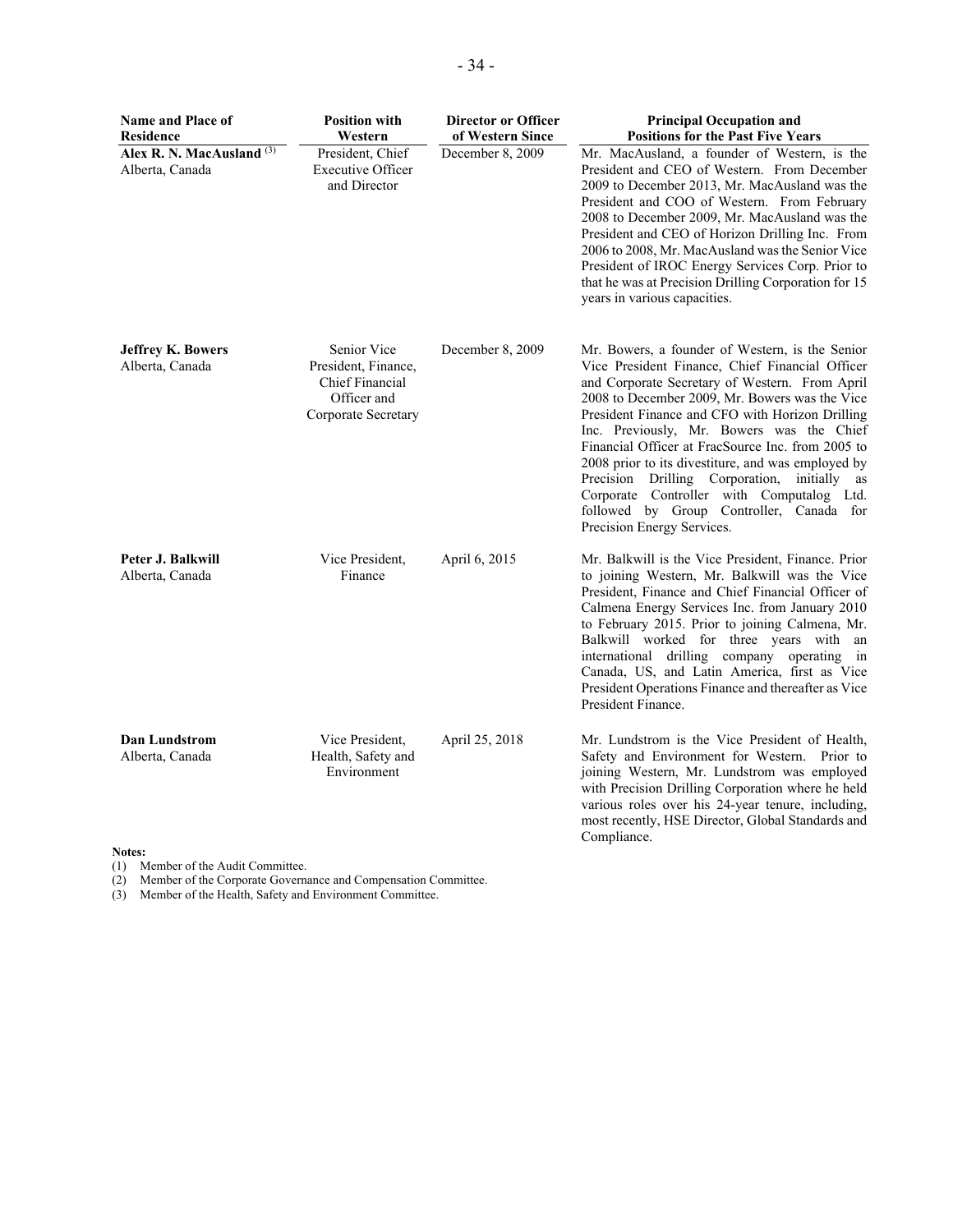As at March 24, 2022, the current officers and directors of Western, as a group, beneficially own or control, directly and indirectly, an aggregate of 46,212,875 Common Shares, being approximately 50% of the outstanding Common Shares.

## **Cease Trade Orders, Bankruptcies, Penalties or Sanctions**

## *Cease Trade Orders*

No director or executive officer of the Corporation is, as at the date of this Annual Information Form, or has been, within the last 10 years before the date of this Annual Information Form, a director, chief executive officer or chief financial officer of any company, that:

(i) was subject to a cease trade order, an order similar to a cease trade order, or an order that denied the relevant company access to any exemption under securities legislation, that was in effect for a period of more than 30 consecutive days (each, an "Order") that was issued while the director or executive officer was acting in the capacity as director, chief executive officer or chief financial officer; or

(ii) was subject to an Order that was issued after the director or executive officer ceased to be a director, chief executive officer or chief financial officer and which resulted from an event that occurred while that person was acting in the capacity as director, chief executive officer or chief financial officer.

## *Bankruptcies*

Except as set forth below, no director or executive officer of the Corporation, or a shareholder holding a sufficient number of securities of the Corporation to affect materially the control of the Corporation:

(i) is, as at the date of this Annual Information Form, or has been within the 10 years before the date of this Annual Information Form, a director or executive officer of any company that, while that person was acting in that capacity, or within a year of that person ceasing to act in that capacity, became bankrupt, made a proposal under any legislation regarding bankruptcy or insolvency, or was subject to or instituted any proceedings, arrangement or compromise with creditors or had a receiver, receiver manager or trustee appointed to hold its assets; or

(ii) has, within the 10 years before the date of this Annual Information Form, become bankrupt, made a proposal under any legislation relating to bankruptcy or insolvency, or become subject to or instituted any proceedings, arrangement or compromise with creditors, or had a receiver, receiver manager or trustee appointed to hold the assets of the director, executive officer or shareholder.

Ronald P. Mathison and Lorne A. Gartner were directors of Tesla Exploration Ltd. ("Tesla"). On July 25, 2016, Messrs. Mathison and Gartner resigned as directors of Tesla and Tesla was placed into receivership by its Canadian credit facility lender. An order for discharge of the receiver was pronounced in August 2018.

Peter Balkwill was the Chief Financial Officer of Calmena Energy Services Inc. ("Calmena") when, on January 20, 2015, Calmena's senior lender was granted a receivership order by the Court of Queen's Bench of Alberta. An order for discharge of the receiver was pronounced in September 2021.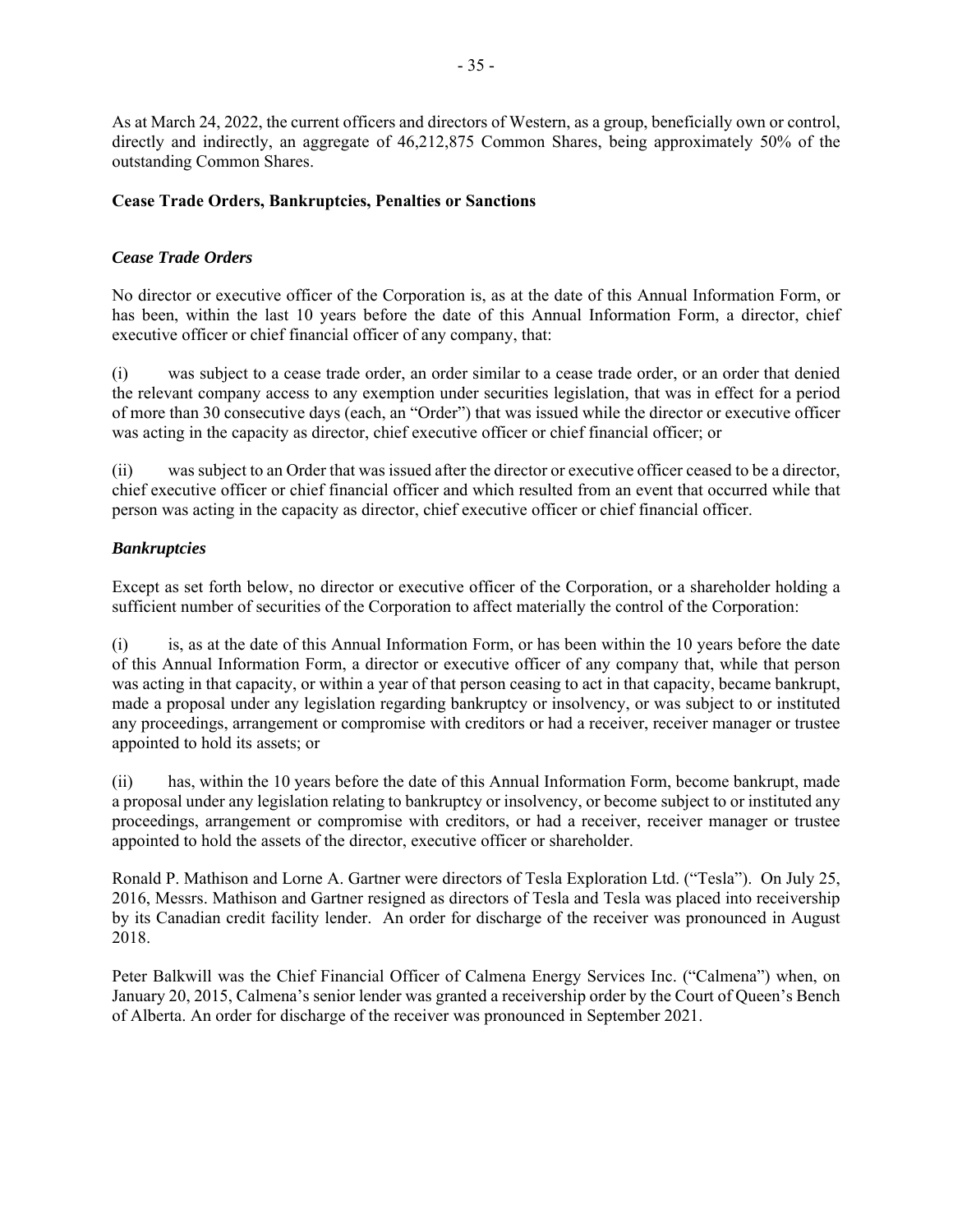#### *Penalties or Sanctions*

No director or executive officer of the Corporation, or a shareholder holding a sufficient number of securities of the Corporation to affect materially the control of the Corporation, has been subject to any:

(i) penalties or sanctions imposed by a court relating to securities legislation or by a securities regulatory authority or has entered into a settlement agreement with a securities regulatory authority; or

(ii) other penalties or sanctions imposed by a court or regulatory body that would likely be considered important to a reasonable investor in making an investment decision.

#### **Conflicts of Interest**

There are potential conflicts of interest to which the directors and officers of Western will be subject in connection with the operations of Western. In particular, certain of the directors and officers of Western may be involved with other oilfield services entities whose operations may, from time to time, be in direct competition with those of Western or with entities which may, from time to time, provide financing to, or make equity investments in, competitors of Western. Conflicts, if any, will be subject to the procedures and remedies available under the ABCA. The ABCA provides that in the event a director or officer of a company is a party to, or is a director or officer of, or has a material interest in any Person who is a party to, a material contract or material transaction or proposed material contract or proposed material transaction with Western, the director and/or officer shall disclose his interest in such contract or transaction and, in the case of directors, shall refrain from voting on any matter in respect of such contract or transaction unless otherwise provided by the ABCA.

## **AUDIT COMMITTEE INFORMATION**

#### **Audit Committee Charter**

The Audit Committee is responsible for reviewing the Corporation's financial reporting procedures, internal controls and the performance of the external auditors. The Audit Committee Charter of Western is set forth as Appendix "A" of this Annual Information Form.

#### **Composition of the Audit Committee**

The current members of the Audit Committee are John R. Rooney (Chairman), Donald D. Copeland, and Lorne A. Gartner. The Audit Committee is a standing committee appointed by the Board of Directors of Western to assist the Board of Western in fulfilling its oversight responsibilities with respect to the financial reporting by the Corporation. Each member of the Audit Committee is independent as defined under NI 52-110 and none received any compensation, directly or indirectly, from Western other than for services as a member of the Board of Western and its committees, as applicable. All members of the Audit Committee are financially literate as defined in NI 52-110.

#### **Relevant Education and Experience of Members of the Audit Committee**

#### *John R. Rooney (Chairman)*

Mr. Rooney is an independent businessman. Mr. Rooney is the chairman of Tamarack Valley Energy Ltd, a public oil company since March 2021 and Chairman of Kara Technologies Inc, a private energy technology company, since September 2017. Mr. Rooney was the Chairman and CEO of Northern Blizzard Resources Inc., a publicly traded crude oil and gas company, from November 2009 to June 2017 and was acting CEO from June 2017 to November 2017. From December 2007 to April 2009, Mr. Rooney was the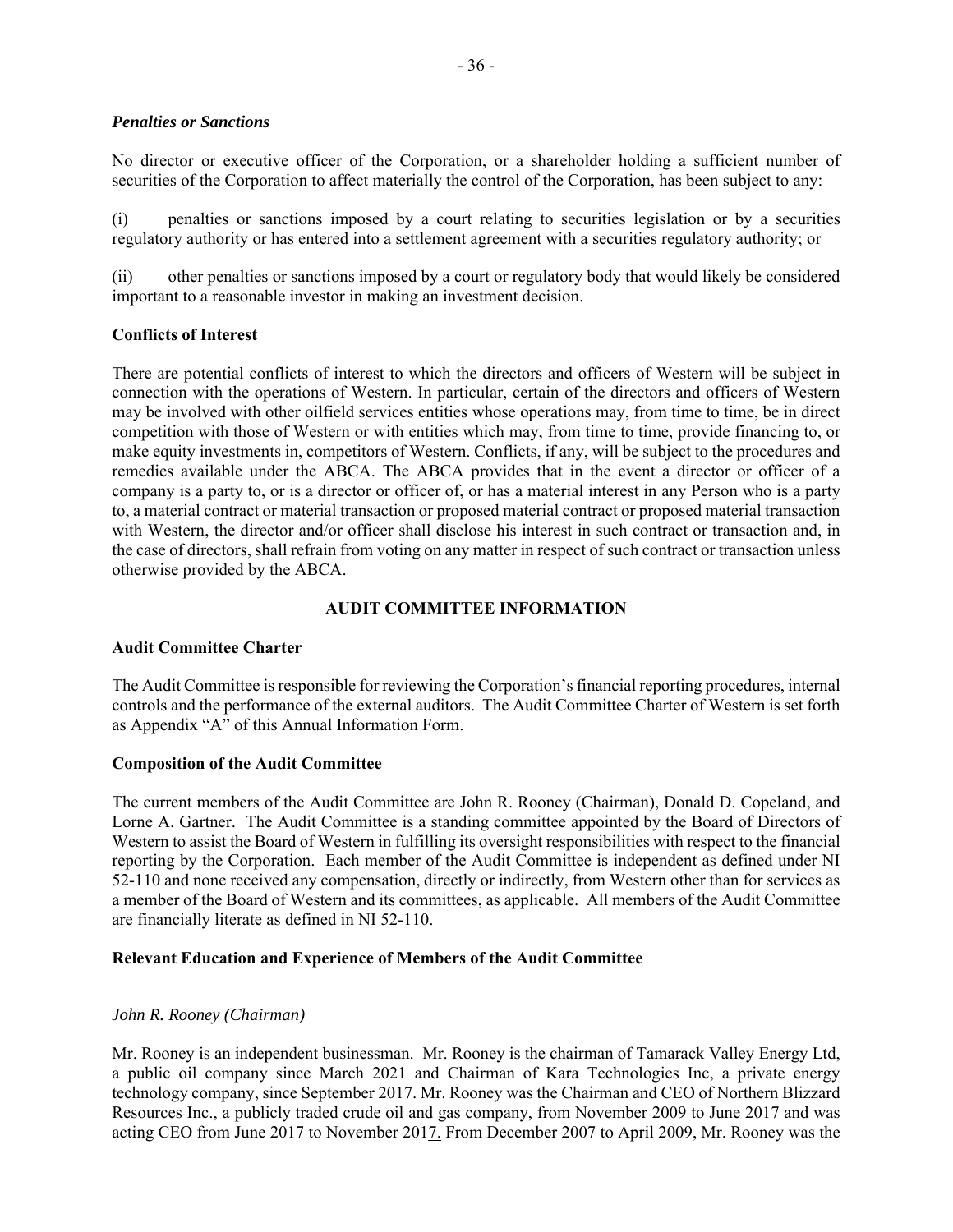CEO of TUSK Energy Inc. From 2005 to 2007, Mr. Rooney was the President and CEO of Zenas Energy Inc. Mr. Rooney is a Chartered Accountant and a Chartered Business Valuator.

## *Lorne A. Gartner*

Mr. Gartner is an independent businessman. From May of 2000 until March of 2006, he was the Managing Director of Royal Bank of Canada Capital Markets based out of Houston, Texas. In this position, Mr. Gartner was responsible for overseeing the bank's United States energy portfolio. Prior to that time, he was a Vice President of Royal Bank of Canada, Calgary Energy Group. Mr. Gartner has over 39 years of banking experience in Canada with an excess of 20 years of experience in energy banking and has a Bachelor of Commerce Degree from the University of Alberta with a specialization in finance.

## *Donald D. Copeland*

Mr. Copeland is graduate engineer and an independent businessman. Mr. Copeland was a director of Stoneham Drilling Trust from June 2008 to June 2011. Prior thereto Mr. Copeland was the Executive Chairman of Upper Lake Oil and Gas Ltd. from October 2007 to August 2008. Prior thereto, Mr. Copeland was Chairman and Chief Executive Officer of Diamond Tree Energy Ltd. and its predecessor from May 2001 to October 2007. Mr. Copeland is a graduate of the Director's Education Program sponsored by the Institute of Corporate Directors.

## **Audit Committee Oversight**

At no time since the commencement of Western's most recently completed financial year was a recommendation of the Audit Committee to nominate or compensate an external auditor not adopted by the Board.

## **Pre-Approval Policies and Procedures**

The Audit Committee has delegated to the Chairman of the Audit Committee (or such other member of the Audit Committee who may be delegated authority), the authority to act on behalf of the Audit Committee between meetings of the Audit Committee with respect to the pre-approval of audit and permitted nonaudited services provided by Deloitte LLP. The Audit Committee is required to be notified of any nonapproved services over and above audit and tax. The Chairman reports on any such pre-approval at the next meeting of the Audit Committee.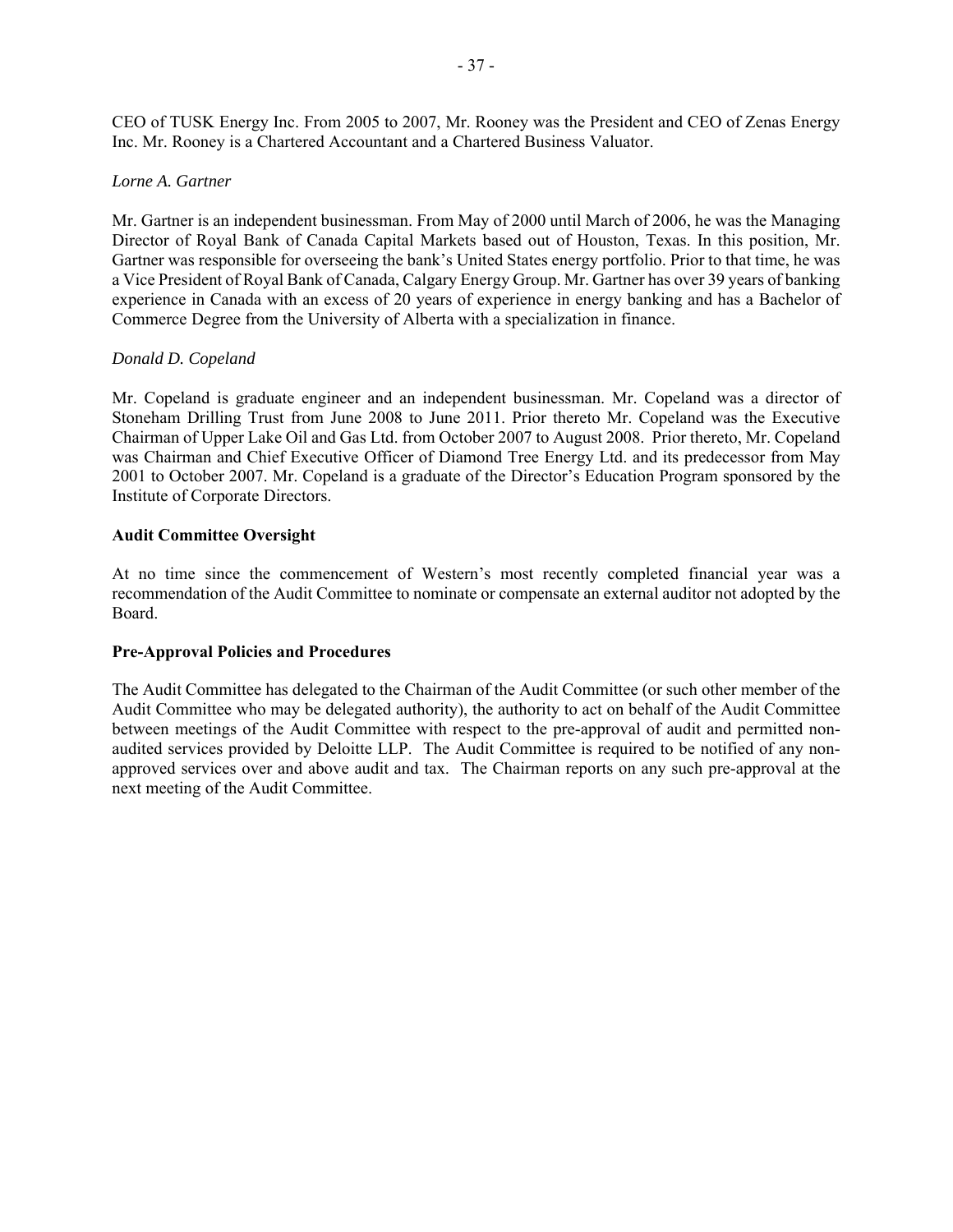#### **Auditor Service Fees**

Deloitte LLP was appointed as auditors of Western by the Board of Directors effective January 10, 2010. Fees paid to Deloitte LLP for the last two fiscal years are detailed in the following table:

| <b>Type of Service Provided</b>                | 2021<br>(S) | 2020<br>(\$) |
|------------------------------------------------|-------------|--------------|
| Audit fees (including quarterly reviews) $(1)$ | 300,135     | 300,135      |
| Audit-related fees <sup>(2)</sup>              | 37,450      | 37,450       |
| Tax fees $(3)$                                 | 25,948      | 18.993       |
| All other fees $(4)$                           | 40,660      | 91,090       |
| TOTAL                                          | 404,193     | 447,668      |

**Notes:** 

(1) Audit fees were paid for professional services rendered by the auditors for the audit or review of the Corporation's annual and interim financial statements.

(2) Audit-related fees were paid for assurance and related services related to securities filings other than the audit or review of the annual and interim financial statements.

(3) Tax fees were paid for professional services relating to tax compliance, tax advice and tax planning.

(4) All other fees relate to translation services in 2021 and fees payable for third party software in 2020.

## **INTEREST OF MANAGEMENT AND OTHERS IN MATERIAL TRANSACTIONS**

Except as disclosed herein, there were no material interests, direct or indirect, of directors or executive officers of Western, any holder of Common Shares who beneficially owns, or controls or directs, directly or indirectly, more than 10% of the outstanding Common Shares, or any known associate or affiliate of such Persons, in any transaction within the three most recently completed financial years or during the current financial year which has materially affected or is reasonably expected to materially affect Western.

## **TRANSFER AGENT AND REGISTRAR OF THE CORPORATION**

Computershare Trust Company of Canada, 800,  $324 - 8^{th}$  Avenue SW, Calgary Alberta, T2P 2Z2, is the transfer agent and registrar of the Common Shares.

#### **MATERIAL CONTRACTS**

Except for the agreements noted below, Western is not party to any contract material to its business or operation, other than contracts entered into in the ordinary course of business. Copies of the following material agreements of Western, including amendments thereto, have been filed under its profile on SEDAR at www.sedar.com:

Third Amended and Restated Credit Agreement dated April 27, 2016, as amended, between Western, HSBC Bank Canada, ATB Financial, the Toronto Dominion Bank and other lenders thereto, agreeing to the terms of its Credit Facilities.

Senior Secured Second Lien Credit Agreement dated October 17, 2017 between Western and AIMCo agreeing to the terms of the Second Lien Facility.

HSBC Facility dated December 31, 2020 between Western and HSBC Bank Canada agreeing to the terms of the HSBC Facility.

## **[NTD: Consider what, if any material contracts should be disclosed. Debt Restructuring Transaction Agreements to be included, to the extent executed prior to filing]**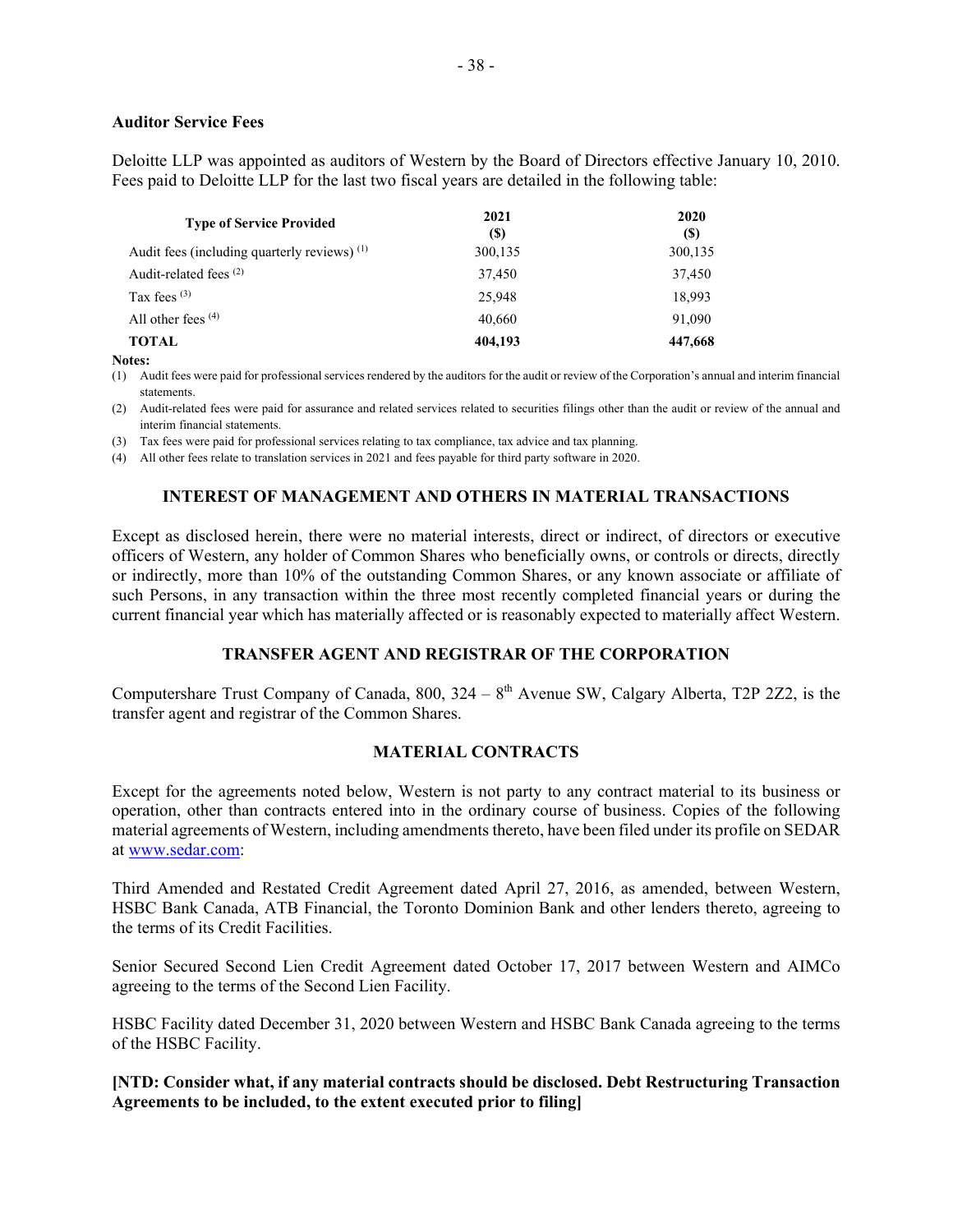## **INTERESTS OF EXPERTS**

. Deloitte LLP is the external auditor of the Corporation. Deloitte LLP, Chartered Professional Accountants, is independent within the meaning of the Rules of Professional Conduct of the Chartered Professional Accountants of Alberta.

#### **LEGAL PROCEEDINGS AND REGULATORY ACTIONS**

Western is not a party to any legal proceeding nor was it a party to, nor is or was any of its property the subject of any legal proceeding, during the financial year ended December 31, 2021, nor is Western aware of any such contemplated legal proceedings, which involve a claim for damages exclusive of interest and costs that may exceed 10% of the current assets of Western.

During the year ended December 31, 2021, there were no: (i) penalties or sanctions imposed against the Corporation by a court relating to securities legislation or by a securities regulatory authority; (ii) penalties or sanctions imposed by a court or regulatory body against the Corporation that would likely be considered important to a reasonable investor in making an investment decision, or (iii) settlement agreements the Corporation entered into before a court relating to securities legislation or with a securities regulatory authority.

#### **ADDITIONAL INFORMATION**

Additional information relating to the Corporation can be found under the Corporation's profile on SEDAR at www.sedar.com.

Additional information, including directors' and officers' remuneration and indebtedness, principal holders of Common Shares and securities authorized for issuance under equity compensation plans, is contained in the Corporation's Management Information Circular dated March 15, 2021 filed on SEDAR at www.sedar.com. Additional financial information is provided for in the Corporation's financial statements and management's discussion and analysis for the years ended December 31, 2021 and 2020.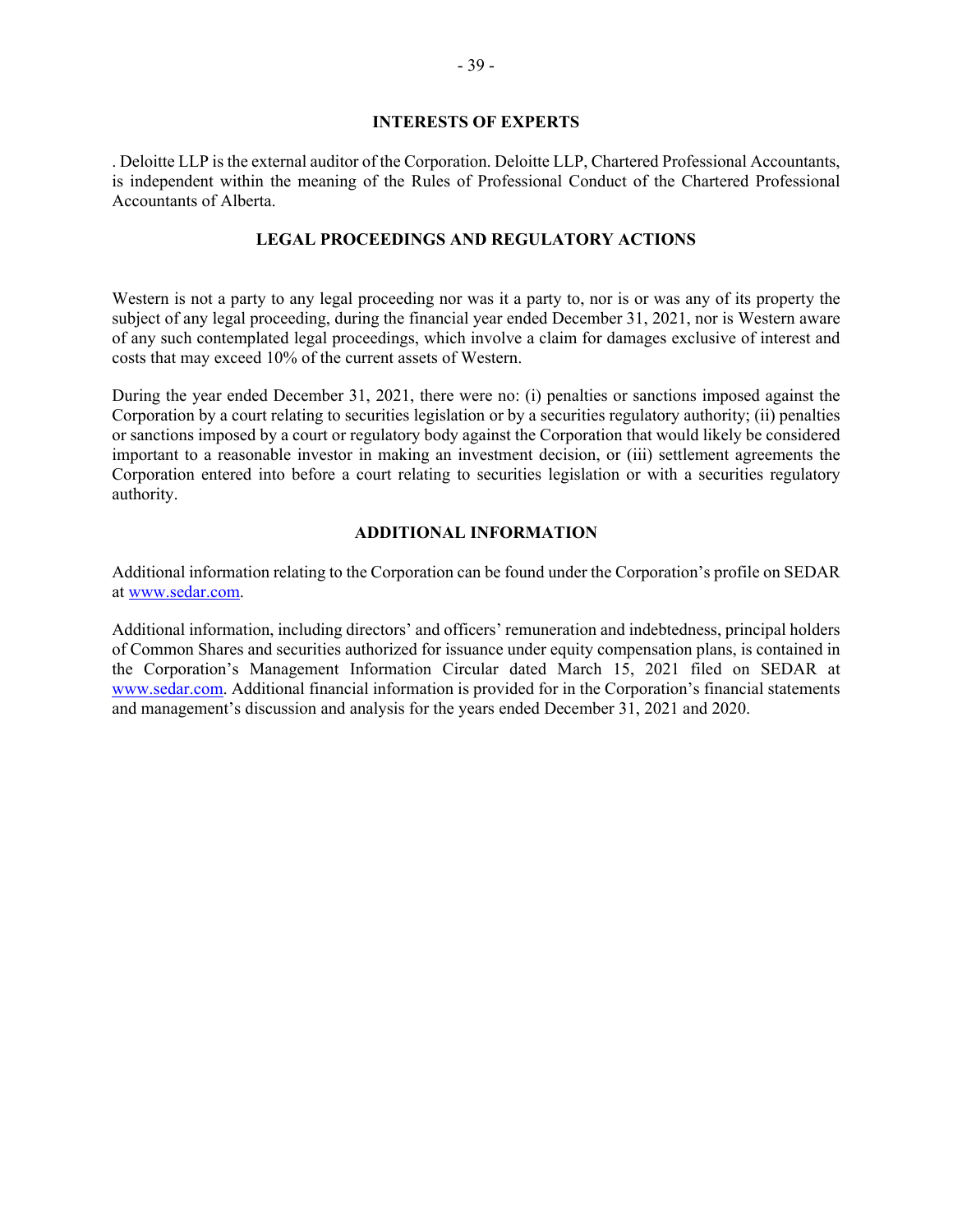#### **APPENDIX 'A' – AUDIT COMMITTEE CHARTER**

## **WESTERN ENERGY SERVICES CORP. (the "CORPORATION") AUDIT COMMITTEE CHARTER**

#### **Purpose**

- 1. The purpose of the Audit Committee (the "**Committee**") is to:
	- (a) review and recommend to the Board for acceptance, prior to their public release, all material financial information required to be gathered and disclosed to the public by the Corporation;
	- (b) oversee management designed and implemented accounting systems and internal controls; and
	- (c) recommend to the Board of Directors (the "**Board**") of the Corporation, the engagement of the external auditor to the Corporation, including their compensation.

#### **Composition**

- 2. The Corporation, as a reporting issuer, must have an audit committee that complies with National Instrument 52-110 *Audit Committees* ("**NI 52-110**"). Accordingly, the Committee must be comprised of at least three members of the Board to serve at the pleasure of the Board. Each member will at all times be independent and financially literate as those terms are defined in NI 52-110. At least one member shall have accounting or related financial management expertise. In particular, at least one member shall have education or experience as a principal financial officer, controller or chartered public accountant.
- 3. No Committee member shall serve on the audit committees of more than five other issuers without prior determination by the Board that such simultaneous service would not impair the ability of such member to serve effectively on the Committee.
- 4. No Committee member shall have served as Chief Financial Officer of the Corporation within the last five years.

## **Meetings**

- 5. The Committee is required to meet in person, or by telephone conference call, at least once each quarter and as often thereafter as required to discharge the duties of the Committee.
- 6. The Chair of the Committee appointed by the Board will, in consultation with management, establish the agenda for meetings.
- 7. A quorum for a meeting of the Committee shall be a majority of members present in person or by telephone conference call.
- 8. Notice of the time and place of every meeting shall be given in writing, by email or facsimile to each member of the Committee at least 24 hours prior to the time fixed for such meeting, provided that a member may in any manner waive a notice of meeting.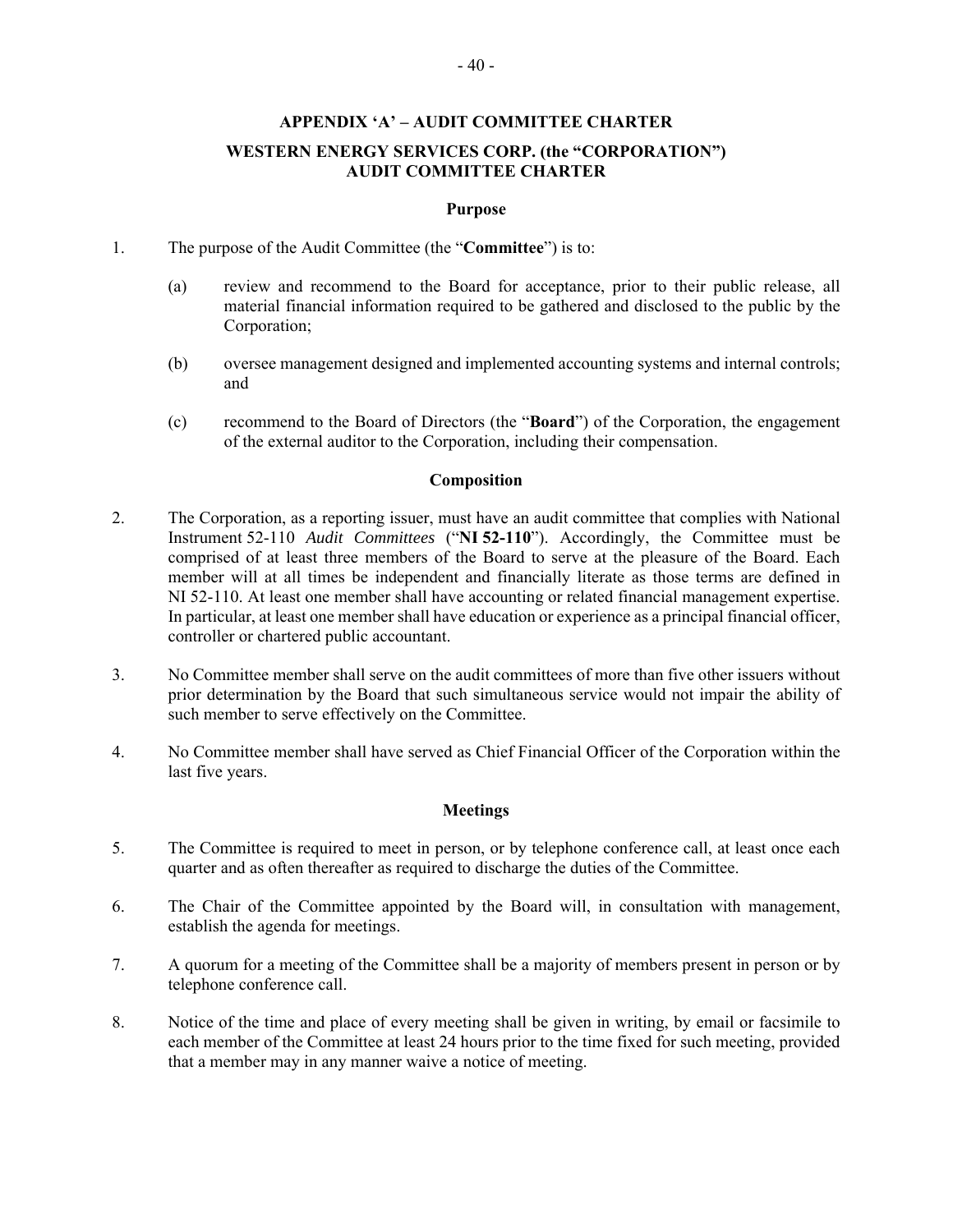#### **Responsibilities of the Committee**

- 9. The Committee's primary responsibilities are to:
	- (a) have a written charter that sets out its mandate and responsibilities;
	- (b) be directly responsible for overseeing the work of the external auditor engaged for the purpose of preparing or issuing an auditor's report or performing other audit, review or attest services for the Corporation, including the resolution of any disagreements between management and the external auditor regarding financial reporting;
	- (c) monitor the management of the principal risks that could impact the financial reporting of the Corporation;
	- (d) monitor the integrity of the Corporation's financial reporting process and system of internal controls regarding financial reporting and accounting compliance;
	- (e) provide an avenue of communication among the external auditors, management and the Board; and
	- (f) ensure that the external auditor reports directly to the Committee.

## **Authority of the Committee**

- 10. The Committee must have the authority to:
	- (a) inspect any and all of the books and records of the Corporation, its subsidiaries and affiliates;
	- (b) engage independent counsel and other advisors as it determines necessary to carry out its duties;
	- (c) set and instruct the Corporation to pay the compensation for any advisors employed by the Committee;
	- (d) communicate directly with the internal and external auditors of the Corporation;
	- (e) annually recommend to the Board the appointment of the external auditor, and oversee their compensation;
	- (f) pre-approve all non-audit services to be provided to the Corporation or its subsidiary entities by its external auditors, or the external auditors of the Corporation's subsidiary entities and the Committee may delegate to one or more independent members, the authority to pre-approve non-audit services which must then be presented to the Committee at its first scheduled meeting following such pre-approval; and
	- (g) when there is to be a change of external auditors, review all issues and provide documentation related to the change, including the Change of Auditor Notice called for by NI 51-102 and as required by other applicable securities regulation, and the planned steps for an orderly transition period.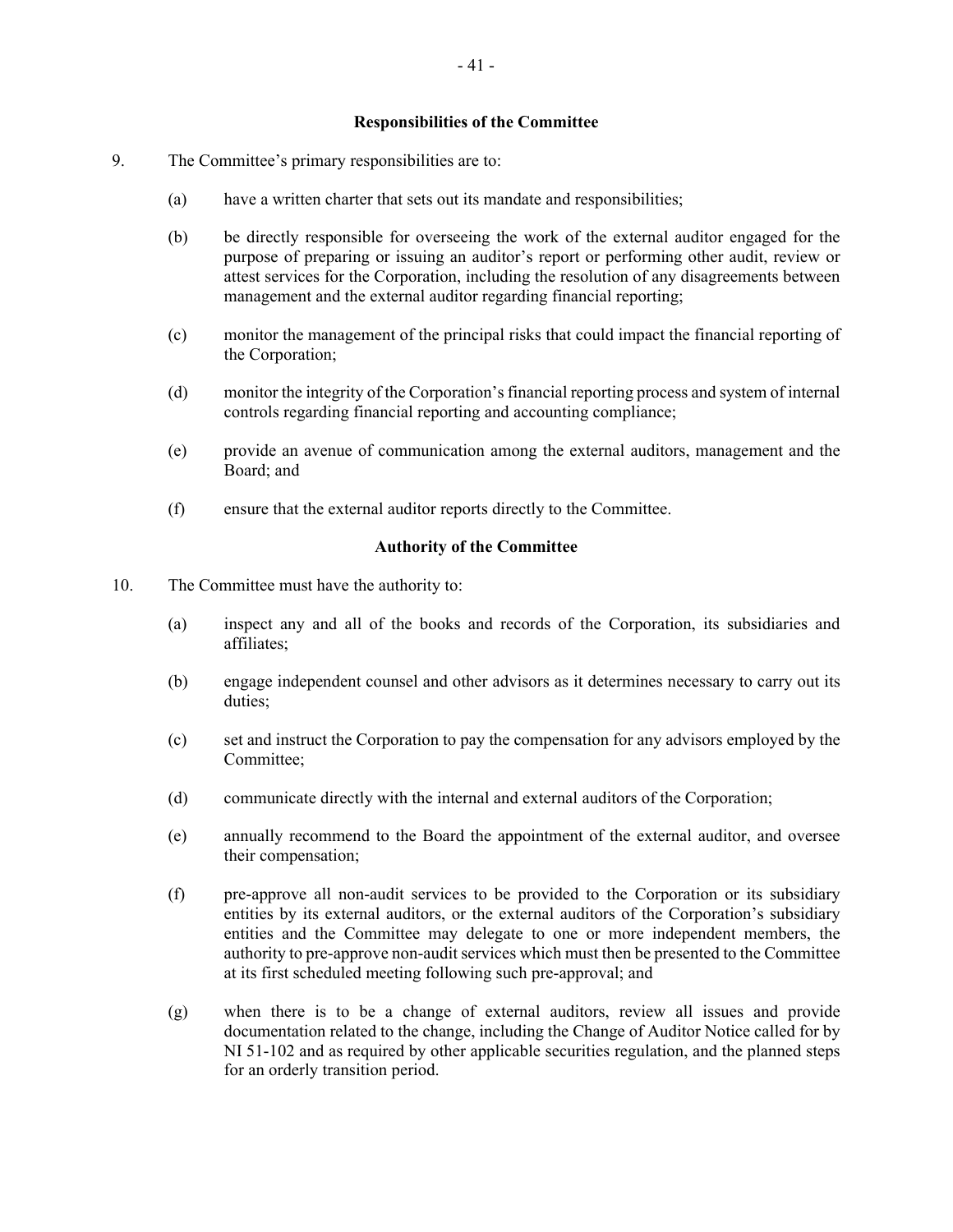- 11. The Committee must establish and periodically review procedures for:
	- (a) the receipt, retention and treatment of complaints received by the Corporation regarding accounting, internal accounting controls, or auditing matters; and
	- (b) the confidential, anonymous submission by employees of the Corporation of concerns regarding questionable accounting or auditing matters, or other matters that could negatively affect the Corporation such as violations of the Corporation's Code of Conduct and Ethics.
- 12. The Committee must review and approve the hiring of any partners, employees and former partners and employees of the Corporation's present and former external auditors.
- 13. The Committee shall:
	- (a) review the amount and terms of any insurance to be obtained or maintained by the Corporation with respect to risks inherent in its operations and potential liabilities incurred by the directors or officers in the discharge of their duties and responsibilities;
	- (b) review the appointments of the Chief Financial Officer and any key financial managers who are involved in the financial reporting process;
	- (c) establish a periodic review procedure to ensure that the external auditor complies with the Canadian Public Accountability Regime under National Instrument 52-108 – *Auditor Oversight*;
	- (d) inquire into and determine the appropriate resolution of any conflict of interest in respect of audit or financial matters, which are directed to the Committee by any member of the Board, a shareholder of the Corporation, the external auditors, or senior management;
	- (e) review the audit plan with the Corporation's external auditors and with management;
	- (f) discuss with management and the external auditors any proposed changes in major accounting policies or principles, the presentation and impact of significant risks and uncertainties and key estimates and judgments of management that may be material to financial reporting;
	- (g) review with management and with the external auditors significant financial reporting issues arising during the most recent fiscal period and the resolution or proposed resolution of such issues;
	- (h) review any problems experienced or concerns expressed by the external auditors in performing an audit, including any restrictions imposed by management or significant accounting issues on which there was a disagreement with management;
	- (i) review audited annual financial statements and related documents in conjunction with the report of the external auditors;
	- (j) review the Corporation's financial statements, management's discussion and analysis and annual and interim profit or loss press releases and with financial management and the external auditors before release to the public, and recommend to the Board for approval;